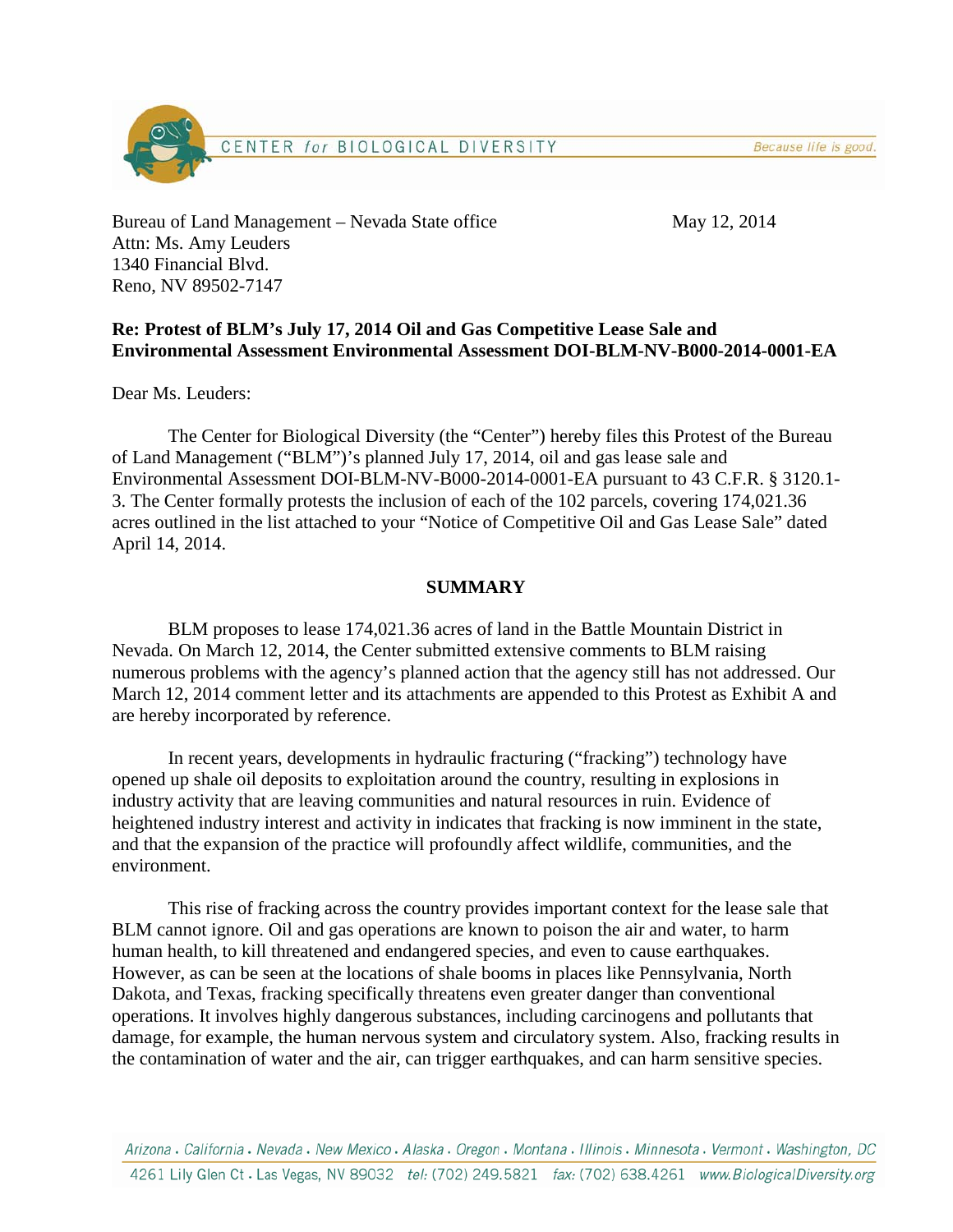Here, fracking multiplies the threats of the lease sale because it is likely to occur on the leases that are home to rare species such as the greater sage grouse, Big Smokey Valley tui chub and speckled dace, pale and dark kangaroo mouse, Tonopah and Toquima milkvetch, and Bentley buckwheat. Further, the leases could cause additional degradation of regional air quality standards intended to protect human health.

BLM cannot close its eyes to these realities in the EA. BLM must make its leasing decisions based on current information and circumstances. It must take account of increased interest in Nevada's unconventional shale oil, and the fact that new fracking techniques have enabled exploitation of formations that could not previously be economically developed. The BLM must fully analyze and disclose all of the environmental impacts of the proposed lease sale. In addition, the BLM must also recognize the waste of natural gas occurring as a result of oil and gas activities, and use its authority under the MLA and Federal Land Policy and Management Act ("FLPMA") to make substantial reductions in this waste. Anything less would represent a violation of BLM's duties under NEPA, the MLA, the FLPMA, and the Endangered Species Act ("ESA").

Disturbingly, however, BLM has repeatedly fallen far short of satisfying these requirements. In 2011, BLM issued roughly 2,700 acres of oil and gas leases in Monterey and Fresno counties of California. That lease sale and accompanying environmental analysis had many of the same problems apparent in the current action, including the failure to consider increased interest and use of fracking. Because of BLM's refusal to consider sufficiently these and other issues, the Center and the Sierra Club ("Club") challenged the lease sale in federal district court.<sup>[1](#page-1-0)</sup> In addition to challenging BLM's failure to consider the full extent of potential drilling and harms of fracking, the Center and Club challenge BLM's failure to analyze other environmental impacts fully under NEPA; failure to consider reasonable mitigation measures and alternatives under NEPA that would reduce natural gas waste; failure to prepare an Environmental Impact Statement ("EIS") under NEPA; and violation of the MLA by failing to require lessee take all reasonable precautions to conserve natural gas.

On March 7, 2013, BLM repeated these errors by dismissing the Center and the Club's protest of BLM's December 12, 2012, auction of nearly 18,000 acres of federal mineral estate in Monterey, San Benito, and Fresno counties for oil and gas activities.<sup>[2](#page-1-1)</sup> Again, BLM in issuing the leases and the agency's accompanying environmental analysis failed to consider, *inter alia*, the full extent of reasonably foreseeable drilling and harms of fracking, and failed to consider reasonable mitigation measures and alternatives under NEPA that would reduce methane emissions and other air pollution. BLM also unlawfully failed to prepare an EIS, violated the MLA by refusing to include in the leases a requirement that lessees take all reasonable precautions to conserve natural gas, and violated the Federal Land Policy and Management Act

<span id="page-1-1"></span><span id="page-1-0"></span><sup>&</sup>lt;sup>1</sup> Center for Biological Diversity v. Bureau of Land Management, Case No. CV-11-06174-PSG (filed Dec. 8, 2012). <sup>2</sup> U.S. Bureau of Land Management, Decision, Protest Dismissed, Center for Biological Diversity and Sierra Club Protest of BLM's December 12, 2012 Competitive Oil and Gas Lease Sale (Mar. 7, 2013).

<sup>2</sup> Center for Biological Diversity **Protest of BLM's July 17, 2014 Oil and Gas Competitive Lease Sale and Environmental Assessment Environmental Assessment DOI-BLM-NV-B000- 2014-0001-EA**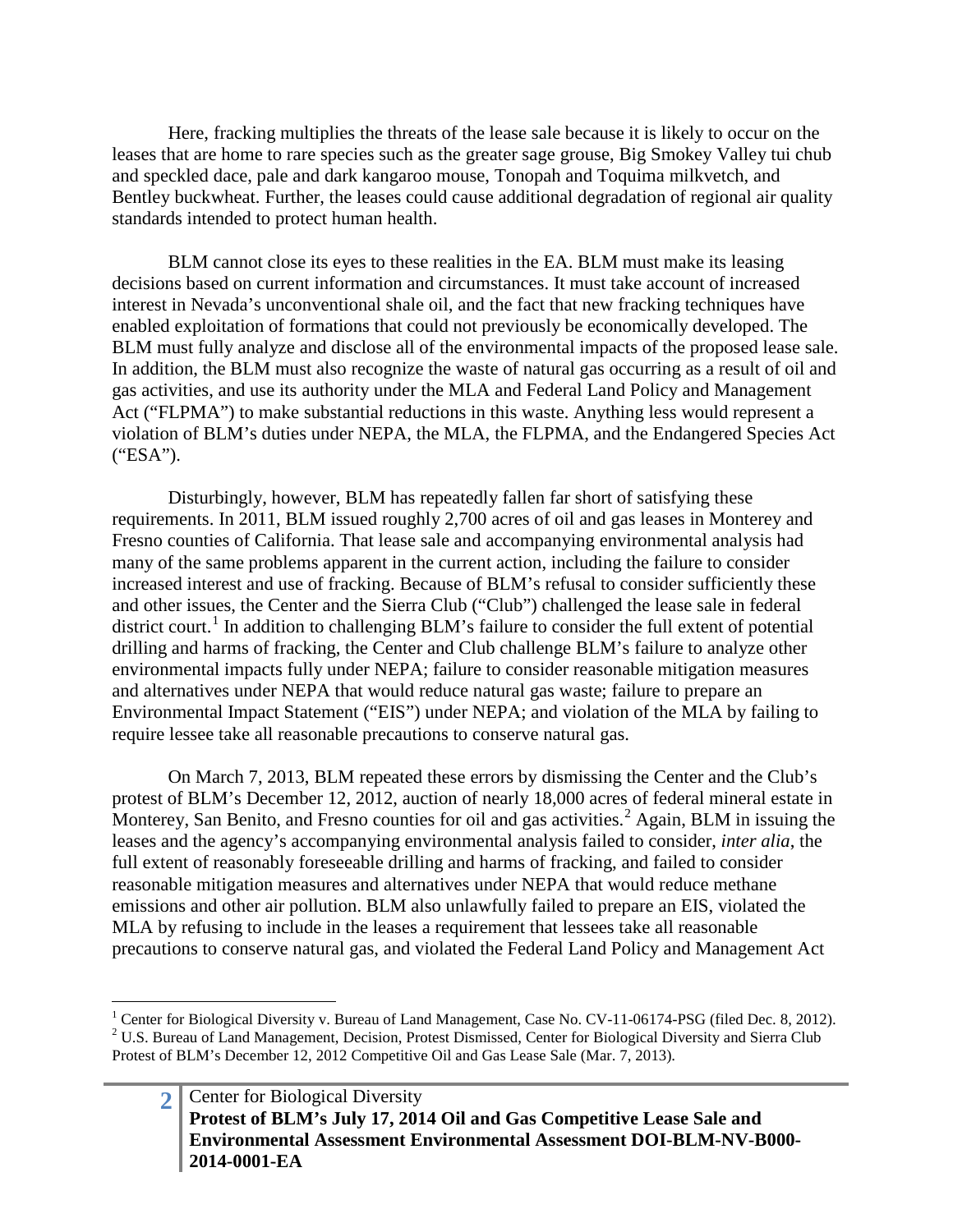("FLPMA") by failing to take actions to prevent the unnecessary and undue degradation of the public lands.

Here, it appears that BLM intends to make the same mistakes yet again. This Protest explains the numerous errors BLM has made in issuing a final EA, final FONSI, and Decision Record. Specifically, this Protest:

- 1. Details the growth of fracking around the country, describes how it has changed the oil and gas industries, and how it endangers the health of humans and ecosystems;
- 2. Sets forth how BLM has violated the National Environmental Policy Act by basing its analysis on the assumption that only minimal development will occur, failing to consider the additional impacts that will result from the oil and gas lease sale, including hydraulic fracturing, and in other ways;
- 3. Establishes that BLM violated the National Environmental Policy Act by failing to consider mitigation measures or alternatives that would reduce natural gas emissions;
- 4. Describes how BLM has violated the National Environmental Policy Act by failing to prepare an Environmental Impact Statement, rather than an Environmental Assessment;
- 5. Demonstrates that BLM has violated the Mineral Leasing Act by failing to require that lessees take all reasonable precautions to prevent the waste of natural gas;
- 6. Shows that BLM's failure to take actions needed to prevent unnecessary or undue degradation of the public lands violates the Federal Land Policy and Management Act;
- 7. The BLM fails to adequately portray the impacts of the lease sale on greater sage grouse and pre-empts a pending decision on a proposed Resource Management Plan amendment for sage grouse in Northeastern California and Nevada.

# **RELIEF REQUESTED**

For these reasons and for those more fully discussed below in the Statement of Reasons, we respectfully request that BLM cancel – not simply defer – this lease sale pending completion of an EIS which considers alternatives to reduce GHG pollution and the impacts from fracking and revisits its decision-making process to address methane waste, water quality, air quality, sage grouse and other biological resources, and climate change impacts. We also hereby request that BLM advise prospective lessees that this lease sale is under protest and could be subject to litigation. In the event BLM proceeds with the lease sale, we hereby request that BLM stay issuance of the leases pending resolution of any litigation. In the event that BLM rejects this request and issues the leases, we hereby request that BLM suspend all activities and operations pertaining to those leases, including lessee unitization and other drilling agreements, pending resolution of any litigation.

# **INTEREST OF THE PROTESTING PARTY**

The Center is a non-profit environmental organization dedicated to the protection of native species and their habitats through science, policy, and environmental law. The Center also works to reduce greenhouse gas emissions and other air pollution to protect biological diversity,

| <b>3</b> Center for Biological Diversity                                  |
|---------------------------------------------------------------------------|
| Protest of BLM's July 17, 2014 Oil and Gas Competitive Lease Sale and     |
| <b>Environmental Assessment Environmental Assessment DOI-BLM-NV-B000-</b> |
| 2014-0001-EA                                                              |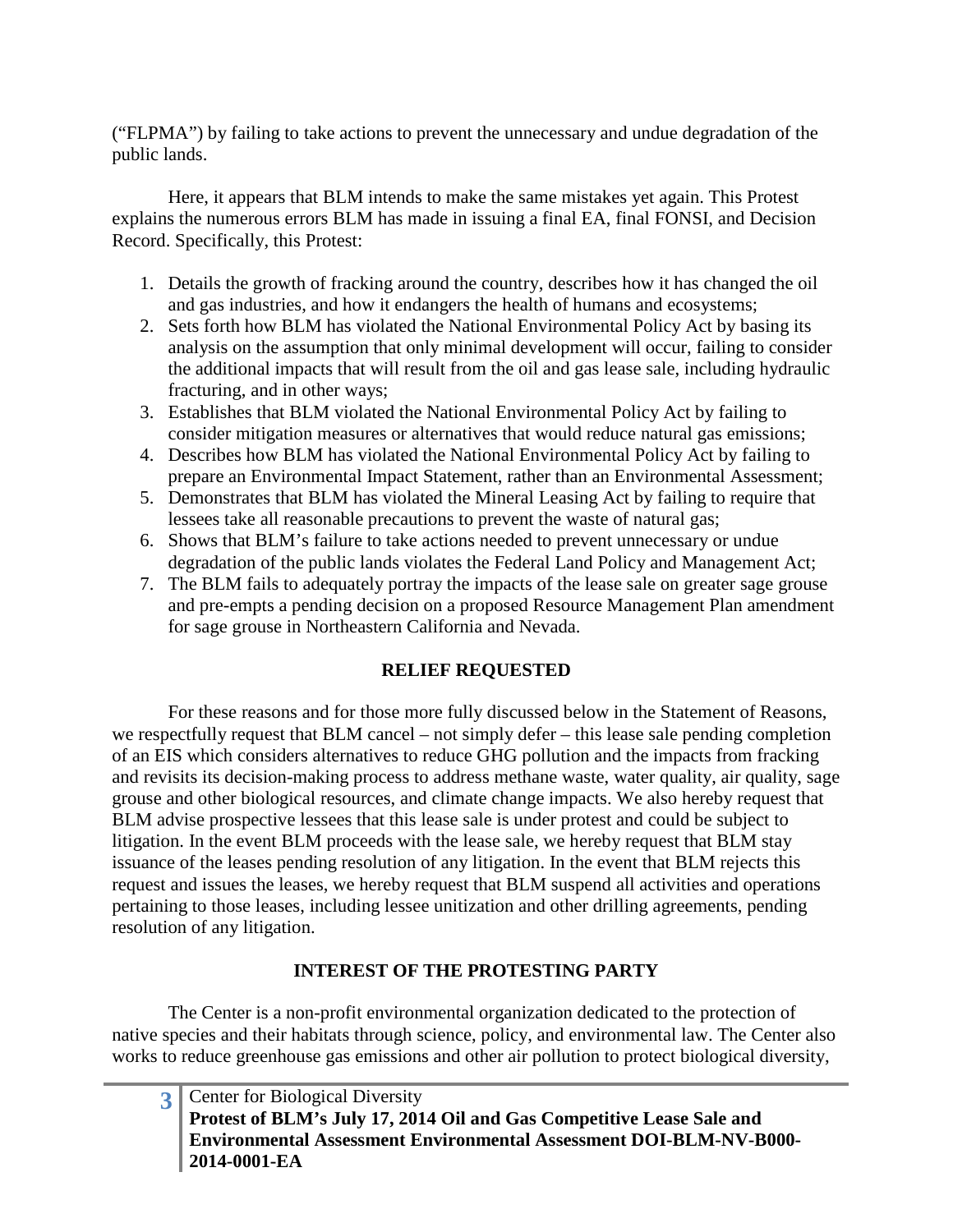our environment, and public health. The Center has over 40,000 members and 775,000 on-line activists, including those living in Nevada and neighboring states, who visit the public lands in the Battle Mountain District for recreational, scientific, educational, and other pursuits and intend to continue to do so in the future. Center members are particularly interested in protecting the many native, imperiled, and sensitive species and their habitats that the oil and gas lease sale may affect.

### **STATEMENT OF REASONS**

#### **I. Background and History of Fracking**

The proposed leasing action represents a dramatic increase in oil and gas leasing in the areas at issue and reflects increased industry interest in developing Nevada's fossil fuel resources. The EA states that, "Well Stimulation may be used to enhance oil recovery", and further explains that hydraulic fracturing ("fracking") is one of the stimulation methods and is reasonably foreseeable for use if the proposed leases are developed.<sup>[3](#page-3-0)</sup>

The "Reasonably Foreseeable Development Scenario for the proposed leased parcels envisions:

- The use of new drilling techniques such as directional drilling and hydraulic fracking with pressurized fluids;
- 139 parcels totaling 230,989 acres would be offered for sale;
- There is "a very low development potential for oil and gas disturbance" as a result of this lease sale and it is estimated that over the next ten years, around 710 acres of direct and indirect disturbance will occur on the Tonopah Filed office area. No estimate is provided for the Mount Lewis Field Office area, but the likelihood for exploration and production can be considered very low.<sup>[4](#page-3-1)</sup>

Hydraulic fracturing, a dangerous practice in which operators inject toxic fluid underground under extreme pressure to release oil and gas, has greatly increased industry interest in developing tightly held oil and gas deposits such as those in the proposed lease area. Fracking brings with it all of the harms to water quality, air quality, the climate, species, and communities associated with traditional oil and gas development, but also brings increased risks in many areas.

Historically, the first oil discovery in Nevada occurred in 1954 in the Railroad Valley, currently the location of Nevada's only oil refinery. Since 1986, over 270 wells have been drilled

<span id="page-3-0"></span> $3$  EA, page 11.

<span id="page-3-1"></span> $<sup>4</sup>$  EA, pages 9-10.</sup>

**<sup>4</sup>** Center for Biological Diversity **Protest of BLM's July 17, 2014 Oil and Gas Competitive Lease Sale and Environmental Assessment Environmental Assessment DOI-BLM-NV-B000- 2014-0001-EA**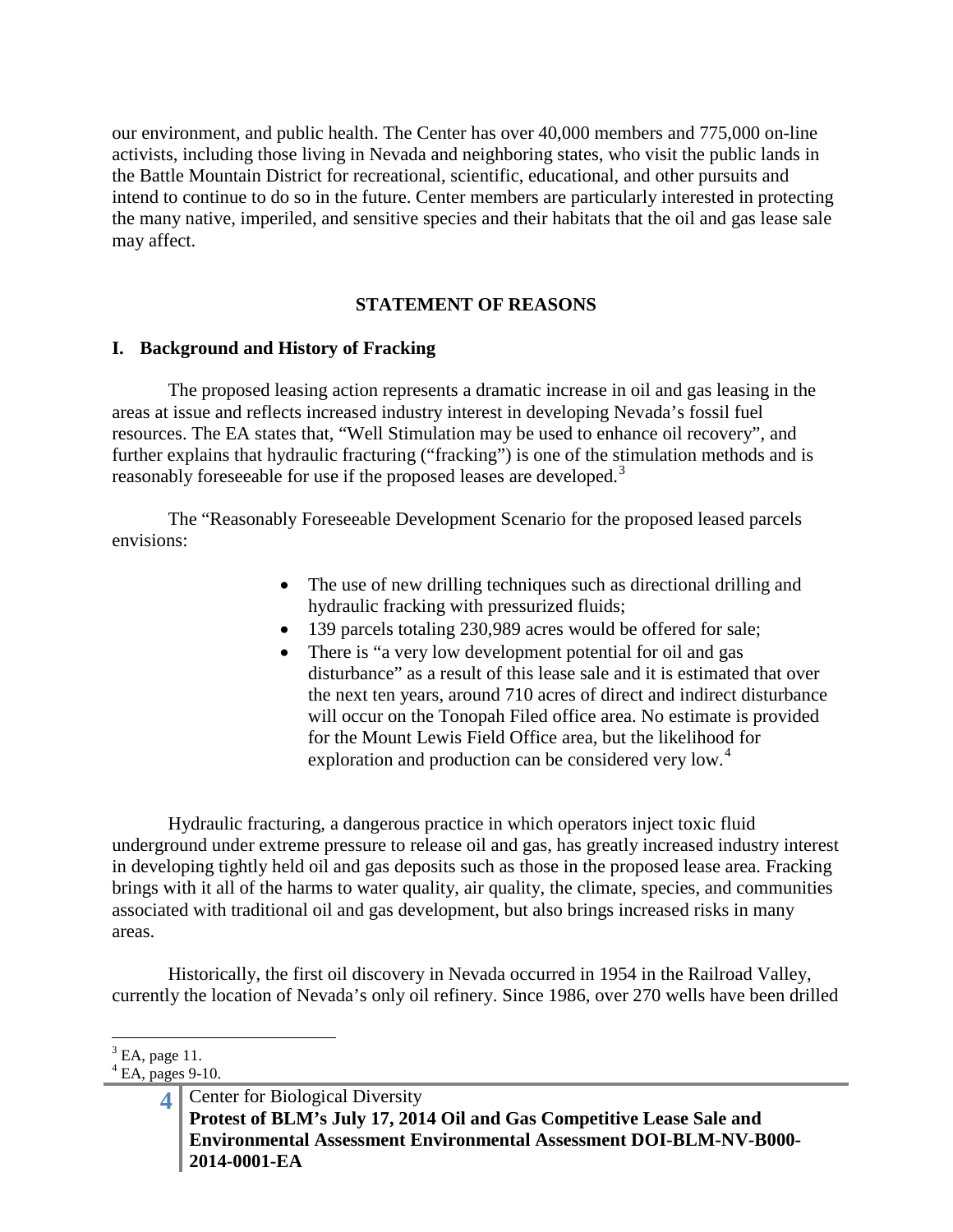in Nevada of which [5](#page-4-0)0 were commercially productive.<sup>5</sup> On the BMD there are currently 32 oil producing wells, and the EA characterizes oil and gas development as "speculative".[6](#page-4-1)

Currently, there are no fracked wells in Nevada.<sup>[7](#page-4-2)</sup> In the 2013 Legislative Session, the legislature directed the Departments of Minerals and Environmental Protection to develop regulations to guide fracking in Nevada.[8](#page-4-3) These regulations are still in development, and hence the responsibility for the protection of the environment and human health and safety rests largely with the BLM.

The earliest oil and gas deposits discovered and exploited consisted of porous reservoirs in geologic formations capped by impervious traps that would contain migrating fluids, such as oil, natural gas, and water. $9$  Within these reservoirs, the fluids would arrange by density, so that natural gas would be on top, with oil under it, and water on the bottom.<sup>[10](#page-4-5)</sup> This layered arrangement of natural gas, oil, and water within a reservoir contained by a trap is called a conventional deposit and has historically provided most of the produced oil and natural gas.<sup>[11](#page-4-6)</sup> The permeability of these formations permits the easy flow of oil or gas toward a well when the extraction of the resource drops pressure around the well.<sup>[12](#page-4-7)</sup> This allows a single simple wellbore to easily extract resources from a relatively large area, making the extraction economically attractive.[13](#page-4-8)

However, much of the world's store of fossil fuel is not contained in these conventional deposits, but rather is inside the pores and cracks of relatively impermeable sedimentary rock, and distributed over a larger area.<sup>[14](#page-4-9)</sup> Shale is one such impermeable formation, and shale deposits can hold huge amounts of shale oil—called "tight oil" to avoid confusion with oil shale—and shale gas.<sup>[15](#page-4-10)</sup> The geologic processes of sedimentation and compaction that create shale make both

<span id="page-4-0"></span> $<sup>5</sup>$  Bureau of Land Management. 2013. Preliminary EA – December 2013 Competitive Oil and Gas Lease Sale,</sup> NEPA #: DOI-BLM-NV-2013-004-EA, at 18.

<span id="page-4-1"></span> $<sup>6</sup>$  EA, page 51.</sup>

<span id="page-4-2"></span><sup>&</sup>lt;sup>7</sup> Per conversation with Mr. Lowell Price, Oil, Gas & Geothermal Program Manager for the Nevada Department of Minerals.

<span id="page-4-3"></span><sup>8</sup> NV Senate Bill 390.

<span id="page-4-4"></span><sup>9</sup> Behrens, Carl E. et al*.*, *U.S. Fossil Fuel Resources: Terminology, Reporting, and Summary*, Congressional Research Service at 6 (Dec. 28, 2011) ("Behrens"); Mathias, Simon, Hydraulic fracturing of shale gas reservoirs – implications for the surrounding environment at 3 (Sep. 2010) ("Mathias"); McDonald, Robert, *California's Silent Oil Rush*, New Times at 3 ("McDonald New Times"); Paleontological Research Institution, *Understanding Drilling* 

<span id="page-4-7"></span>

<span id="page-4-8"></span>

<span id="page-4-10"></span><span id="page-4-9"></span>

<span id="page-4-6"></span><span id="page-4-5"></span><sup>&</sup>lt;sup>10</sup> Behrens at 6.<br>
<sup>11</sup> *Id.*<br>
<sup>12</sup> Crain, E.R., *Permeability Basics*, Crain's Petrophysical Handbook at 1.<br>
<sup>13</sup> *See* Behrens at 6; Mathias at 3; McDonald New Times at 3.<br>
<sup>14</sup> *Id.*<br>
<sup>15</sup> National Petroleum Council, Administration, *Annual Energy Outlook 2012* at 58 (Jun. 2012) ("USEIA 2012a"); United States Energy Information Administration, *Review of Emerging Resources: U.S. Shale Gas and Shale Oil Plays* at 75-77 (Jul. 2011) ("USEIA 2011").

**<sup>5</sup>** Center for Biological Diversity **Protest of BLM's July 17, 2014 Oil and Gas Competitive Lease Sale and Environmental Assessment Environmental Assessment DOI-BLM-NV-B000- 2014-0001-EA**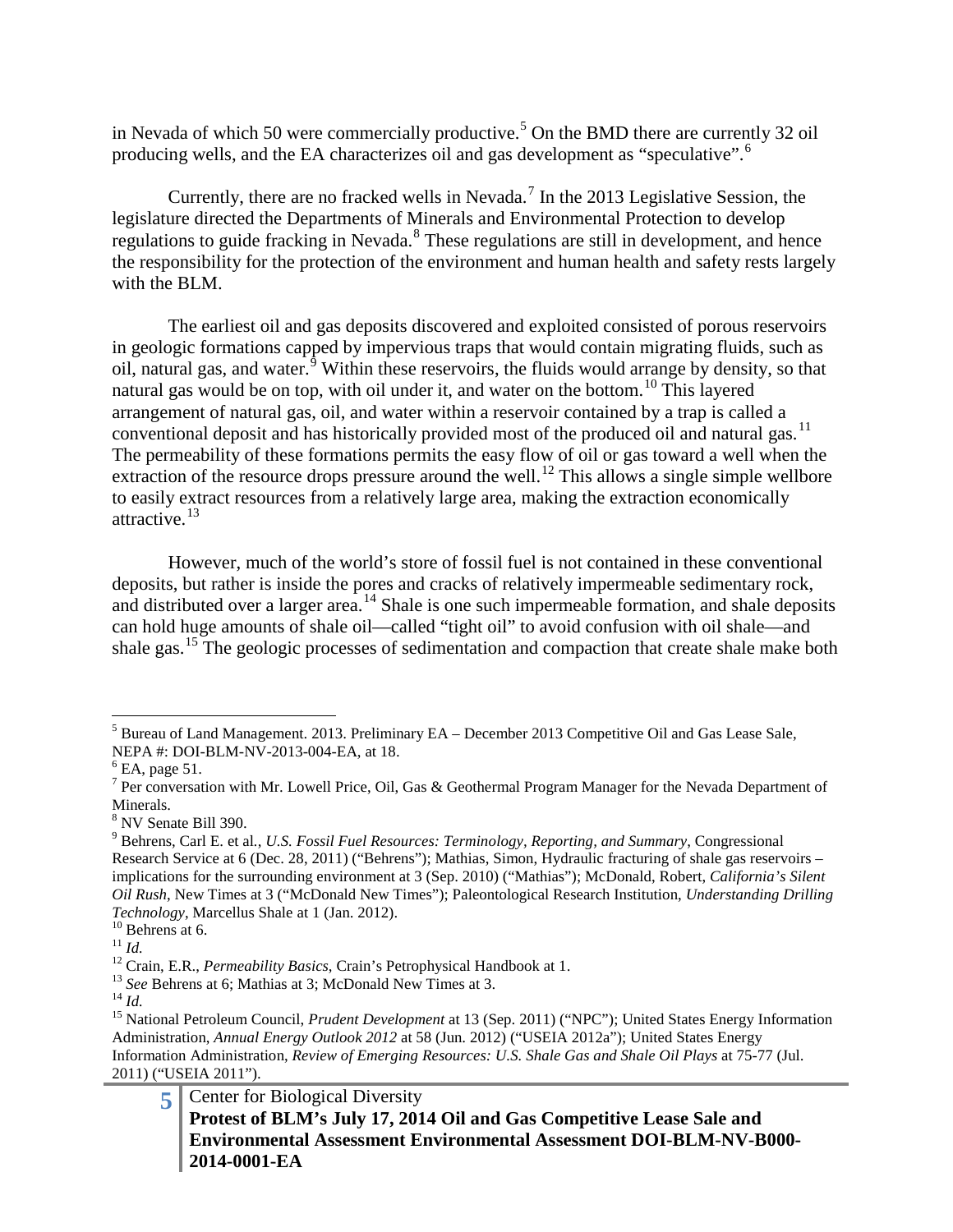horizontal and vertical migration of oil and gas through the shale especially difficult.<sup>[16](#page-5-0)</sup> Thus, while shale can contain huge amounts of oil and/or gas, its low permeability means that typically these resources cannot be economically recovered through conventional drilling methods.<sup>1</sup>

Recently, industry has overcome this low permeability by combining multi-stage slickwater hydraulic fracturing with horizontal drilling, which makes possible the profitable production of shale gas and shale oil.<sup>[18](#page-5-2)</sup> Elements of these technologies have been used individually for decades. However, the combination of practices employed by industry recently is new: "Modern formation stimulation practices have become more complex and the process has developed into a sophisticated, engineered process in which production companies strive to design a hydraulic fracturing treatment to emplace fracture networks in specific areas."<sup>[19](#page-5-3)</sup>

The first aspect of this technique is the hydraulic fracturing of the rock. When the rock is fractured, the resulting cracks in the rock serve as passages through which gas and liquids can flow, increasing the permeability of the fractured area.<sup>[20](#page-5-4)</sup> To fracture the rock, the well operator injects hydraulic fracturing fluid at tremendous pressure.<sup>[21](#page-5-5)</sup> The composition of fracturing fluid has changed over time. Halliburton developed the practice of injecting fluids into wells under

<span id="page-5-2"></span><sup>&</sup>lt;sup>18</sup> CITI, *Resurging North American Oil Production and the Death of the Peak Oil Hypothesis* at 9 (Feb. 15, 2012) ("CITI"); USEIA 2011 at 4; Orszag, Peter, *Fracking Boom Could Finally Cap Myth of Peak Oil* (Jan. 31, 2011) ("Orszag"). The New York Department of Environmental Quality provides the following overview of Technological Milestones for hydraulic fracturing:

| <b>Hydraulic Fracturing Technological Milestones</b> |                                                                             |  |  |  |
|------------------------------------------------------|-----------------------------------------------------------------------------|--|--|--|
| Early 1900s                                          | Natural gas extracted from shale wells. Vertical wells fractured with foam. |  |  |  |
| 1983                                                 | First gas well drilled in Barnett Shale in Texas                            |  |  |  |
| 1980-1990s                                           | Cross-linked gel fracturing fluids developed and used in vertical wells     |  |  |  |
| 1991                                                 | First horizontal well drilled in Barnett Shale                              |  |  |  |
| 1991                                                 | Orientation of induced fractures identified                                 |  |  |  |
| 1996                                                 | Slickwater fracturing fluids introduced                                     |  |  |  |
| 1996                                                 | Microseismic post-fracturing mapping developed                              |  |  |  |
| 1998                                                 | Slickwater refracturing of originally gel-fractured wells                   |  |  |  |
| 2002                                                 | Multi-stage slickwater fracturing of horizontal wells                       |  |  |  |
| 2003                                                 | First hydraulic fracturing of Marcellus Shale                               |  |  |  |
| 2005                                                 | Increased emphasis on improving the recovery factor                         |  |  |  |
| 2007                                                 | Use of multi-well pads and cluster drilling                                 |  |  |  |

New York State Department of Environmental Conservation, *Revised Draft Supplemental Generic Environmental Impact Statement on the Oil, Gas and Solution Mining Regulatory Program, Well Permit Issuance for Horizontal Drilling and High-Volume Hydraulic Fracturing to Develop the Marcellus Shale and Other Low-Permeability Gas Reservoirs* at 5-5 (Sep. 7, 2011) ("NYDEC SGEIS").<br><sup>19</sup> Arthur at 9.

<span id="page-5-3"></span>

<span id="page-5-4"></span> $\frac{^{20}}{^{21}}$  Mathias at 5-9.

<span id="page-5-5"></span>

**6** Center for Biological Diversity **Protest of BLM's July 17, 2014 Oil and Gas Competitive Lease Sale and Environmental Assessment Environmental Assessment DOI-BLM-NV-B000- 2014-0001-EA**

<span id="page-5-0"></span><sup>&</sup>lt;sup>16</sup> Arthur, J. Daniel *et al., Hydraulic Fracturing Considerations for Natural Gas Wells of the Marcellus Shale at 2* (Sep. 2008) ("Arthur").<br><sup>17</sup> Mathias at 3-4.

<span id="page-5-1"></span>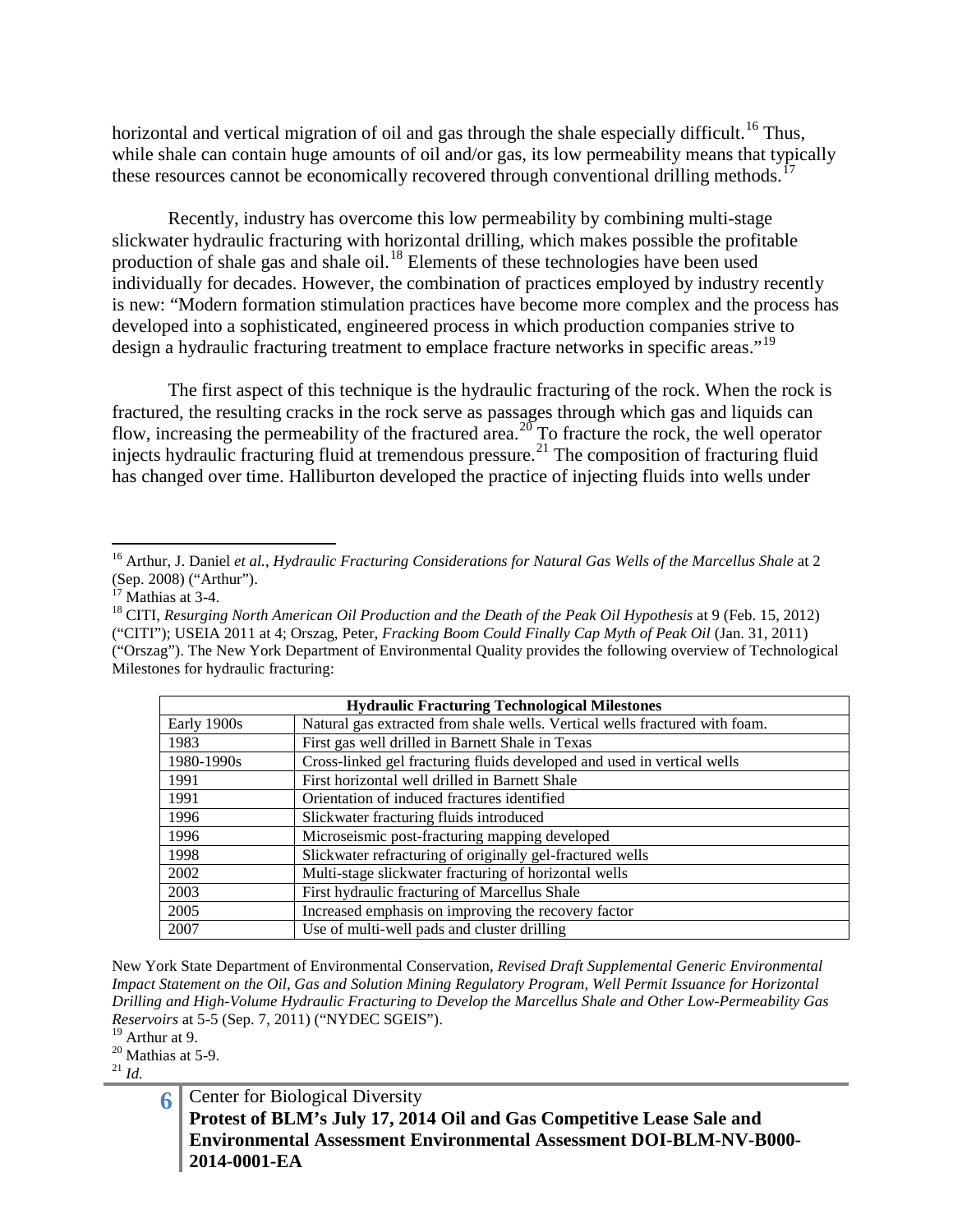high pressure in the late  $1940s$ ;<sup>[22](#page-6-0)</sup> however, companies now use permutations of "slick-water" fracturing fluid developed in the mid-1990s.<sup>[23](#page-6-1)</sup> The main ingredient in modern fracturing fluid (or "frack fluid") is generally water, although liquefied petroleum has also been used as a base fluid for modern fracking.<sup>[24](#page-6-2)</sup> The second ingredient is a "proppant," typically sand, that becomes wedged in the fractures and holds them open so that passages remain after pressure is relieved.<sup>[25](#page-6-3)</sup> In addition to the base fluid and proppant, a mixture of chemicals are used, for purposes such as increasing the viscosity of the fluid, keeping proppants suspended, impeding bacterial growth or mineral deposition.<sup>[26](#page-6-4)</sup>

Frack fluid is hazardous to human health, although industry's resistance to disclosing the full list of ingredients formulation of frack fluid makes it difficult for the public to know exactly how dangerous.<sup>[27](#page-6-5)</sup> A congressional report sampling incomplete industry self-reports found that "[t]he oil and gas service companies used hydraulic fracturing products containing 29 chemicals that are (1) known or possible human carcinogens, (2) regulated under the Safe Drinking Water Act for their risks to human health, or (3) listed as hazardous air pollutants under the Clean Air Act."<sup>[28](#page-6-6)</sup> Recently published scientific papers also describe the harmfulness of the chemicals often in fracking fluid. One study reviewed a list of 944 fracking fluid products containing 632 chemicals, 353 of which could be identified with Chemical Abstract Service numbers.<sup>[29](#page-6-7)</sup> The study concluded that more than 75 percent of the chemicals could affect the skin, eyes, and other sensory organs, and the respiratory and gastrointestinal systems; approximately 40 to 50 percent could affect the brain/nervous system, immune and cardiovascular systems, and the kidneys; 37 percent could affect the endocrine system; and 25 percent could cause cancer and mutations.<sup>[30](#page-6-8)</sup> Another study reviewed exposures to fracking chemicals and noted that trimethylbenzenes are among the largest contributors to non-cancer threats for people living within a half mile of a well, while benzene is the largest contributor to cumulative cancer risk for people, regardless of the distance from the wells. $31$ 

Separate from hydraulic fracturing, the second technological development underlying the recent shale boom is the use of horizontal drilling. Shale oil and shale gas formations are typically located far below the surface, and as such, the cost of drilling a vertical well to access

<span id="page-6-0"></span><sup>&</sup>lt;sup>22</sup> Tompkins, *How will High-Volume (Slick-water) Hydraulic Fracturing of the Marcellus (or Utica) Shale Differ* From Traditional Hydraulic Fracturing? Marcellus Accountability Project at 1 (Feb. 2011).<br>
<sup>23</sup> NYDEC SGEIS at 5-5.<br>
<sup>24</sup> *Id.*; Arthur at 10; United States House of Representatives, Committee on Energy and Commerce, Minor

<span id="page-6-2"></span><span id="page-6-1"></span>*Chemicals Used in Hydraulic Fracturing* (Apr. 2011) ("Waxman 2011b").<br>
<sup>25</sup> Arthur at 10.<br>
<sup>26</sup> Arthur at 10.<br>
<sup>27</sup> Waxman 2011b; *see also* Colborn, Theo et al., Natural Gas Operations for a Public Health Perspective, 17

<span id="page-6-3"></span>

<span id="page-6-5"></span><span id="page-6-4"></span>and Ecological Risk Assessment 1039 (2011) ("Colborn 2011"); McKenzie, Lisa et al., Human Health Risk Assessment of Air Emissions form Development of Unconventional Natural Gas Resources, Sci Total Environ (2012), doi:10.1016/j.scitotenv.2012.02.018 ("McKenzie 2012").<br><sup>28</sup> Waxman 2011b at 8.<br><sup>29</sup> Colborn 2011 at 1.

<span id="page-6-6"></span>

<span id="page-6-8"></span><span id="page-6-7"></span> $\frac{30}{31}$  Colborn 2011 at 1.<br> $\frac{31}{31}$  McKenzie 2012 at 5.

<span id="page-6-9"></span>

**<sup>7</sup>** Center for Biological Diversity **Protest of BLM's July 17, 2014 Oil and Gas Competitive Lease Sale and Environmental Assessment Environmental Assessment DOI-BLM-NV-B000- 2014-0001-EA**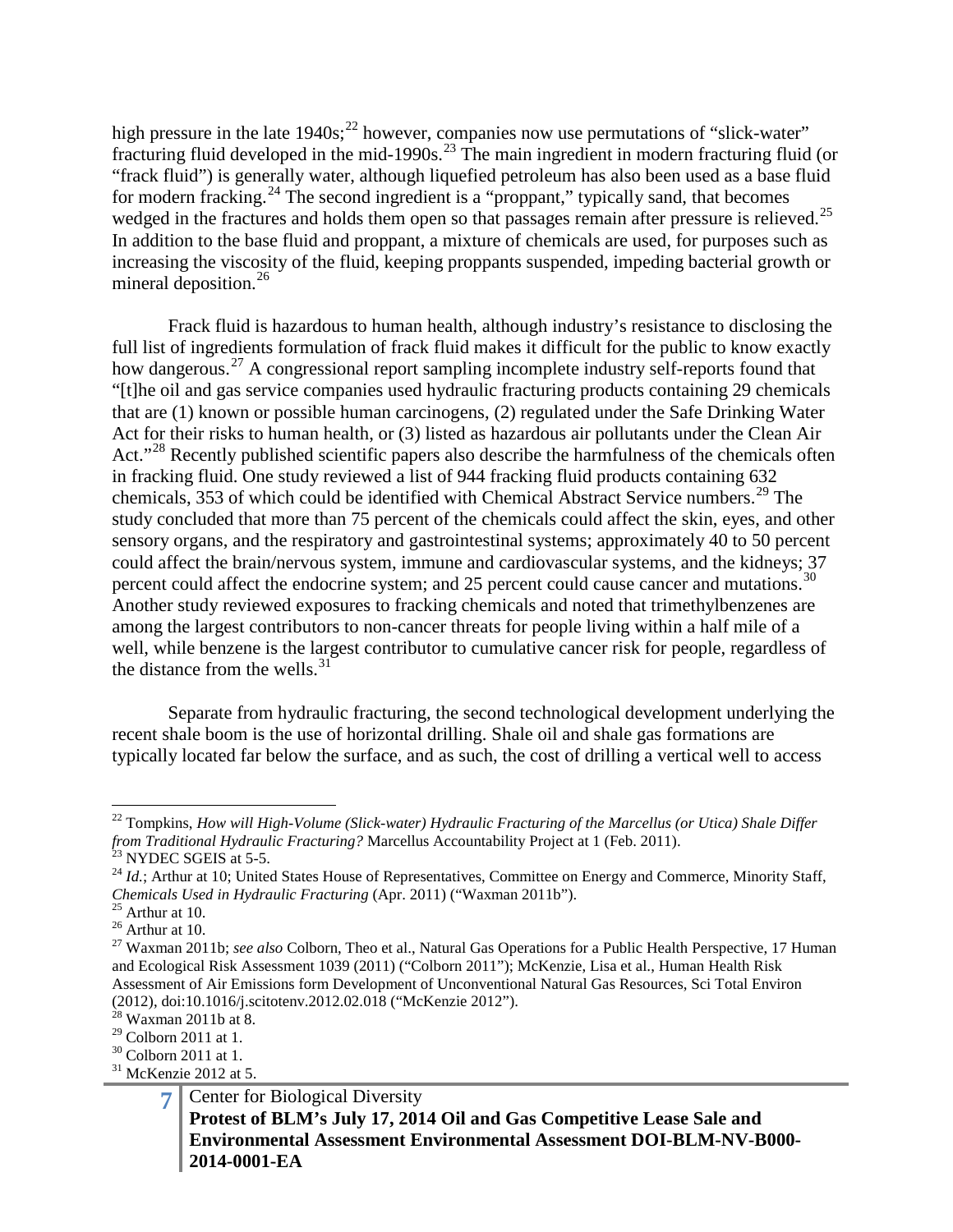the layer is high.<sup>[32](#page-7-0)</sup> The shale formation itself is typically a thin layer; however, such that a vertical well only provides access to a small volume of shale—the cylinder of permeability surrounding the well bore.  $33$  Although hydraulic fracturing increases the radius of this cylinder of shale, this effect is often itself insufficient to allow profitable extraction of shale resources. [34](#page-7-2) Horizontal drilling solves this economic problem: by drilling sideways along the shale formation once it is reached, a company can extract resources from a much higher volume of shale for the same amount of drilling through the overburden, drastically increasing the fraction of total well length that passes through producing zones.<sup>[35](#page-7-3)</sup> The practice of combining horizontal drilling with hydraulic fracturing was developed in the early 1990s.<sup>[36](#page-7-4)</sup>

A third technological development is the use of "multi-stage" fracking. In the 1990s industry began drilling longer and longer horizontal well segments. The difficulty of hydraulic fracturing increases with the length of the well bore to be fractured, however, both because longer well segments are more likely to pass through varied conditions in the rock and because it becomes difficult to create the high pressures required in a larger volume.<sup>[37](#page-7-5)</sup> In 2002 industry began to address these problems by employing multi-stage fracking. In multi-stage fracking, the operator treats only part of the wellbore at a time, typically 300 to 500 feet.[38](#page-7-6) Each stage "may require 300,000 to 600,000 gallons of water," and consequently, a frack job that is two or more stages can contaminate and pump into the ground over a million gallons of water.<sup>[39](#page-7-7)</sup>

This new combination of multi-stage slickwater hydraulic fracturing and horizontal drilling (hereinafter "fracking") has made it possible to profitably extract oil and gas from formations that only a few years ago were generally viewed as uneconomical to develop.<sup>[40](#page-7-8)</sup> In large part through the use of fracking, the oil and gas sector is now producing huge amounts of oil and gas throughout the United States, rapidly transforming the domestic energy outlook.

The effect of hydraulic fracturing on the oil and gas markets has been tremendous, with many reports documenting the boom in domestic energy production. A recent congressional report notes that "[a]s a result of hydraulic fracturing and advances in horizontal drilling technology, natural gas production in 2010 reached the highest level in decades."<sup>[41](#page-7-9)</sup> A 2011 U.S. EIA report notes how recently these changes have occurred, stating that "only in the past 5 years has shale gas been recognized as a 'game changer' for the U.S. natural gas market."<sup>[42](#page-7-10)</sup> Another

 <sup>32</sup> *See* CITI at 9; USEIA 2011 at 4; Orszag.

<span id="page-7-3"></span>

<span id="page-7-2"></span><span id="page-7-1"></span><span id="page-7-0"></span><sup>&</sup>lt;sup>33</sup> See CITI at 9; USEIA 2011 at 4; Orszag.<br><sup>34</sup> See CITI at 9; USEIA 2011 at 4; Orszag; Arthur at 8 (Figure 4).<br><sup>35</sup> Venoco, Inc., Monterey Shale Focused Analyst Day Slide Show at 23 (May 26, 2010) ("Venoco Slide Show"), USEIA 2012a at 63.

<span id="page-7-5"></span><span id="page-7-4"></span><sup>&</sup>lt;sup>36</sup> Venoco, Inc., Monterey Shale Focused Analyst Day Slide Show at 23 (May 26, 2010) ("Venoco Slide Show").<br><sup>37</sup> NYDEC SGEIS at 5-93.<br><sup>38</sup> *Id.*<br><sup>39</sup> *Id*.

<span id="page-7-6"></span>

<span id="page-7-8"></span><span id="page-7-7"></span><sup>&</sup>lt;sup>40</sup> CITI at 9; USEIA 2011 at 4; Orszag.<br><sup>41</sup> Waxman 2011b at 1.<br><sup>42</sup> USEIA 2011 at 4.

<span id="page-7-9"></span>

<span id="page-7-10"></span>

**<sup>8</sup>** Center for Biological Diversity **Protest of BLM's July 17, 2014 Oil and Gas Competitive Lease Sale and Environmental Assessment Environmental Assessment DOI-BLM-NV-B000- 2014-0001-EA**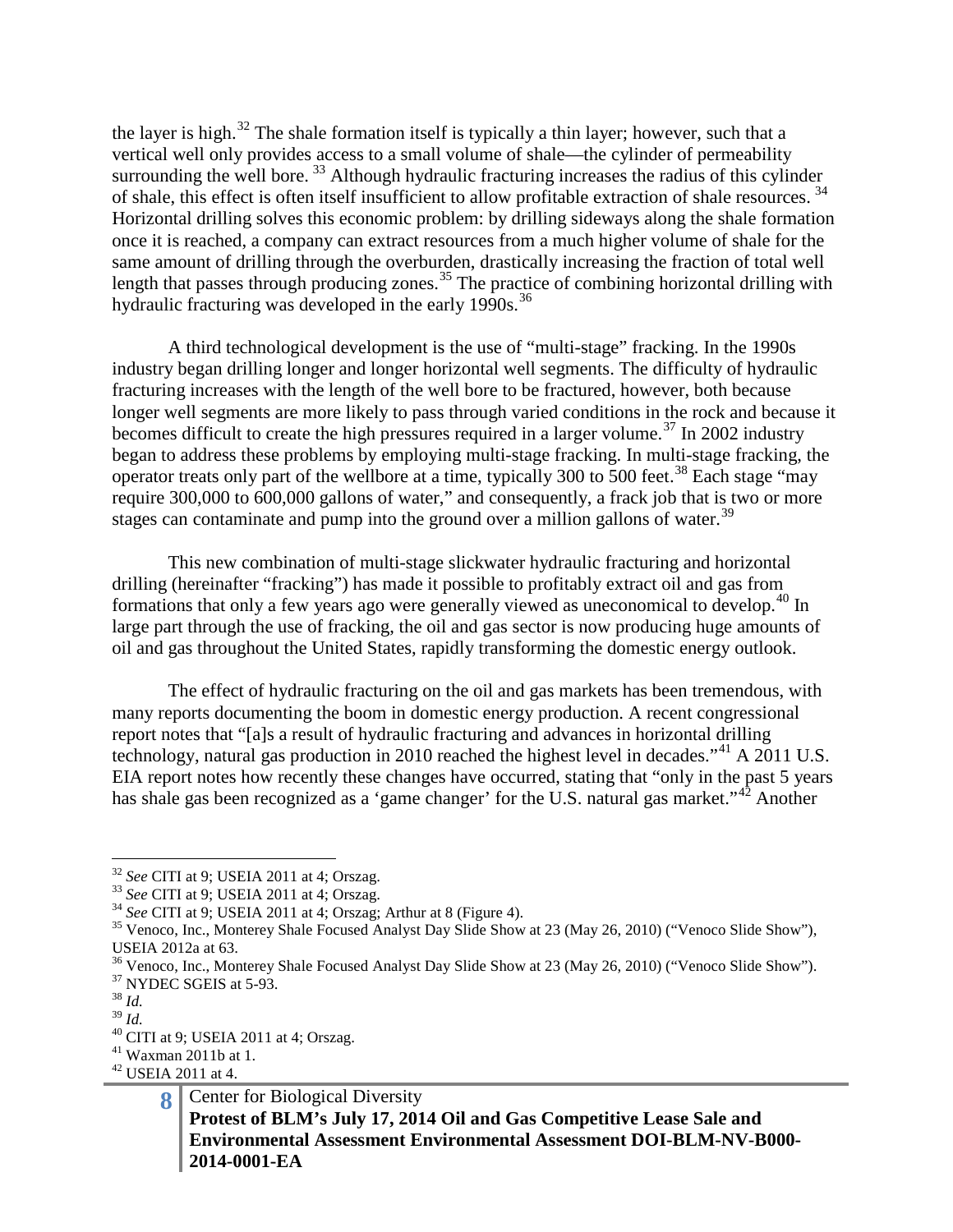recent report highlights how recent advances in technology have driven, and will continue to drive this change:

From 2007 to 2009, the average lateral length of horizontal drilling for shale rock resources increased by a factor of five, allowing for a tripling of the initial production rate in some shale formations. This technological advance substantially lowered costs and allowed for greater technical access to the shale gas resource in-place. Currently in North America, break-even prices for some of the more prolific shales are estimated to be as low as \$3 per thousand cubic feet (mcf), with a large majority of the resource accessibility at below \$6/mcf. Ten years ago, costs were three to four times higher. As firms continue to make cost reducing innovations, it is likely that the recoverable resource base is larger than presently estimated. $43$ 

"And as the Texas Supreme Court . . . explained, the unprecedented success of fracing in the Barnett Shale in north central Texas has prodded exploration elsewhere, and spurred efforts to produce gas in many other areas and geological formations that were previously considered unrecoverable or uneconomic."<sup>[44](#page-8-1)</sup>

With respect to oil, the EIA notes that oil production has been increasing, with the production of shale oil resources pushing levels even higher over the next decade:

Domestic crude oil production has increased over the past few years, reversing a decline that began in 1986. U.S. crude oil production increased from 5.0 million barrels per day in 2008 to 5.5 million barrels per day in 2010. Over the next 10 years, *continued development of tight oil*, in combination with the ongoing development of offshore resources in the Gulf of Mexico, pushes domestic crude oil production higher. $45$ 

Thus, it is evident that industry is still exploring new locations to develop, and the nation has not yet seen the full extent of fracking's impact on oil and gas development and production.

Thus, it is clear that fracking, including fracking with the most recent techniques that have been associated with serious adverse impacts in other areas of the country, is poised to expand.

Fracking is occurring in the absence of any adequate federal or state oversight. The current informational and regulatory void on the state level makes it even more critical that the BLM

<span id="page-8-0"></span><sup>&</sup>lt;sup>43</sup> Jaffe, Amy Myers *et al., The Status of World Oil Reserves: Conventional and Unconventional Resources in the Future Supply Mix at 12-13 (Oct. 2011) ("Jaffe").* 

<span id="page-8-1"></span><sup>&</sup>lt;sup>44</sup> Wiserman, Hannah, *Untested Waters: The Rise of Hydraulic Fracturing in Oil and Gas Production and the Need to Revisit Regulation*, 20 Fordham Envtl. Law Rev. 115, 122 (2009) ("Wiserman"). <sup>45</sup> USEIA 2012a at 2

<span id="page-8-2"></span>

**<sup>9</sup>** Center for Biological Diversity **Protest of BLM's July 17, 2014 Oil and Gas Competitive Lease Sale and Environmental Assessment Environmental Assessment DOI-BLM-NV-B000- 2014-0001-EA**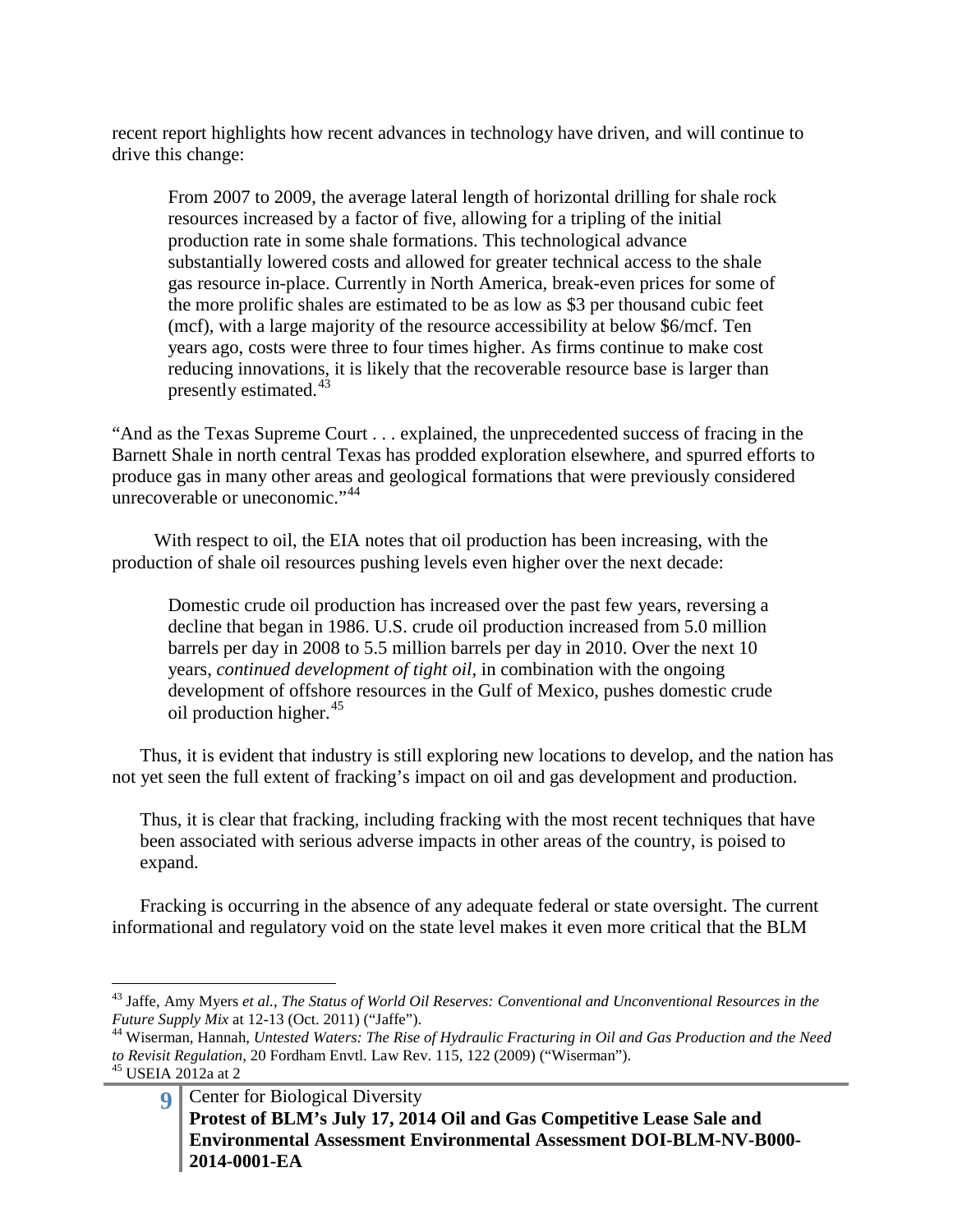comply with its own duties to review, analyze, disclose, and avoid and mitigate the impacts of its oil and gas leasing decisions.

The impacts associated with the fracking-induced oil and gas development boom has caused some jurisdictions to place a moratorium or ban on fracking. For instance, in 2011 France became the first country to ban the practice.<sup>[46](#page-9-0)</sup> In May, Vermont became the first state to ban fracking. Vermont's governor called the ban "a big deal" and stated that the bill "will ensure that we do not inject chemicals into groundwater in a desperate pursuit for energy."<sup>[47](#page-9-1)</sup> New York has halted the practice while it researches the issue, and Governor Andrew Cuomo is considering allowing fracking only in communities with ordinances allowing it.<sup>[48](#page-9-2)</sup> Also, New Jersey's legislature recently passed a bill that would prevent fracking waste, like toxic wastewater and drill cuttings, from entering its borders,<sup>[49](#page-9-3)</sup> and Pennsylvania, ground zero for the fracking debate, has banned "natural-gas exploration across a swath of suburban Philadelphia  $\ldots$ ."<sup>[50](#page-9-4)</sup> Numerous cities and communities, like Buffalo, Pittsburgh, Raleigh, Woodstock, and Morgantown have banned fracking. $51$ 

A recent report from the Council of Canadian Academies concluded that:

"Well-targeted science is required to ensure a better understanding of the environmental impacts of shale gas development…Currently, authoritative data about potential environmental impacts are neither sufficient nor conclusive."<sup>[52](#page-9-6)</sup>

### **II. BLM Has Violated the National Environmental Policy Act**

BLM has violated National Environmental Policy Act ("NEPA") because its analysis of environmental impacts is arbitrary and because it has failed to prepare an environmental impact statement ("EIS") to analyze potentially significant impacts. A central reason for this is that the agency has arbitrarily limited the amount of activity that could result from the lease sale.

MetroNews.com, *Morgantown Bans Fracking* (June 22, 2011),

<span id="page-9-0"></span> <sup>46</sup> Castelvecchi, Davide, *France becomes first country to ban extraction of natural gas by fracking*, Scientific American (Jun. 30, 2011).<br><sup>47</sup> CNN Staff Writer, *Vermont first state to ban fracking*, CNN U.S. (May 17, 2012).

<span id="page-9-2"></span><span id="page-9-1"></span><sup>&</sup>lt;sup>48</sup> Esch, Mary, *New York Fracking Moratorium Causes Drilling Company to Shut off Gas in Avon, NY*, Huffington Post (Jul. 9, 2012).<br><sup>49</sup> Tittel, Jeff, *Opinion: Stop fracking waste from entering New Jersey's borders* (Jul 14, 2012).

<span id="page-9-3"></span>

<span id="page-9-4"></span><sup>&</sup>lt;sup>50</sup> Philly.com, *Fracking ban is about our water*, The Inquirer (Jul. 11, 2012).<br><sup>51</sup> CBS, Pittsburgh Bans Natural Gas Drilling, CBS/AP (Dec 8, 2010); Wooten, Michael City of Buffalo Bans

<span id="page-9-5"></span>*Fracking* (Feb. 9, 2011); The Raleigh Telegram, *Raleigh City Council Bans Fracking Within City Limits* (Jul. 11, 2012); Kemble, William, *Woodstock bans activities tied to fracking*, Daily Freeman (Jul. 19, 2012);

http://www.wvmetronews.com/news.cfm?func=displayfullstory&storyid=46214.

<span id="page-9-6"></span><sup>52</sup> Council of Canadian Academies, 2014. *Environmental Impacts of Shale Gas Extraction in Canada*. Ottawa (ON): The Expert Panel on Harnessing Science and Technology to Understand the Environmental Impacts of Shale Gas Extraction, Council of Canadian Academies.

**<sup>10</sup>** Center for Biological Diversity **Protest of BLM's July 17, 2014 Oil and Gas Competitive Lease Sale and Environmental Assessment Environmental Assessment DOI-BLM-NV-B000- 2014-0001-EA**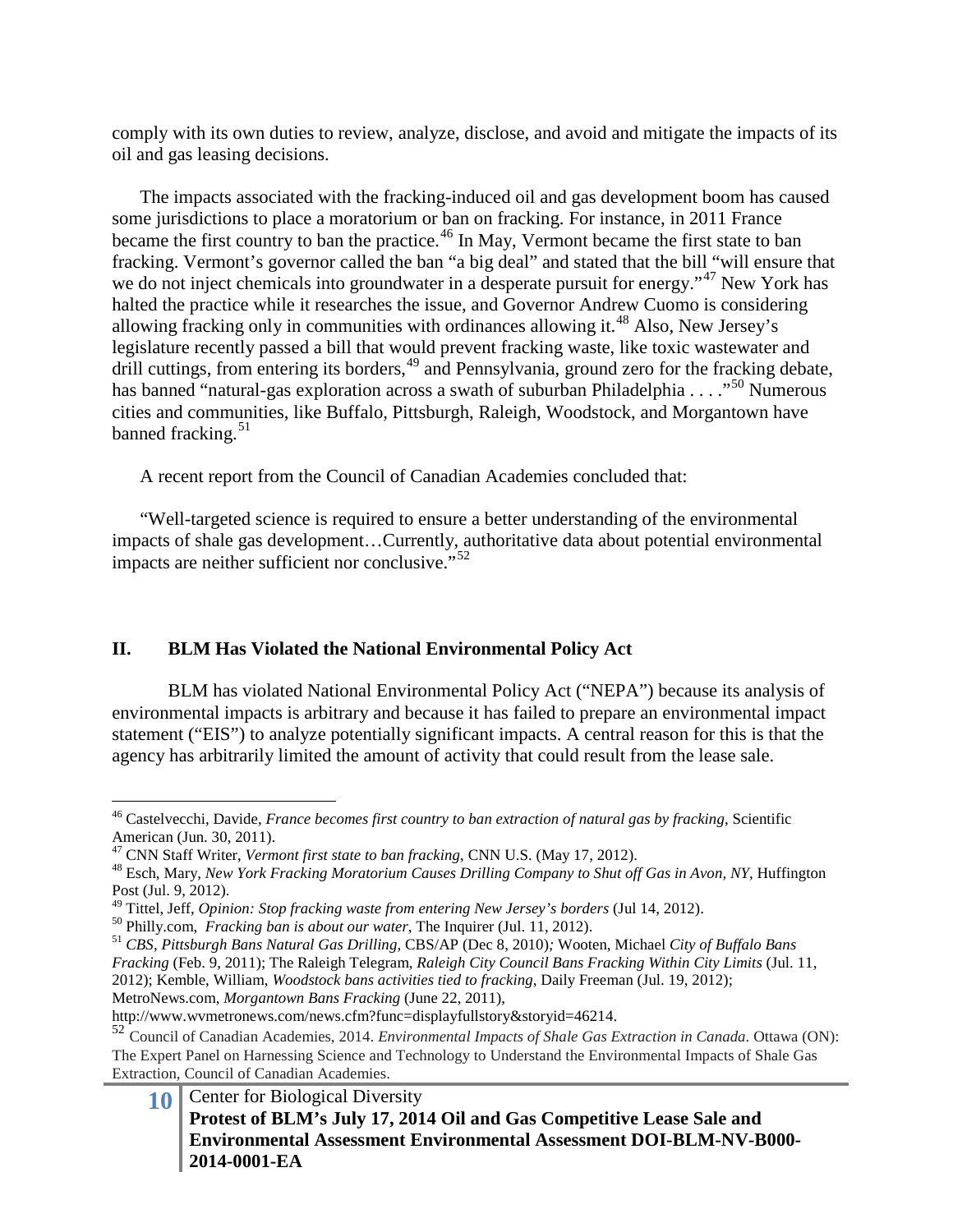#### **I. Overview**

NEPA demands that a federal agency prepare an EIS before taking a "'major [f]ederal action[] significantly affecting the quality' of the environment." *Kern v. U.S. Bureau of Land Mgmt.*, 284 F.3d 1062, 1067 (9th Cir. 2002). In order to determine whether a project's impacts may be "significant," an agency may first prepare an EA. 40 C.F.R. §§ 1501.4, 1508.9. If the EA reveals that "the agency's action may have a significant effect upon the . . . environment, an EIS must be prepared." *Nat'l Parks & Conservation Ass'n v. Babbitt*, 241 F.3d 722, 730 (9th Cir. 2001) (internal quotations omitted). If the agency determines that no significant impacts are possible, it must still adequately explain its decision by supplying a "convincing statement of reasons" why the action's effects are insignificant. *Blue Mountains Biodiversity Project v. Blackwood*, 161 F.3d 1208, 1212 (9th Cir. 1998). Further, an agency must prepare all environmental analyses required by NEPA at "the earliest possible time." 40 C.F.R. § 1501.2. "NEPA is not designed to postpone analysis of an environmental consequence to the last possible moment," but is "designed to require such analysis as soon as it can reasonably be done." *Kern*, 284 F.3d at 1072.

### **II.BLM Unlawfully Restricted Its Analysis**

BLM has unlawfully restricted its NEPA analysis by arbitrarily limiting the scope of its analysis of the oil and gas activity and related that may result from the lease sale and by failing to analyze sufficiently site-specific impacts.

BLM has arbitrarily limited the amount of activity that it assumed would result from the lease sale. BLM has not even attempted to quantify and map the reasonably foreseeable oil and gas wells, drilling sites, and associated infrastructure that will result from the proposed lease sale.<sup>[53](#page-10-0)</sup> The agency instead offers conclusory assertions that the application of productive new drilling and recovery technologies in Nevada will have no effect and continue the area's past trend of low levels of drilling activity, asserting, without any explanation or discussion off reasonably foreseeable locations, that "710 acres of disturbance could be expected to occur in the [Tonopah Field Office]," and declining even to attempt analysis of foreseeable sites within the Mount Lewis Field Office area.<sup>[54](#page-10-1)</sup> The agency does not even consider the reasonably likely scenario of a fracking-driven boom in new, concentrating on what types of activities have occurred in Nevada in the past, or were contemplated in the 17-year-old Tonopah Resource Management Plan.<sup>[55](#page-10-2)</sup> The EA's cumulative effects analysis is even more circumscribed, relying solely on past trends to deal only with a projected 15 wells within the area of the two field offices, and ignoring entirely the possibility that successful fracking of a Battle Mountain well could spark greatly increased exploration and drilling interest.<sup>[56](#page-10-3)</sup> Instead, BLM completely ignores the fact that, across the country, "[t]he shale oil revolution is a new, new thing" and that

 $53$  BLM June 2014 Lease Sale EA at 9-10.

<span id="page-10-3"></span>

<span id="page-10-2"></span><span id="page-10-1"></span><span id="page-10-0"></span><sup>54</sup> *Id.* at 10. <sup>55</sup> *Id.* <sup>56</sup> *Id.* at 55-56.

**<sup>11</sup>** Center for Biological Diversity **Protest of BLM's July 17, 2014 Oil and Gas Competitive Lease Sale and Environmental Assessment Environmental Assessment DOI-BLM-NV-B000- 2014-0001-EA**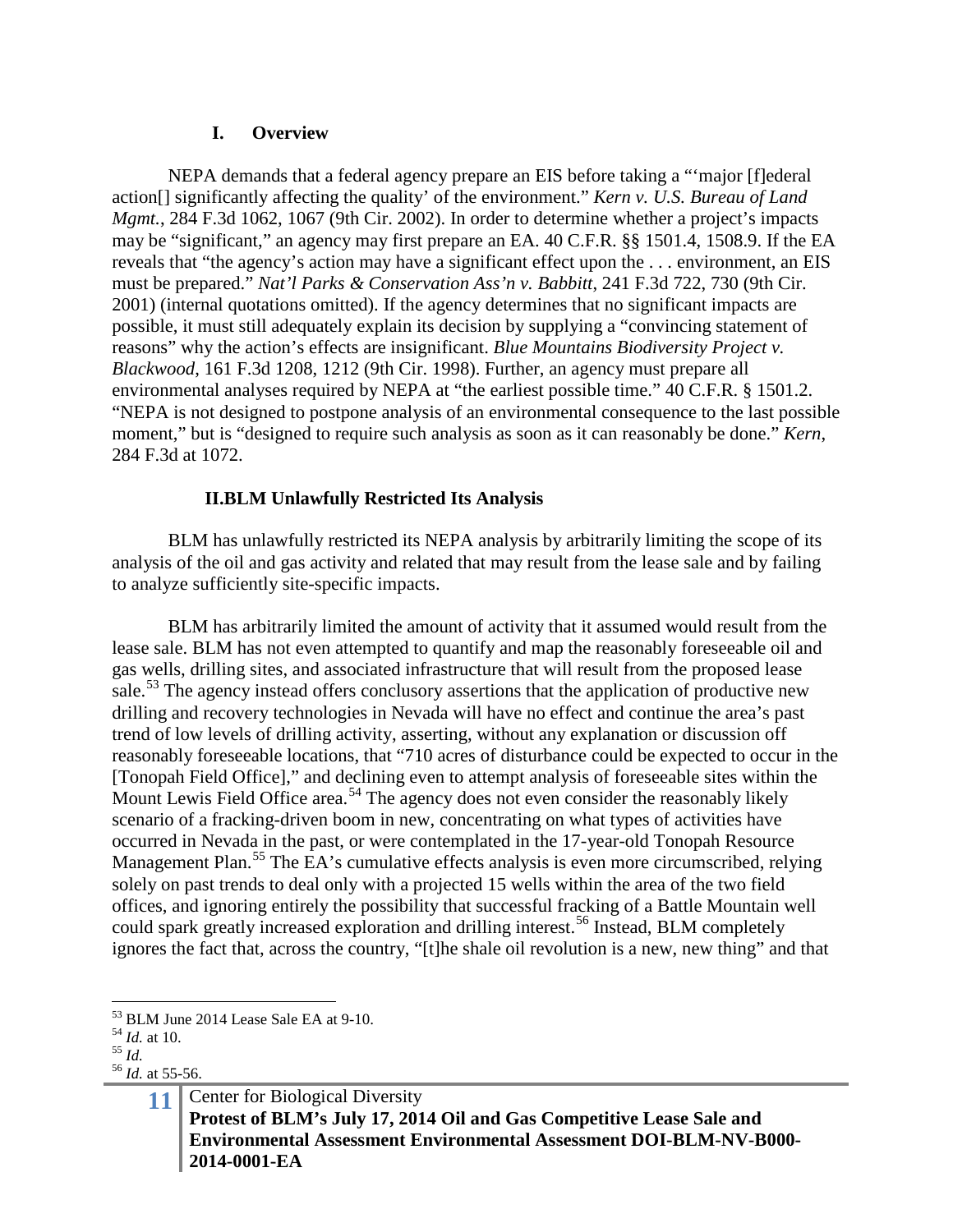"[i]t has come out of nowhere in the last year and a half."<sup>[57](#page-11-0)</sup> Industry interest in advanced recovery technologies in Nevada is even more recent – industry is just beginning to learn how to use new fracking techniques in the state – and BLM's information from past years does not capture the growing intensity of the shale oil revolution. Just within the past two months, "Noble Energy for the first time in Nevada history employed the practice of hydraulic fracturing at an exploration well east of Elko in March."[58](#page-11-1) "What's unique about Nevada is it really is a frontier area."<sup>[59](#page-11-2)</sup> As such, neither the State of Nevada, which has not yet adopted regulations to address hydraulic fracturing, nor the BLM, which is operating based on decades-old resource management plans and reasonably foreseeable developments scenarios, has plans in place to forecast and assess the consequences of applying advanced drilling and recovery techniques to Nevada reservoirs. BLM analysis must recognize this.

Also, even if BLM wrongly ignores the shale oil boom, the agency has still acted unlawfully because the drilling of wells resulting in more than 710 acres of disturbance is not so "remote and speculative" as to escape NEPA review. NEPA regulations and caselaw require that BLM evaluate all "reasonably foreseeable" direct, indirect and cumulative effects of its leasing. 40 C.F.R. § 1508.8; *Davis v. Coleman*, 521 F.2d 661, 676 (9th Cir. 1975). BLM cannot consider only the drilling scenario that it believes is most likely to occur; instead, it must analyze the effects of all reasonably possible scenarios, and can eliminate possibilities from its analysis only when they are highly "remote and speculative." *San Luis Obispo Mothers for Peace v. Nuclear Regulatory Comm'n*, 449 F.3d 1016, 1031 (9th Cir. 2006); *see also New York v. NRC*, 681 F.3d 471, 481-82 (D.C. Cir. 2012). The EA acknowledges that "development of hydraulic fracturing methods and the drilling technology in which it is applied (in particular, long wells drilled horizontally within zones of interest) have enabled production of oil and gas from tight formations formerly not economically feasible."[60](#page-11-3) Thus, even ignoring the shale oil boom, it is far from "remote and speculative" that drilling and related disturbance on more than 710 acres of the vast 193,056-acre area currently proposed for sale could result.

BLM's EA is also arbitrary because the agency has failed to consider sufficiently site-specific impacts.<sup>[61](#page-11-4)</sup> BLM indicates it does not have to consider some, or perhaps all, site-specific impacts because it has authority to prevent oil and gas activities later.<sup>[62](#page-11-5)</sup> That belief is incorrect. The lease sale could result in impacts that BLM will not be able to avoid once the lease sale is finalized because the agency's ability to prevent lessees from engaging in lawful activities on issued leases will be limited. BLM regulations provide that lessees "have the right to use so

<span id="page-11-0"></span> <sup>57</sup> E&E News, *U.S. oil gains in 2012 eclipse first American oil rush* (Dec. 20, 2012); *see also* Loder, Asjylyn, American Oil Growing Most Since First Well Signals Independence (Dec. 18, 2012); Taylor, Phil, BLM leasing acreage up, protests down in 2012 (Dec. 18, 2012).

<span id="page-11-1"></span><sup>&</sup>lt;sup>58</sup> Ross Anderson, *Oil industry starts fracking in Nevada*, Elko Daily Free Press (April 27, 2014).<br><sup>59</sup> Id

<span id="page-11-2"></span>

<span id="page-11-4"></span><span id="page-11-3"></span><sup>59</sup> *Id*. <sup>60</sup> BLM June 2014 Lease Sale EA at 11. <sup>61</sup> *See, e.g.*, *id.* at 24 ("Direct and indirect effects on specific wildlife species cannot be determined until site specific project proposals are analyzed at the APD stage of development").

<span id="page-11-5"></span><sup>&</sup>lt;sup>62</sup> *Id* at 78 (including stipulation on certain parcels that "BLM may recommend modifications to exploration and development proposals to further its conservation and management objective to avoid BLM-approved activity that will contribute to a need to list such a species or their habitat.")

**<sup>12</sup>** Center for Biological Diversity **Protest of BLM's July 17, 2014 Oil and Gas Competitive Lease Sale and Environmental Assessment Environmental Assessment DOI-BLM-NV-B000- 2014-0001-EA**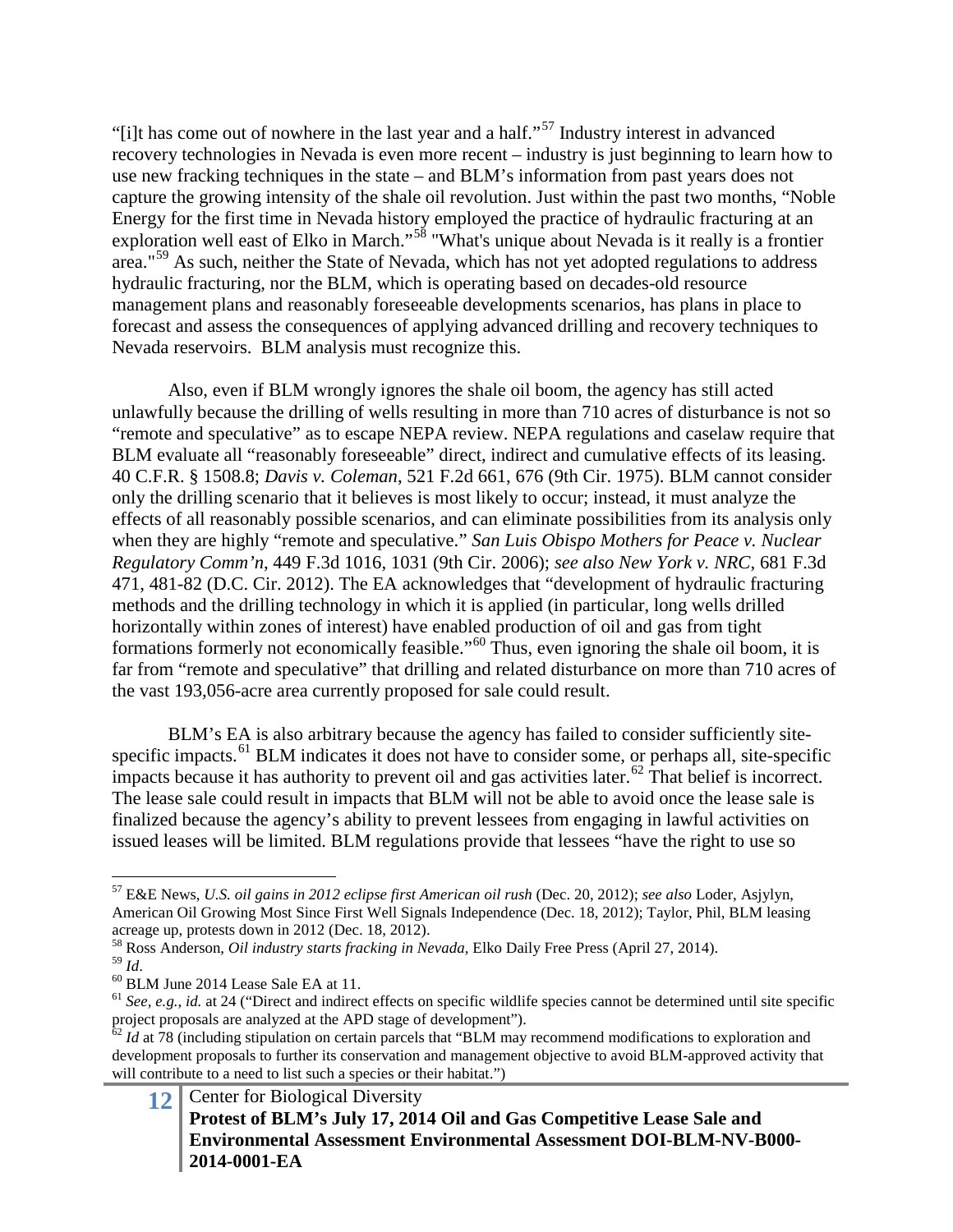much of the leased lands as is necessary to explore for, drill for, mine, extract, remove and dispose of all the leased resource in a leasehold subject to" limited conditions, including lease stipulations, "specific, nondiscretionary statutes," and limited "reasonable measures" that do not precluding all development activities. 43 C.F.R. § 3101.1-2. Indeed, BLM acknowledges that "if a lease is sold, the lessee retains irrevocable rights  $\dots$ ."<sup>[63](#page-12-0)</sup>

The BLM states in the EA that, "An assessment of potential environmental impacts, based on a Reasonably Foreseeable Development (RFD) scenario, was conducted by resource specialists who relied on historical data and personal knowledge of the areas involved, conducted field inspections and/or reviewed existing databases and file information to determine the appropriate stipulations to attach to specific parcels."[64](#page-12-1)

The EA further states that, "Detailed site-specific NEPA analysis would occur when an Application for Permit to Drill (APD) is submitted,  $65$  and that, "There would be no direct impacts (i.e., impacts that would occur during the implementation of the Proposed Action) from issuing new oil and gas leases because leasing does not directly authorize oil exploration and development activities. However, if a lease is sold, the lessee retains irrevocable rights. For example, according to 43 CFR § 3101.1-2, once a lease is issued to its owner, that owner has the *"right to use as much of the lease lands as is necessary to explore for, drill for, mine, extract, remove and dispose of the leased resource in the leasehold"* subject to specific nondiscretionary statutes and lease stipulations. If an Application of a Permit to Drill (APD) is received for a purchased parcel, a separate, sitespecific NEPA analysis would be required to disclose environmental impacts to resources on public  $lands.$ "<sup>[66](#page-12-3)</sup>

BLM also argues, in its response to comments, that site-specific analysis could be undertaken, and conditions of approval potentially operated despite the lack of lease stipulations, at the post-leasing Application for Permit to Drill stage."[67](#page-12-4) However, NEPA requires that an agency conduct all environmental analyses at "the earliest possible time." 40 C.F.R. § 1501.2; *see also N. Alaska Envtl. Ctr. v. Kempthorne*, 457 F.3d 969, 973, 977-78 (9th Cir. 2006); *N.M. ex rel. Richardson v. Bureau of Land Mgmt.*, 565 F.3d 683, 718 (10th Cir. 2009). In *Richardson*, the Tenth Circuit specifically found "issuing an oil and gas lease with a [No Surface Occupancy] stipulation constitutes" an irrevocable commitment of resources. 565 F.3d at 718. Under this decision, and the terms of the BLM's own NEPA Handbook, the consequences of conveying the right to surface disturbance must be analyzed now, when the BLM still has the right to prohibit or regulate comprehensively the scope of surface activity. <sup>[68](#page-12-5)</sup> Here, this means that BLM must make reasonable effort to anticipate and analyze all reasonably foreseeable impacts now, before it has leased the land and is unable to prevent environmental impacts.

**13** Center for Biological Diversity **Protest of BLM's July 17, 2014 Oil and Gas Competitive Lease Sale and Environmental Assessment Environmental Assessment DOI-BLM-NV-B000- 2014-0001-EA**

<span id="page-12-1"></span>

<span id="page-12-2"></span>

<span id="page-12-3"></span>

<span id="page-12-5"></span><span id="page-12-4"></span>

<span id="page-12-0"></span><sup>&</sup>lt;sup>63</sup> *Id.* at 16.<br>
<sup>64</sup> *Id.* at 4.<br>
<sup>65</sup> *Id.* at 6.<br>
<sup>66</sup> *Id.* at 16.<br>
<sup>67</sup> *Id.* at 132.<br>
<sup>68</sup> *Richardson*, 565 F.3d 718 & n.44 (citing BLM Handbook H-1624-1 ("By law, these impacts must be analyzed before the agency makes an irreversible commitment. In the fluid minerals program, this commitment occurs at the point of lease issuance.")).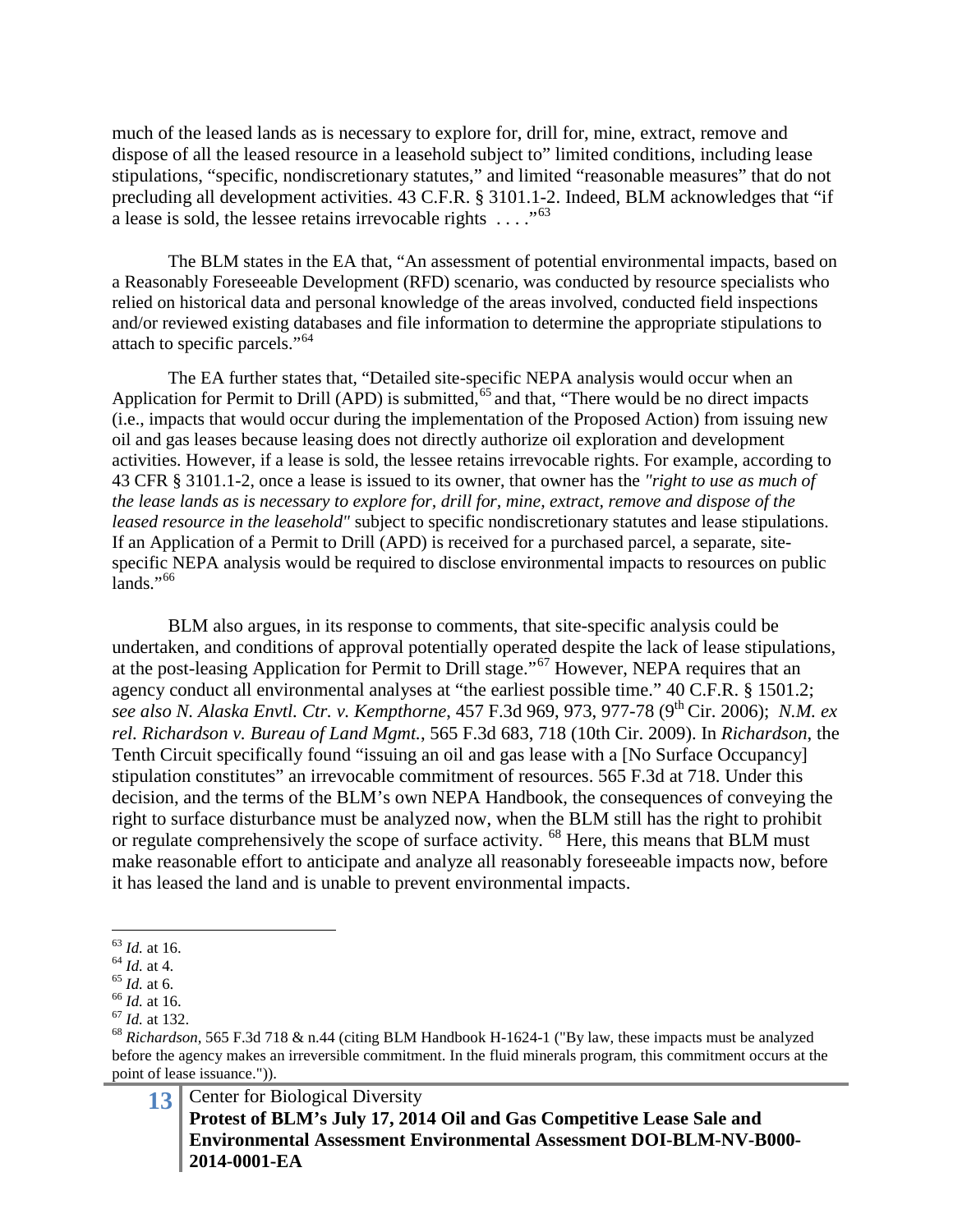# **III. BLM's EA Fails to Take a Hard Look at Potential Impacts from the Lease Sale, Oil and Gas Development, and the Use of Hydraulic Fracking Technologies**

BLM's EA fails to take the requisite hard look at environmental impacts. Two major problems are present throughout the EA: the agency's generic discussion of potential problems that could result from fracking and its failure to analyze the actual impacts of the lease sale, ;and the agency's reliance on its arbitrary development scenario.

### **i. BLM Failed to Adequately Disclose or Analyze the Project's Impacts to Water Resources**

Oil and gas activities pose great danger to water resources. This includes harms that are common to oil and gas operations in general, and damages fracking in particular can cause.

# a. **All Oil and Gas Operations Pose Risks to Water**

Oil and gas operations are significant threats to water. Onshore oil and gas operations in the United States create about 56 million barrels of produced water *per day*. [69](#page-13-0) California wells produced roughly 3 billion barrels of waste water in 2011, which is about 15 times the amount of oil the state produced.<sup>[70](#page-13-1)</sup> This waste can reach fresh water aquifers and drinking water.<sup>[71](#page-13-2)</sup> Surface pits are a major source of pollution. In California, pollution from an unlined surface pit killed numerous almond trees.<sup>[72](#page-13-3)</sup> Also, New Mexico data shows 743 instances of groundwater contamination, almost entirely over the last three decades.<sup>[73](#page-13-4)</sup> Underground waste injection wells are another major threat. This is of particular concern because U.S. EPA has found that

<span id="page-13-0"></span> <sup>69</sup> U.S. Government Accountability Office, Energy-Water Nexus: Information on the Quantity, Quality, and Management of Water Produced during Oil and Gas Production, Report to the Ranking Member, Committee on Science, Space and Technology, House of Representatives at 13 (January 2012).

<span id="page-13-1"></span><sup>&</sup>lt;sup>70</sup> California Division of Oil, Gas, and Geothermal Resources, 2011 Preliminary Report of California Oil and Gas Production Statistics at 3 (Apr. 2012); California Department of Conservation Division of Oil, Gas, and Geothermal Resouces, Producing Wells and Production of Oil, Gas, and Water by County - 2011, Excerpted from Final Report of 2011 California Oil and Gas Production Statistics (2012).

<span id="page-13-2"></span> $71$  Natural Resources Defense Council, Petition for Rulemaking Pursuant to Section 6974(a) of the Resource Conservation and Recovery Act Concerning the Regulation of Wastes Associated with the Exploration, Development, or Production of Crude Oil or Natural Gas or Geothermal Energy at 17 (Sep. 8, 2010) ("NRDC Petition for Rulemaking").

<span id="page-13-3"></span><sup>72</sup> See/Speak No Fracking at 6; *see also* Miller, Jeremy, Oil and Water Don't Mix with California Agriculture, High Country News (2012);

<span id="page-13-4"></span><sup>&</sup>lt;sup>73</sup> New Mexico Oil and Conservation Division, OGAP Analysis of data provided in New Mexico Energy, Minerals and Natural Resources Dep't, Oil and Conservation Div., Cases Where Pit Substances Contaminated New Mexico's Ground Water (2008); *see generally* NRDC Petition for Rulemaking; Nicholas, Kusnetz, *A Fracking First in Pennsylvania: Cattle Quarantine*, ProPublica (July 2, 2010).

**<sup>14</sup>** Center for Biological Diversity **Protest of BLM's July 17, 2014 Oil and Gas Competitive Lease Sale and Environmental Assessment Environmental Assessment DOI-BLM-NV-B000- 2014-0001-EA**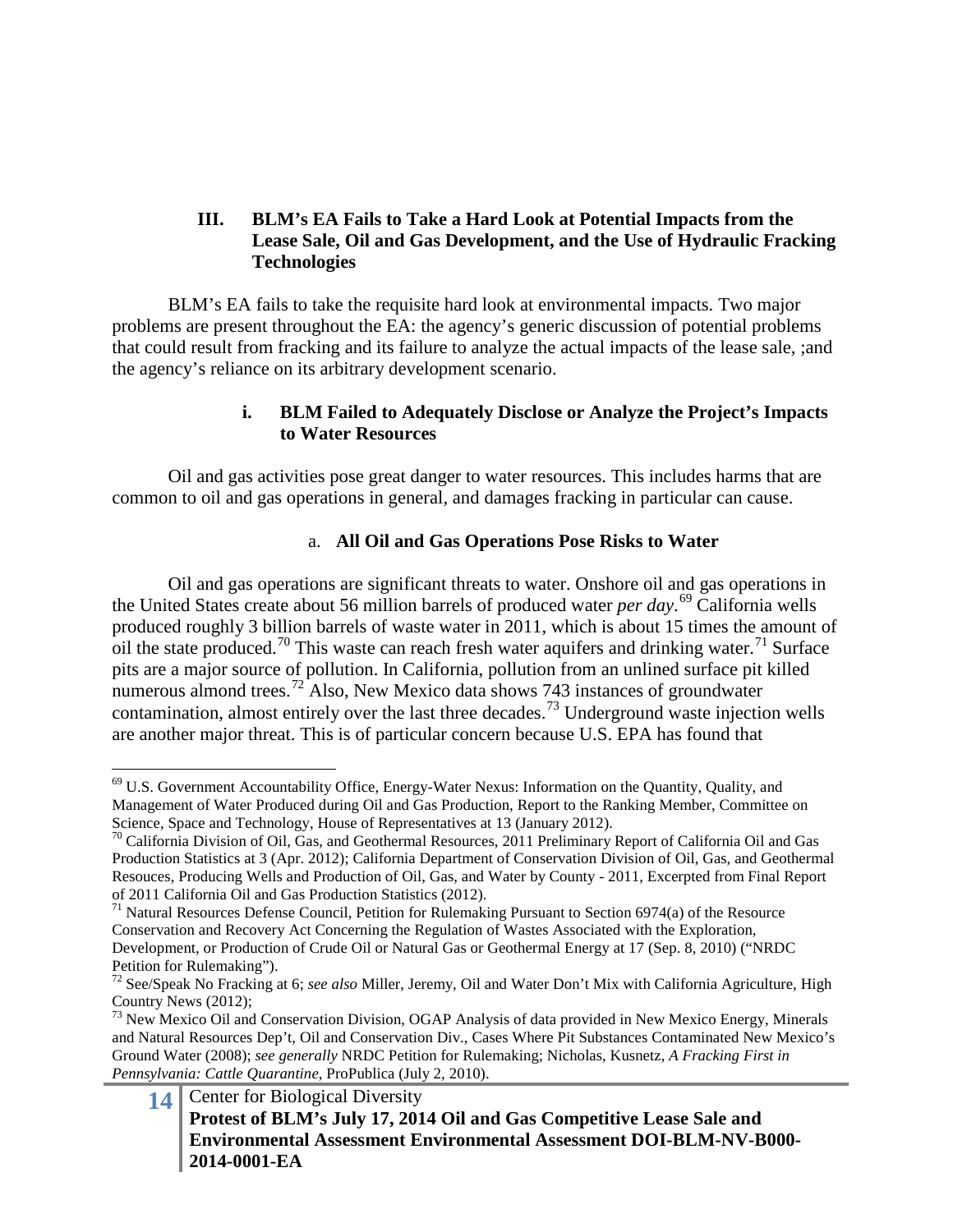DOGGR's Class II underground injection well program to be insufficiently protective of groundwater resources.[74](#page-14-0) Also, many other extremely harmful spills and releases occur before those wastes reach storage or disposal sites, including spills from equipment failures, accidents, negligence, or intentional dumping.[75](#page-14-1) Construction of oil and gas infrastructure, such as well pads and roads, can also harm water quality by increasing sediment levels.[76](#page-14-2)

### **b. Fracking Multiplies the Risks to Water Resources**

While much remains to be learned about fracking,  $^{77}$  $^{77}$  $^{77}$  it is clear that the practice poses major dangers to water resources. Despite this danger, fracking remains essentially unregulated in Nevada,[78](#page-14-4) and around the country, federal and state laws have not kept pace with the dramatic growth in drilling and impacts.<sup>[79](#page-14-5)</sup>

Fracking requires an enormous amount of water – typically between 2 and 5.6 million gallons – to frack each well.<sup>[80](#page-14-6)</sup> The extraction of water for fracking can lower the water table, affect biodiversity, harm local ecosystems, and reduce water available to communities. $81$  Nevada is the driest state in the Union, and water is often in short supply, hence this is a major concern. A bare mention is made in the EA to the fact that the White River Valley has inner-connected ground water to areas intended to be mined for over 25 billion gallons of water a year by the Southern Nevada Water Authority, posing great risk to both local communities and natural ecosystems alike. The additional demands of dozens, if not hundreds of oil wells will greatly exacerbate the impacts and threats.

The fluids associated with fracking can also contaminate the environment. The spilling or leaking of fracking fluids, flowback, or produced water is a huge problem. Harmful chemicals present in these fluids can include volatile organic compounds ("VOCs"), such as benzene,

<span id="page-14-0"></span><sup>&</sup>lt;sup>74</sup> NRDC Petition for Rulemaking at 20; Walker, James, California Class II UIC Program Review, Report submitted to Ground Water Office USEPA Region 9 at 119 (Jun. 2011); U.S. Environmental Protection Agency Region IX, Letter from David Albright, Manager Ground Water, to Elena Miller, State Oil and Gas Supervisor Dept of Conservation re California Class II Underground Injection Control (UIC) Program Review final report (July 18, 2011); Miller, Elena, Letter from Elena M. Miller, State Oil and Gas Supervisor, California Division of Oil, Gas, & Geothermal Resources to The Honorable Fran Pavley, California State Senate re hydraulic fracturing in California (February 16, 2011).

<span id="page-14-1"></span><sup>&</sup>lt;sup>75</sup> California Dept. of Fish and Game, Environmental Incident Report: Vintage Production California LLC Tar Creek Crude Oil and Produced Water Spills, January 30, 2007 and February 6, 2007. <sup>76</sup> Entrekin, Sally, *et al.*, Rapid Expansion of Natural Gas Development Poses a Threat to Surface Waters, 9 Front

<span id="page-14-2"></span>Ecol Environ 503, 507 (2011) ("Entrekin").

<span id="page-14-3"></span> $77$  United States Government Accountability Office, Unconventional Oil and Gas Development – Key Environmental and Public Health Requirements (2012); United States Government Accountability Office, Oil and

<span id="page-14-5"></span><span id="page-14-4"></span><sup>&</sup>lt;sup>78</sup> Efforts to authorize fracking regulations in 2013 Nevada Legislative Session were largely unsuccessful.<br><sup>79</sup> NRDC, In Fracking's Wake: New Rules are Needed to Protect Our Health and Environment from Contaminated Wastewater (2012).<br><sup>80</sup> U.S. Government Accountability Office 2012 at 17.

<span id="page-14-6"></span>

<span id="page-14-7"></span> $81$  International Energy Agency, Golden Rules for the Golden Age of Gas at 31-32 (2012).

**<sup>15</sup>** Center for Biological Diversity **Protest of BLM's July 17, 2014 Oil and Gas Competitive Lease Sale and Environmental Assessment Environmental Assessment DOI-BLM-NV-B000- 2014-0001-EA**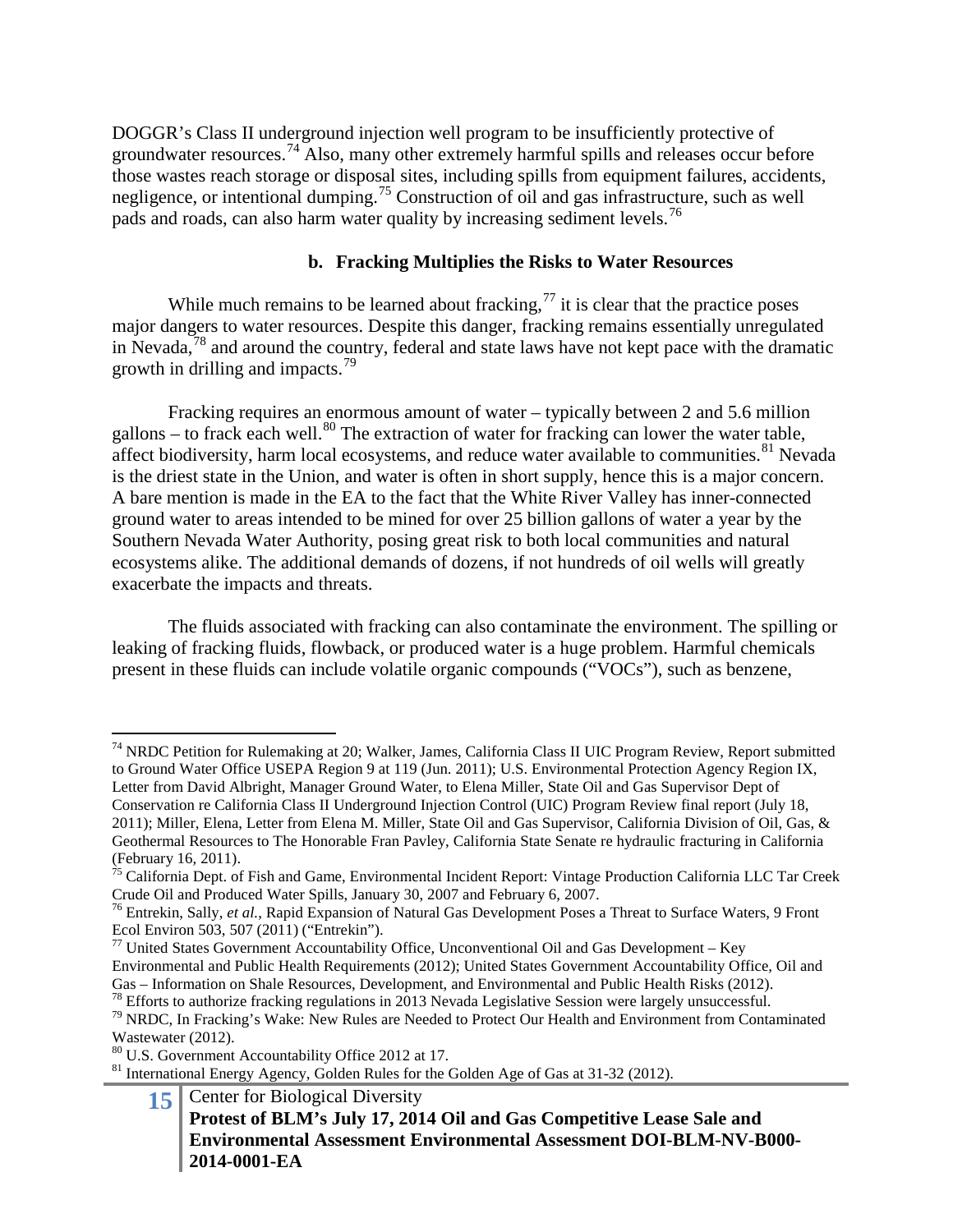toluene, xylenes, and acetone. $82$  As much as 25 percent of fracking chemicals are carcinogens,  $83$ and flowback can even be radioactive.<sup>[84](#page-15-2)</sup> Spills can occur at the surface, and underground. At the surface, pits or tanks can leak fracking fluid or waste.<sup>[85](#page-15-3)</sup> Also, many fluids must be transported to and/or from the well, and this presents an opportunity for spills.<sup>[86](#page-15-4)</sup> Indeed, there are multiple reports of truckers dumping waste uncontained into the environment.<sup>[87](#page-15-5)</sup> Fracking fluid can also spill at the surface during the fracking process. For instance, mechanical failure or operator error during the process has caused leaks from tanks, valves, and pipes.<sup>[88](#page-15-6)</sup>

Underground, fracking can contaminate groundwater in a number of ways. First, faulty well construction, cementing, or casing,<sup>[89](#page-15-7)</sup> as well as the injection of fracking waste underground, can all lead to leaks.<sup>[90](#page-15-8)</sup> Also, fluids may contaminate groundwater by migrating through newly created or natural fractures.  $91$  These sorts of problems at the well are not uncommon. Dr. Ingraffea of Cornell has noted an 8.9 percent failure rate for wells in the Marcellus Shale.<sup>[92](#page-15-10)</sup> Also, the Draft EPA Investigation of Ground Water Contamination near Pavillion, Wyoming, found that chemicals found in samples of groundwater were from fracked wells.<sup>[93](#page-15-11)</sup> These results have been confirmed with follow-up analyses.<sup>[94](#page-15-12)</sup> Moreover, another study based on modeling found that active transport of fracking fluid from a fracked well to an aquifer could occur in less than

<span id="page-15-8"></span><span id="page-15-7"></span><sup>90</sup> Kusnetz, North Dakota; Lustgarten, Abraham, Polluted Water Fuels a Battle for Answers, ProPublica (2012); Lustgarten, Abraham, Injection Wells: The Poison Beneath Us, ProPublica at 2 (2012); Lustgarten, Abraham, Whiff of Phenol Spells Trouble, ProPublica (2012).

<span id="page-15-11"></span><sup>93</sup> EPA Draft Pavillion Investigation.

<span id="page-15-12"></span><sup>94</sup> Draiem, Mark, *Wyoming Water Tests in Line with EPA Finding on Fracking*, Bloomberg (Oct. 11, 2012); U.S. Environmental Protection Agency, Investigation of Ground Water Contamination near Pavillion, Wyoming Phase V Sampling Event - Summary of Methods and Results (September 2012); Myers, Tom, Review of DRAFT: Investigation of Ground Water Contamination near Pavillion Wyoming Prepared by the Environmental Protection Agency, Ada OK (Apr. 30, 2012).

### **16** Center for Biological Diversity **Protest of BLM's July 17, 2014 Oil and Gas Competitive Lease Sale and Environmental Assessment Environmental Assessment DOI-BLM-NV-B000- 2014-0001-EA**

<span id="page-15-0"></span><sup>&</sup>lt;sup>82</sup> U.S. Environmental Protection Agency, Plan to Study the Potential Impacts of Hydraulic Fracturing on Drinking Water Resources (Nov. 2011) ("EPA Plan to Study Fracking Impacts"). <sup>83</sup> Colborn 2011.

<span id="page-15-1"></span>

<span id="page-15-2"></span><sup>&</sup>lt;sup>84</sup> EPA Plan to Study Fracking Impacts; White, Ivan E., Consideration of radiation in hazardous waste produced from horizontal hydrofracking, National Council on Radiation Protection (2012).

<span id="page-15-3"></span><sup>85</sup> *See, e.g.*, E&E Staff Writer, Fracking Fluid leaks from wellhead in Colo., E&E News (Feb 14, 2013). ("At least 84,000 gallons of water contaminated from hydraulic fracturing seeped from a broken wellhead and into a field . . . ."); Michaels, Craig, et al., Fractured Communities: Case Studies of the Environmental Impacts of Industrial Gas

Drilling, Riverkeeper (2010).at 12; NRDC Petition for Rulemaking at 20.<br><sup>86</sup> Warco, Kathy, *Fracking truck runs off road; contents spill*, Observer Reporter (Oct 21, 2010).

<span id="page-15-5"></span><span id="page-15-4"></span><sup>&</sup>lt;sup>87</sup> Kusnetz, Nicholas, *North Dakota's Oil Boom Brings Damage Along with Prosperity* at 4, ProPublica (June 7,

<span id="page-15-6"></span><sup>2012) (&</sup>quot;Kusnetz North Dakota"); E&E News, Ohio man pleads not guilty to brine dumping (Feb. 15, 2013). 88 Natural Resources Defense Council, Water Facts: Hydraulic Fracturing can potentially Contaminate Drinking Water Sources at 2 (2012) ("NRDC, Water Facts"); Food & Water Watch, The Case for a Ban on Fracking (2012) ("Food & Water Watch 2012") at 5.

 $89$  NRDC, Water Facts at 2; Food & Water Watch 2012 at 7.

<span id="page-15-9"></span><sup>&</sup>lt;sup>91</sup> U.S. Environmental Protection Agency, Draft Investigation of Ground Water Contamination near Pavillion, Wyoming (2011) ("EPA Draft Pavillion Investigation."); Warner, Nathaniel R., et al., Geochemical Evidence for Possible Natural Migration of Marcellus Formation Brine to Shallow Aquifers in Pennsylvania, PNAS Early Edition (2012).

<span id="page-15-10"></span> $\frac{\dot{\theta}^2}{2}$  Ingraffea, Anthony R., Some Scientific Failings within High Volume Hydraulic Fracturing Proposed Regulations 6 NYCRR Parts 550-556, 560, Comments and Recommendations Submitted to the NYS Dept. of Environmental Conservation (Jan 8, 2013).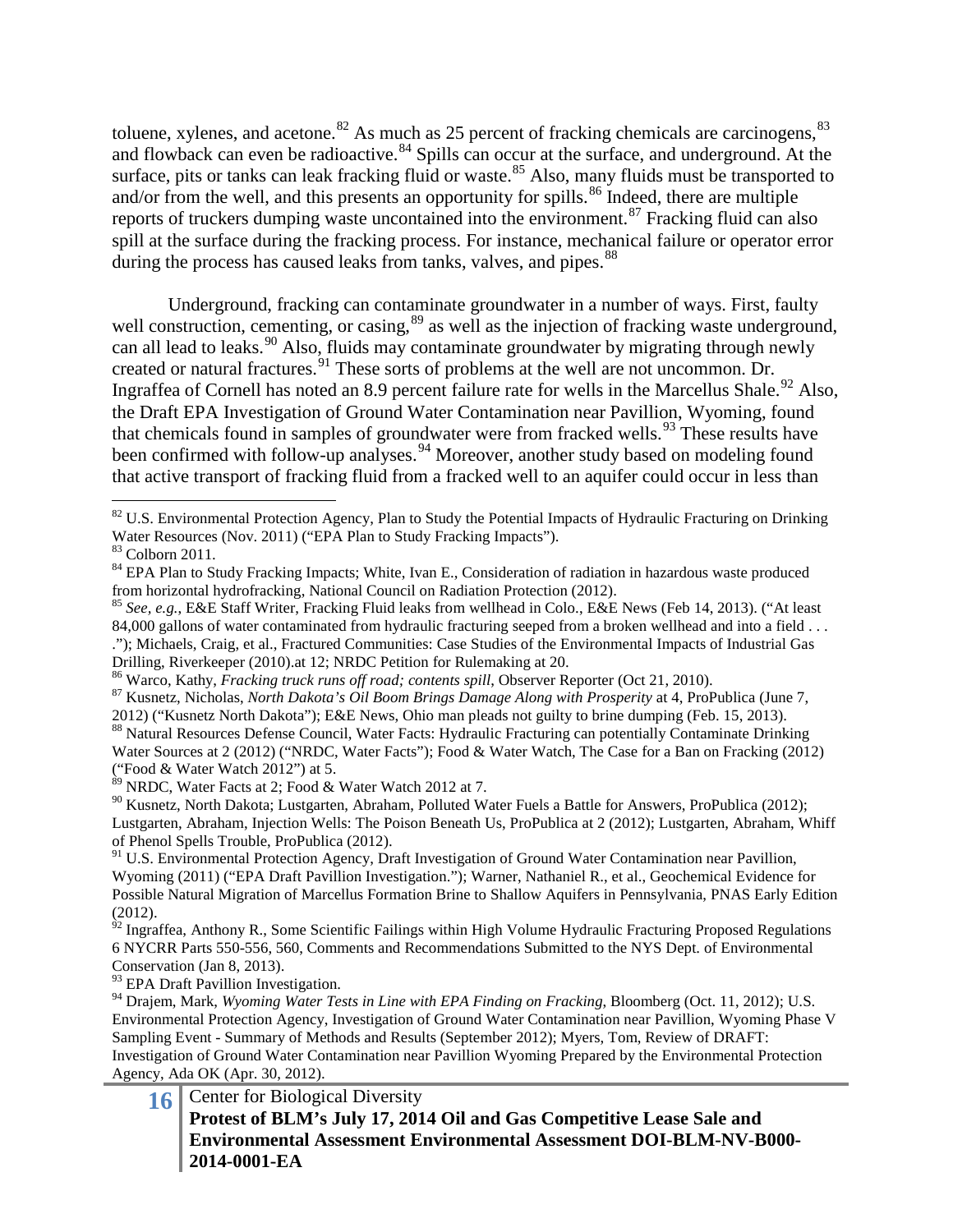10 years.[95](#page-16-0) Finally, nearby active and abandoned wells provided additional pathways for contamination. In the last 150 years, as many as 12 million "holes" have been drilled across the United States in search of oil and gas, many of which are old and decaying, or are in unknown locations.<sup>[96](#page-16-1)</sup> Fracking can contaminate water resources by intersecting one of those wells. For instance, one study found at least nineteen instances of fluid communication in British Columbia and Western Alberta.<sup>[97](#page-16-2)</sup>

# **c. BLM's Analysis of Impacts to Water is Inadequate**

BLM's analysis of potential impacts to water is woefully inadequate. The agency gives faint recognition to the impacts to water resources and dismisses them by stating:

Water Resources...(is) not an issue for lease sales since no ground disturbing activities are associated with the sales. Any concerns that arise during development of parcels subsequent to lease sales would be handled through design features, mitigation measures, and/or project stipulations.<sup>[98](#page-16-3)</sup>

There is little assurance that BLM can protect local water resources. BLM indicates it does not have to consider some, or perhaps all, site-specific impacts because it has authority to prevent oil and gas activities later. That belief is incorrect. The lease sale could result in impacts that BLM will not be able to avoid once the lease sale is finalized because the agency's ability to prevent lessees from engaging in lawful activities on issued leases will be limited. BLM regulations provide that lessees "have the right to use so much of the leased lands as is necessary to explore for, drill for, mine, extract, remove and dispose of all the leased resource in a leasehold subject to" limited conditions, including lease stipulations, "specific, nondiscretionary statutes," and limited "reasonable measures" that do not precluding all development activities. 43 C.F.R. § 3101.1-2. Indeed, BLM acknowledges that "[a] lease for oil and gas gives a lessee (holder of the lease) the right to drill and produce  $\dots$ ."

The chance that the sale will result in fracking raises several issues BLM must address:

- Where will the water come from and what are the impacts of extracting it?
- What chemicals will be used in the drilling and fracking process?
- How will BLM ensure the collection and disclosure of that information?
- What limitations will BLM place on the chemicals used in order to protect public health and the environment?
- What measures will BLM require to ensure adequate monitoring of water impacts, both during and after drilling?

<span id="page-16-1"></span><span id="page-16-0"></span><sup>&</sup>lt;sup>95</sup> Myers, Tom, Potential Contaminant Pathways from Hydraulically Fractured Shale to Aquifers (Feb. 2012).<br><sup>96</sup> Kusnetz, Nicholas, *Deteriorating Oil and Gas Wells Threaten Drinking Water, Homes Across the Country*, ProPublica (April 4, 2011).

<span id="page-16-3"></span><span id="page-16-2"></span> $97$  BC Oil & Gas Commission, Safety Advisory 2010-03, Communication During Fracture Stimulation (2010). <sup>98</sup> EA at 29.

**<sup>17</sup>** Center for Biological Diversity **Protest of BLM's July 17, 2014 Oil and Gas Competitive Lease Sale and Environmental Assessment Environmental Assessment DOI-BLM-NV-B000- 2014-0001-EA**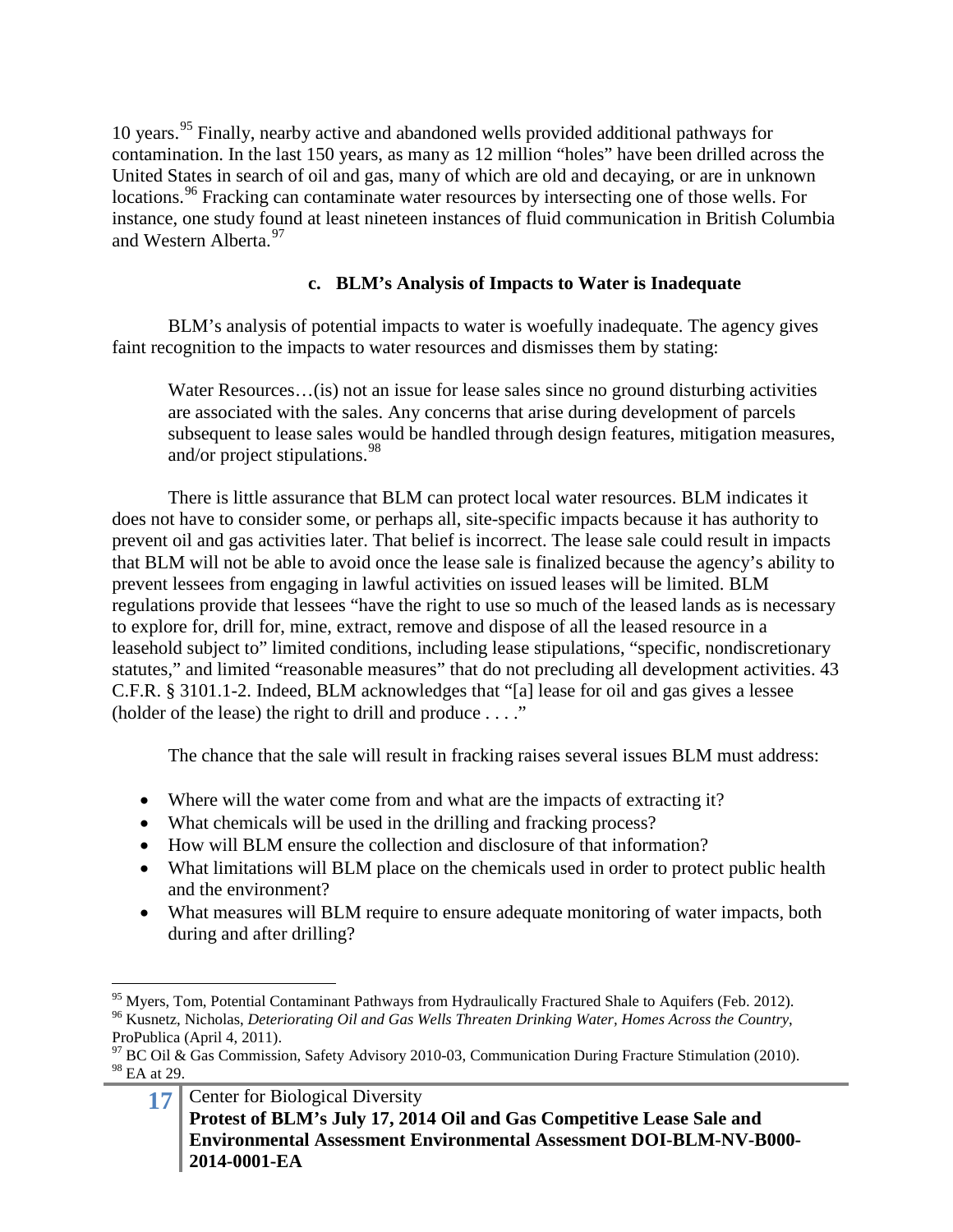- What baseline data is available to ensure that monitoring of impacts can be carried out effectively? How will BLM collect baseline data that is not currently available?
- Much of the fracking fluid return to the surface as toxic waste. Where will the discharge go?
- Is there the potential for subsurface migration of fracking fluids, or the potential for those fluids to escape into the groundwater by way of a faulty casing?
- What kinds of treatment will be required?
- What is the potential footprint and impact of the necessary treatment facilities?

The EA's discussion of water quality impacts does not address any of these issues, violating the requirements of NEPA.

# **ii. BLM has Failed to Adequately Analyze Air Pollution Impacts**

Oil and gas operations emit numerous air pollutants, including volatile organic compounds (VOCs),  $NO<sub>X</sub>$ , particulate matter, hydrogen sulfide, and methane. Fracking operations are particularly bad, emitting especially large amounts of pollution, including toxics. However, BLM's EA fails to take a hard look at air pollution impacts.

Oil and gas operations emit large amounts of VOCs and  $NO<sub>X</sub>$ <sup>[99](#page-17-0)</sup> VOCs make up about 3.5 percent of the gases emitted by oil or gas operations.<sup>[100](#page-17-1)</sup> The VOCs emitted include the BTEX compounds – benzene, toluene, ethyl benzene, and xylene – which Congress listed as Hazardous Air Pollutants.<sup>[101](#page-17-2)</sup> There is substantial evidence of the harm from these pollutants.<sup>[102](#page-17-3)</sup> With regard to  $NO<sub>X</sub>$ , its primary sources are compressor engines, turbines, other engines used in drilling, and flaring.<sup>[103](#page-17-4)</sup> Further, both VOCs and NO<sub>X</sub> are ozone precursors, and thus, due to emissions of these pollutants, many regions around the country with substantial oil and gas operations are now suffering from extreme ozone levels.<sup>[104](#page-17-5)</sup> A recent study of ozone pollution in the Uintah Basin of northeastern Utah, a rural area that experiences hazardous tropospheric ozone concentrations, found that oil and gas operations were responsible for 98 to 99 percent of VOCs and 57 to 61

<span id="page-17-0"></span><sup>&</sup>lt;sup>99</sup> Sierra Club et al. comments on New Source Performance Standards: Oil and Natural Gas Sector; Review and Proposed Rule for Subpart OOOO (Nov. 30, 2011) ("Sierra Club Comments") at 13.

<span id="page-17-1"></span><sup>&</sup>lt;sup>100</sup> Brown, Heather, Memorandum to Bruce Moore, U.S.EPA/OAQPS/SPPD re Composition of Natural Gas for use in the Oil and Natural Gas Sector Rulemaking, July 28, 2011 ("Brown Memo").at 3.<br><sup>101</sup> 42 U.S.C. § 7412(b).<br><sup>102</sup> Colborn 2011; McKenzie 2012; Food & Water Watch 2012.<br><sup>103</sup> See, e.g., U.S. Environmental Protection Agency,

<span id="page-17-2"></span>

<span id="page-17-4"></span><span id="page-17-3"></span>and Natural Gas Production, Transmission, and Distribution: Background Technical Support Document for Proposed Standards at 3-6 (July 2011); Armendariz, Al, Emissions for Natural Gas Production in the Barnett Shale Area and Opportunities for Cost-Effective Improvements (2009) ("Armendariz") at 24.

<span id="page-17-5"></span><sup>104</sup> Armendariz at 1, 3, 25-26; Wendy Koch, *Wyoming's Smog Exceeds Los Angeles' Due to Gas Drilling*, USA Today (May 9, 2011); Craft, Elena, Environmental Defense Fund, Do Shale Gas Activities Play a Role in Rising Ozone Levels? (2012); Colorado Dept. of Public Health and Environment, Conservation Commission, Colorado Weekly and Monthly Oil and Gas Statistics (July 6, 2012) at 12.

**<sup>18</sup>** Center for Biological Diversity **Protest of BLM's July 17, 2014 Oil and Gas Competitive Lease Sale and Environmental Assessment Environmental Assessment DOI-BLM-NV-B000- 2014-0001-EA**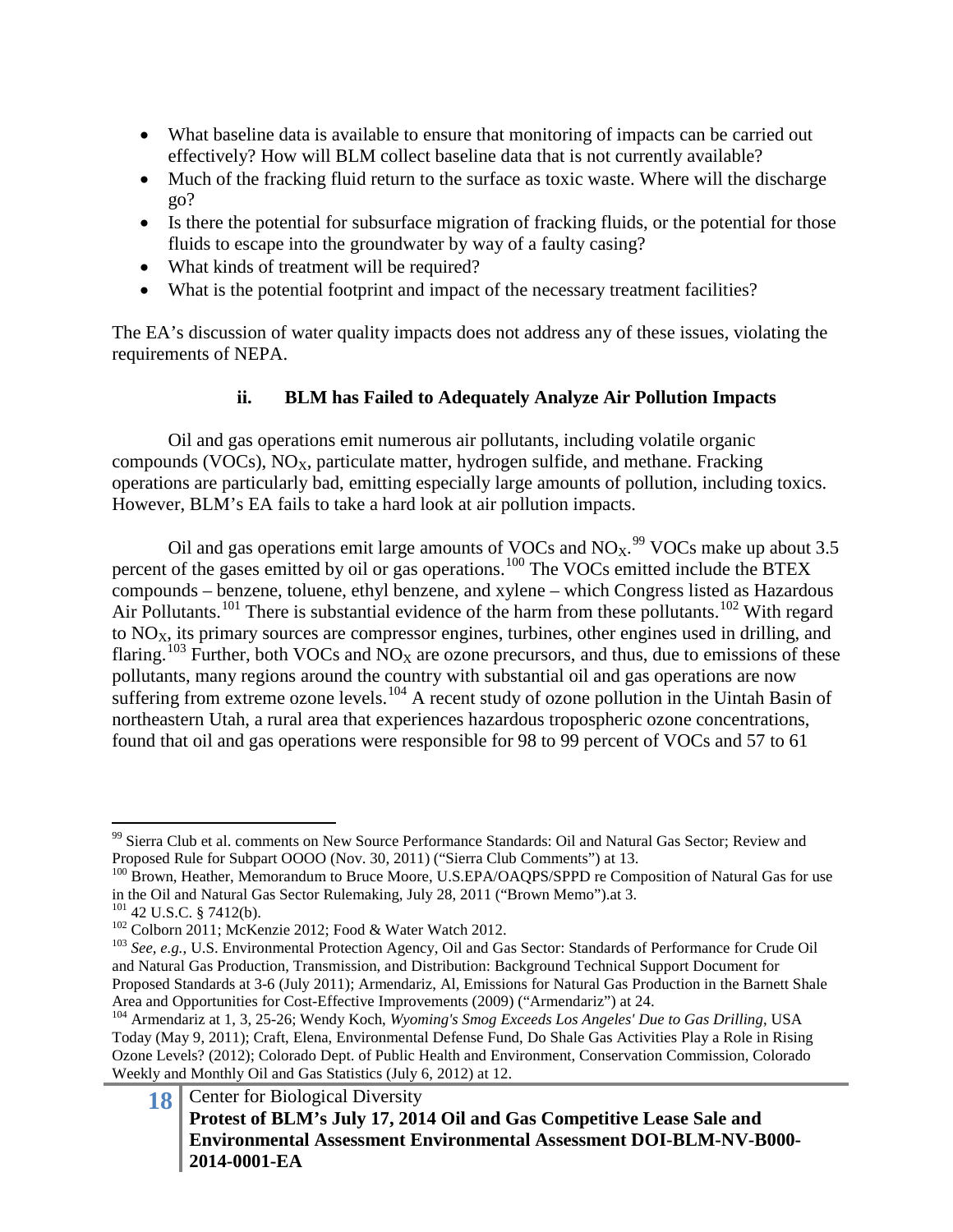percent of  $NO<sub>X</sub>$  emitted from sources within the Basin considered in the study's inventory.<sup>[105](#page-18-0)</sup> Ozone can result in serious health conditions, including heart and lung disease and mortality.<sup>[106](#page-18-1)</sup>

The oil and gas industry is also a major source of particulate matter. The heavy equipment regularly used burns diesel fuel, generating fine particulate matter.<sup>[107](#page-18-2)</sup> The particulate matter emitted by diesel engines is a particularly harmful.<sup>[108](#page-18-3)</sup> Vehicles also kick up fugitive dust, which is particulate matter, by traveling on unpaved roads.<sup>[109](#page-18-4)</sup> Further, both  $NO<sub>X</sub>$  and VOCs, which are heavily emitted by the oil and gas industry, are particulate matter precursors.<sup>[110](#page-18-5)</sup> Some of the health effects associated with particulate matter exposure are "premature mortality, increased hospital admissions and development of chronic respiratory disease."[111](#page-18-6)

Oil and gas operations can also emit hydrogen sulfide. The hydrogen sulfide is contained in the natural gas and makes that gas "sour."<sup>[112](#page-18-7)</sup> Hydrogen sulfide may be emitted during all stages of operation, including exploration, extraction, treatment and storage, transportation, and refining. Long-term exposure to hydrogen sulfide is linked to respiratory infections, eye, nose, and throat irritation, breathlessness, nausea, dizziness, confusion, and headaches.<sup>[113](#page-18-8)</sup>

Further, oil and gas operations emit significant amounts of methane. In addition to its role as a greenhouse gas, methane contributes to increased concentrations of ground-level ozone, the primary component of smog, because it is an ozone precursor.<sup>[114](#page-18-9)</sup> Methane's effect on ozone concentrations can be substantial. One paper modeled reductions in various anthropogenic ozone precursor emissions and found that "[r]educing anthropogenic CH4 emissions by 50% nearly halves the incidence of U.S. high-O<sub>3</sub> events  $\dots$ <sup>[115](#page-18-10)</sup>

<span id="page-18-0"></span><sup>&</sup>lt;sup>105</sup> Lyman, Seth and Howard Shorthill, Final Report: 2012 Uintah Basin Winter Ozone & Air Quality Study, Utah Department of Environmental Quality (2013); *see also* Gilman, Jessica et al., Source signature of colatile organic compounds from oil and natural gas operations in northeastern Colorado, Envtl Sci and Technology (Jan 14, 2013), DOI: 10.1021/es304119a.

<span id="page-18-1"></span><sup>&</sup>lt;sup>106</sup> U.S. Environmental Protection Agency, Integrated Science Assessment (ISA) for Ozone (O3) and Related Photochemical Oxidants (2013).

<span id="page-18-3"></span><span id="page-18-2"></span>

<sup>&</sup>lt;sup>107</sup> Earthworks, Sources of Oil and Gas Pollution (2011). <sup>108</sup> Bay Area Air Quality Management District, Particulate Matter Overview, Particulate Matter and Human Health (2012).

<span id="page-18-4"></span><sup>&</sup>lt;sup>109</sup> U.S. Environmental Protection Agency, Regulatory Impact Analysis for the Proposed Revisions to the National Ambient Air Quality Standards for Particulate Matter (June 2012),<br>http://www.epa.gov/ttnecas1/regdata/RIAs/PMRIACombinedFile Bookmarked.pdfat 2-2, ("EPA RIA")

<span id="page-18-6"></span><span id="page-18-5"></span><sup>&</sup>lt;sup>110</sup> EPA RIA at 2-2.<br><sup>111</sup> U.S. Environmental Protection Agency, National Ambient Air Quality Standards for Particulate Matter Proposed Rule, 77 Fed. Reg. 38,890, 38,893 (June 29, 2012).

<span id="page-18-8"></span><span id="page-18-7"></span><sup>&</sup>lt;sup>113</sup> USEPA, Office of Air Quality Planning and Standards, Report to Congress on Hydrogen Sulfide Air Emissions<br>Associated with the Extraction of Oil and Natural Gas (EPA-453/R-93-045) at i (Oct. 1993) ("USEPA 1993").

<span id="page-18-10"></span><span id="page-18-9"></span><sup>&</sup>lt;sup>114</sup> U.S. Environmental Protection Agency, Oil and Gas Sector: New Source Performance Standards and National Emission Standards for Hazardous Air Pollutants Reviews Proposed Rule, 76 Fed. Reg 52,738 (Aug 23, 2011). <sup>115</sup> Fiore, Arlene et al., Linking ozone pollution and climate change: The case for controlling methane, 29 Geophys. Res Letters 19 (2002); *see also* Martin, Randal et al., Final Report: Uinta Basin Winter Ozone and Air Quality Study Dec 2010 - March 2011 (2011) at 7.

**<sup>19</sup>** Center for Biological Diversity **Protest of BLM's July 17, 2014 Oil and Gas Competitive Lease Sale and Environmental Assessment Environmental Assessment DOI-BLM-NV-B000- 2014-0001-EA**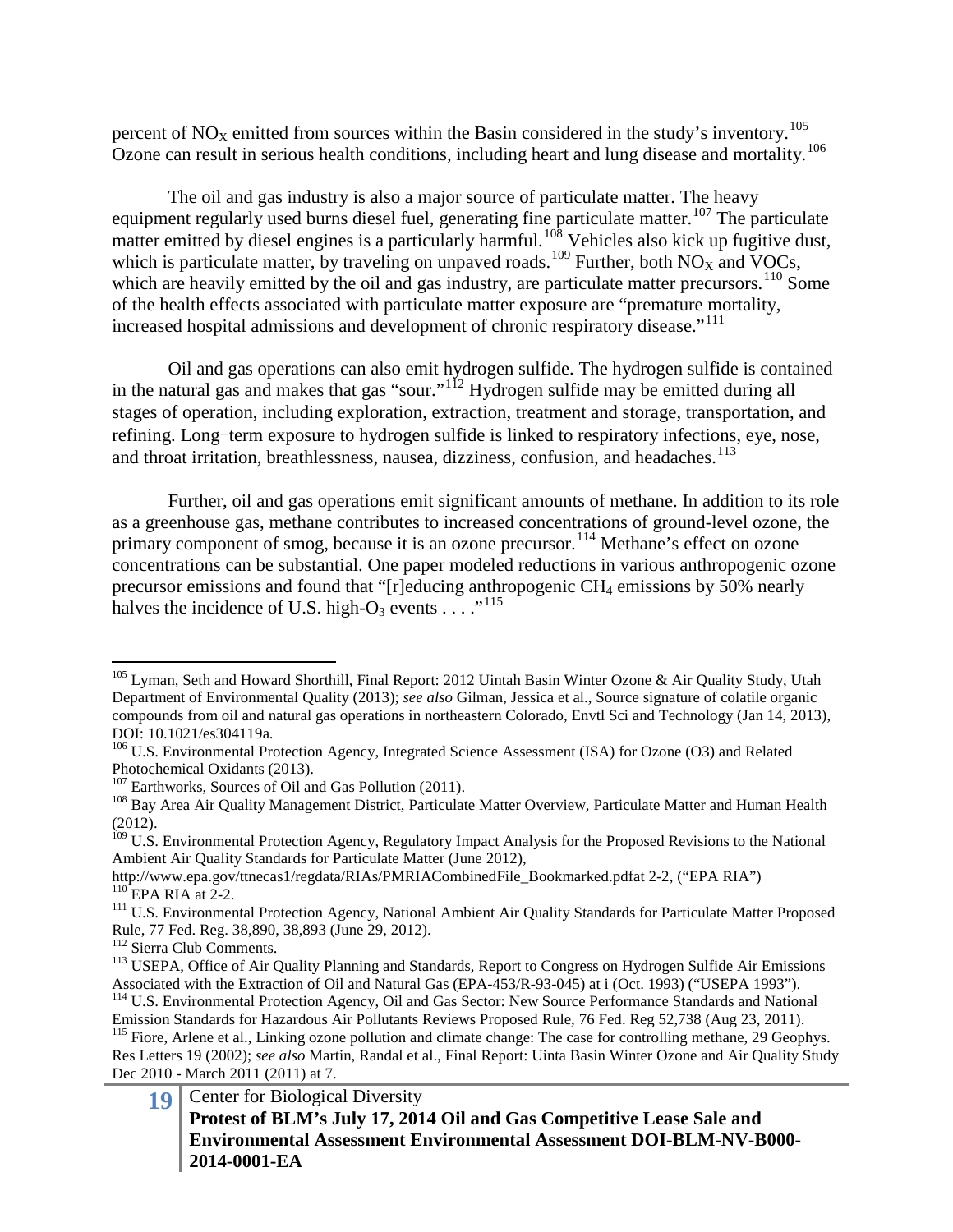Fracking results in additional air pollution that can create a severe threat to human health. One analysis found that 37 percent of the chemicals found at fracked gas wells were volatile, and that of those volatile chemicals, 81 percent can harm the brain and nervous system, 71 percent can harm the cardiovascular system and blood, and 66 percent can harm the kidneys.<sup>[116](#page-19-0)</sup> Also, the South Coast Air Quality Management District ("SCAQMD") has identified three areas of dangerous and unregulated air emissions from fracking: the mixing of the fracking chemicals, the use of the silica, or sand, as a proppant, which causes the deadly disease silicosis, and the storage of fracking fluid once it comes back to the surface.<sup>[117](#page-19-1)</sup> Preparation of the fluids used for well completion often involves onsite mixing of gravel or proppants with fluid, a process which potentially results in major amounts of particulate matter emissions.<sup>[118](#page-19-2)</sup> Further, these proppants often include silica sand, which increases the risk of lung disease and silicosis when inhaled.<sup>[119](#page-19-3)</sup> Finally, as flowback returns to the surface and is deposited in pits or tanks that are open to the atmosphere, there is the potential for organic compounds and toxic air pollutants to be emitted, which are harmful to human health as described above.<sup>[120](#page-19-4)</sup>

BLM has failed to perform a sufficient analysis of the effects the lease sale could have on air quality. In fact, the agency determined in the EA that air quality was not an issue, stating:

Air Quality is not an issue for lease sales since no ground disturbing activities are associated with the sales. Air Quality concerns during development of parcels subsequent to lease sales would be handled through design features, mitigation measures, and/or project stipulations.<sup>[121](#page-19-5)</sup>

BLM indicates it does not have to consider some, or perhaps all, site-specific impacts because it has authority to prevent oil and gas activities later. That belief is incorrect. The lease sale could result in impacts that BLM will not be able to avoid once the lease sale is finalized because the agency's ability to prevent lessees from engaging in lawful activities on issued leases will be limited. BLM regulations provide that lessees "have the right to use so much of the leased lands as is necessary to explore for, drill for, mine, extract, remove and dispose of all the leased resource in a leasehold subject to" limited conditions, including lease stipulations, "specific, nondiscretionary statutes," and limited "reasonable measures" that do not precluding all development activities. 43 C.F.R. § 3101.1-2. Indeed, BLM acknowledges that "[a] lease for oil and gas gives a lessee (holder of the lease) the right to drill and produce . . . ."

Further, BLM's analysis is lacking because the agency failed to identify numerous available methods for controlling air pollution emissions. This total failure violates NEPA's

<span id="page-19-1"></span><span id="page-19-0"></span><sup>&</sup>lt;sup>116</sup> Colborn 2011 at 8.<br><sup>117</sup> South Coast Air Quality Management District, Draft Staff Report on Proposed Rule 1148.2 - Notification and Reporting Requirements for Oil and Gas Wells and Chemical Suppliers (January 2013).at 15 ("SCAQMD Revised Draft Staff Report PR1148-2"). <sup>118</sup> *Id.*

<span id="page-19-3"></span><span id="page-19-2"></span><sup>&</sup>lt;sup>119</sup> South Coast Air Quality Management District, Response to Questions re air quality risks of hydraulic fracturing in California, Submission to Joint Senate Hearing (2013) at 3.

<span id="page-19-4"></span><sup>&</sup>lt;sup>120</sup> SCAQMD Revised Draft Staff Report PR1148-2 at 15. <sup>121</sup> EA at page 29.

<span id="page-19-5"></span>

<sup>20</sup> Center for Biological Diversity **Protest of BLM's July 17, 2014 Oil and Gas Competitive Lease Sale and Environmental Assessment Environmental Assessment DOI-BLM-NV-B000- 2014-0001-EA**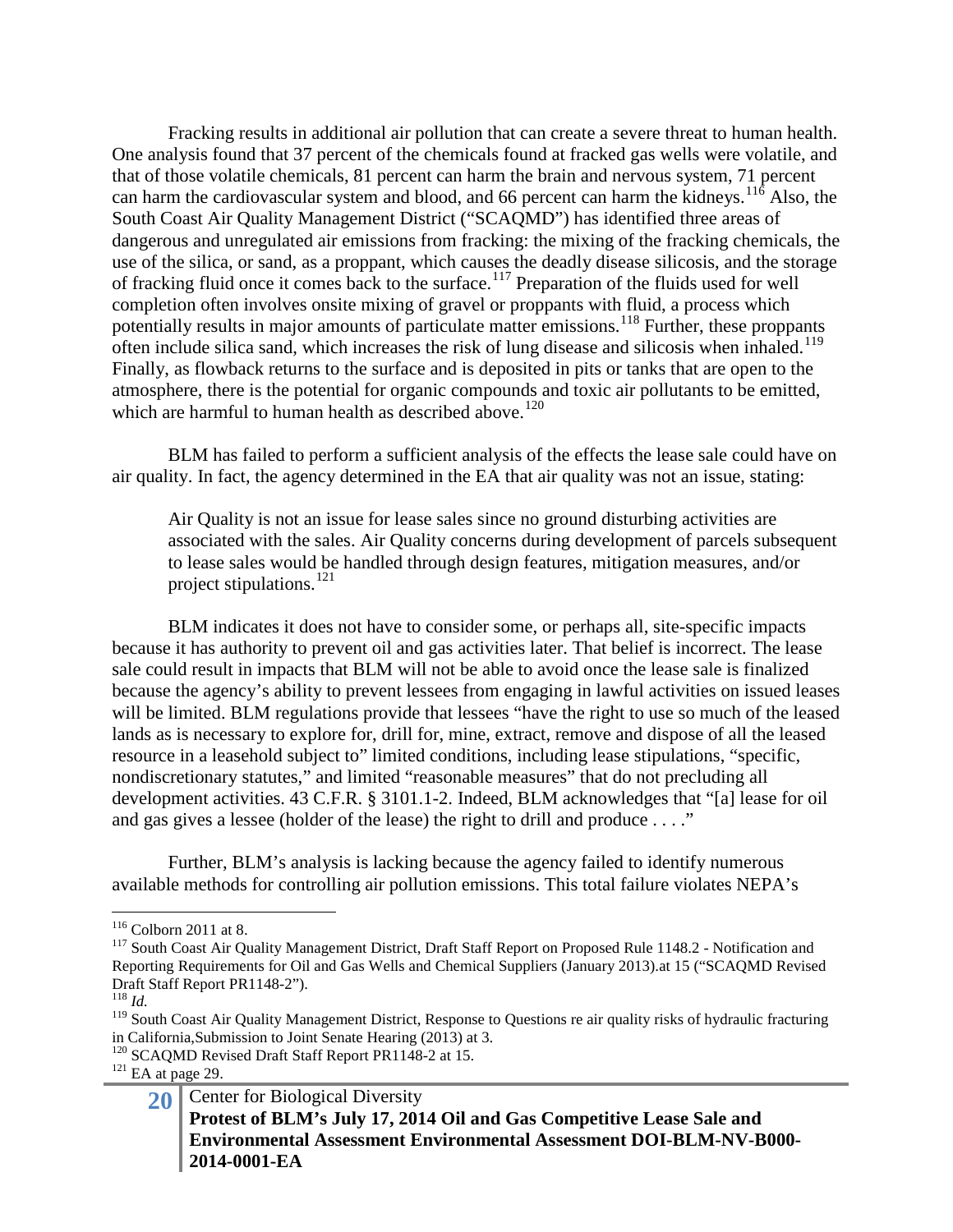requirement that the agency identify mitigation measures, 40 C.F.R. § 1508.25, and consider all reasonable alternatives. *Ctr. for Biological Diversity v. Nat'l Highway Traffic Safety Admin.*, 538 F.3d 1172, 1217 (9th Cir. Cal. 2008) (citing 40 C.F.R. § 1502.14(a)).

# **iii. BLM has Failed to Analyze Adequately the Project's Climate Change Impacts**

Oil and gas operations are a major cause of climate change. This is due to emissions from the operations themselves, and emissions from the combustion of the oil and gas produced.

Natural gas emissions are generally about 84 percent methane.<sup>[122](#page-20-0)</sup> Methane is a potent greenhouse gas that contributes substantially to global climate change. Its global warming potential is approximately 33 times that of carbon dioxide over a 100 year time frame and 105 times that of carbon dioxide over a 20 year time frame.<sup>[123](#page-20-1)</sup>

Oil and gas operations release large amounts of methane. While the exact amount is not clear, EPA has estimated that "oil and gas systems are the largest human-made source of methane emissions and account for 37 percent of methane emissions in the United States or 3.8 percent of the total greenhouse gas emissions in the United States." [124](#page-20-2) For natural gas operations, production generates the largest amount; however, these emissions occur in all sectors of the natural gas industry, from drilling and production, to processing, transmission, and distribution.<sup>[125](#page-20-3)</sup> Fracked wells leak an especially large amount of methane, with some evidence indicating that the leakage rate is so high that shale gas is worse for the climate than coal.<sup>[126](#page-20-4)</sup> In fact, a research team associated with the National Oceanic and Atmospheric Administration recently reported that preliminary results from a field study in the Uinta Basin of Utah suggest that the field leaked methane at an eye-popping rate of nine percent of total production.<sup>[127](#page-20-5)</sup>

<span id="page-20-0"></span><sup>&</sup>lt;sup>122</sup> Brown Memo to EPA at 3; Power, Thomas, The Local Impacts of Natural Gas Development in Valle Vidal, New Mexico, University of Montana (2005) ("Power").

<span id="page-20-1"></span><sup>&</sup>lt;sup>123</sup> Howarth, Robert, et al., Methane and the greenhouse-gas footprint of natural gas from shale formations, Climactic Change (Mar. 31, 2011) ("Howarth 2011"); Shindell, Drew, Improved Attribution of Climate Forcing to Emissions, 326 Science 716 (2009).

<span id="page-20-2"></span><sup>&</sup>lt;sup>124</sup> U.S. Environmental Protection Agency, Natural Gas STAR Program, Basic Information, Major Methane Emission Sources and Opportunities to Reduce Methane Emissions ("USEPA, Basic Information"); *see also* Petron, Gabrielle, et al., Hydrocarbon emissions characterization in the Colorado Front Range: A pilot study, 117 Journal of Geophysical Research (2012).<br><sup>125</sup> USEPA, Basic Information.

<span id="page-20-3"></span>

<span id="page-20-4"></span><sup>&</sup>lt;sup>126</sup> Howarth 2011; Brune, Michael, Statement of Sierra Club Executive Director Michael Brune Before the Committee on Oversight & Government Reform (May 31, 2012); Wang, Jinsheng, et al., Reducing the Greenhouse Gas Footprint of Shale (2011); Alvarez, Ramon et al., Greater focus needed on methane leakage from natural gas infrastructure, Proc of Nat'l Acad. Science Early Edition (Feb 13, 2012) at 3; *see also* Howarth, Robert, et al., Venting and Leaking of Methane from Shale Gas Development: Response to Cathles et al., (2012); Hou, Deyi, et al.,  $\frac{127}{127}$  Tollefson, Jeff, Methane leaks erode green credentials of natural gas, Nature News (Jan 2, 2013).

<span id="page-20-5"></span><sup>21</sup> Center for Biological Diversity **Protest of BLM's July 17, 2014 Oil and Gas Competitive Lease Sale and Environmental Assessment Environmental Assessment DOI-BLM-NV-B000- 2014-0001-EA**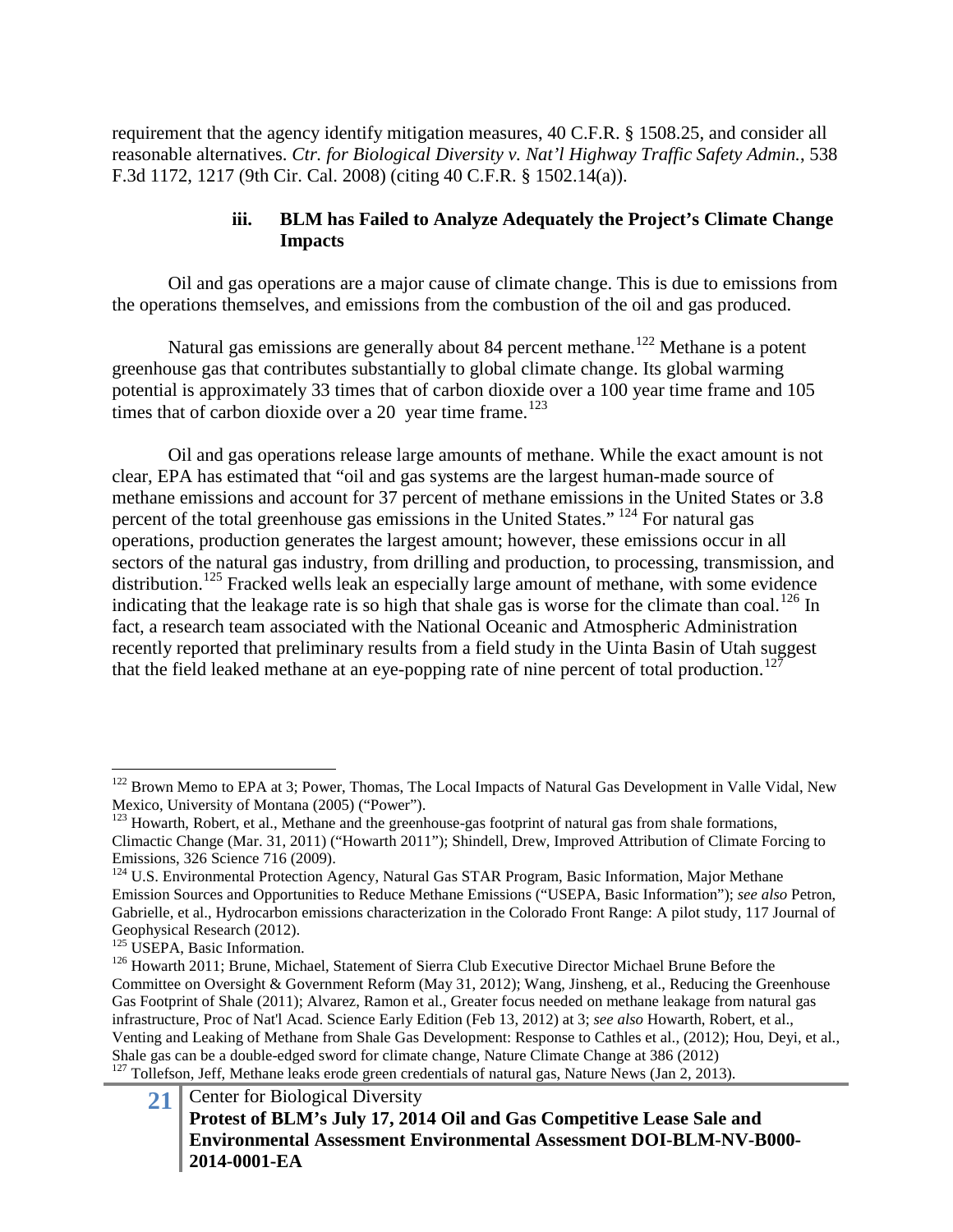For the oil industry, emissions result "primarily from field production operations . . . , oil storage tanks, and production-related equipment . . . . .<sup>\$[128](#page-21-0)</sup> Emissions are released as planned, during normal operations and unexpectedly due to leaks and system upsets.<sup>[129](#page-21-1)</sup> Significant sources of emissions include well venting and flaring, pneumatic devices, dehydrators and pumps, and compressors.<sup>[130](#page-21-2)</sup>

The EA completely ignores the potential impacts the lease sale will have on the climate. Nowhere in the document is the phrase "climate change" even mentioned. This violates NEPA. In performing a full analysis of climate impacts, BLM must consider all potential sources of greenhouse gases. For example, BLM should assess the greenhouse gas emissions generated by transporting large amounts of water for fracking.

### **iv. BLM has Failed to Adequately Disclose or Analyze the Impacts to Sensitive Species of Plants and Wildlife**

The EA fails to provide a sufficient analysis of impacts to sensitive and ESA candidate species. Although the EA very briefly mentions some potential impacts to imperiled species, it does not fully evaluate the likelihood of the impacts or the ultimate effects on populations.<sup>[131](#page-21-3)</sup> BLM must provide an analysis of the nature, intensity, and extent of potential impacts, along with supporting science and data, and further, it must consider the many effects that fracking may have on species.

Further, the BLM neglects to provide any analysis of impacts to sensitive species known top inhabit the proposed lease area, aside from eagles, pygmy rabbit and greater sage grouse. Even for these species, the discussions are merely a few sentences providing nothing more than an overview of biology and no analysis of potential impacts from the project.<sup>[132](#page-21-4)</sup>

In addressing other sensitive species, the BLM simply attaches a laundry list of all such species found on the BMD, for the most part with no effort made to identify the likely species to be impacted, outside.<sup>[133](#page-21-5)</sup> Appendix B does mention parcels that include sage grouse Preliminary General and Priority habits as well as a list of parcels potentially impacting Big Smokey Valley tui chub and speckled dace populations, but the EA is barren of pertinent analysis, disclosure of impacts and possible avoidance, minimization and mitigation. The Center examined the Nevada

**Environmental Consequences** 

Indirect effects on wildlife species could include direct habitat loss, habitat fragmentation, displacement, and mortality. These effects of lease operations are not likely to be intensive because the potential for oil and gas exploration and development within the lease area is very low and would probably be of short

<span id="page-21-5"></span><span id="page-21-4"></span>

duration.<br><sup>132</sup> EA, page 22.<br><sup>133</sup> EA, Appendix D.

<span id="page-21-0"></span><sup>&</sup>lt;sup>128</sup> Williams, Megan & Cindy Copeland, Earthjustice, Methane Controls for the Oil and Gas Production Sector  $^{(2010)}_{^{129}Id.}$ 

<span id="page-21-3"></span><span id="page-21-2"></span><span id="page-21-1"></span><sup>&</sup>lt;sup>130</sup> USEPA, Basic Information.<br><sup>131</sup> For example, on page 23 the ES simply states:

<sup>22</sup> Center for Biological Diversity **Protest of BLM's July 17, 2014 Oil and Gas Competitive Lease Sale and Environmental Assessment Environmental Assessment DOI-BLM-NV-B000- 2014-0001-EA**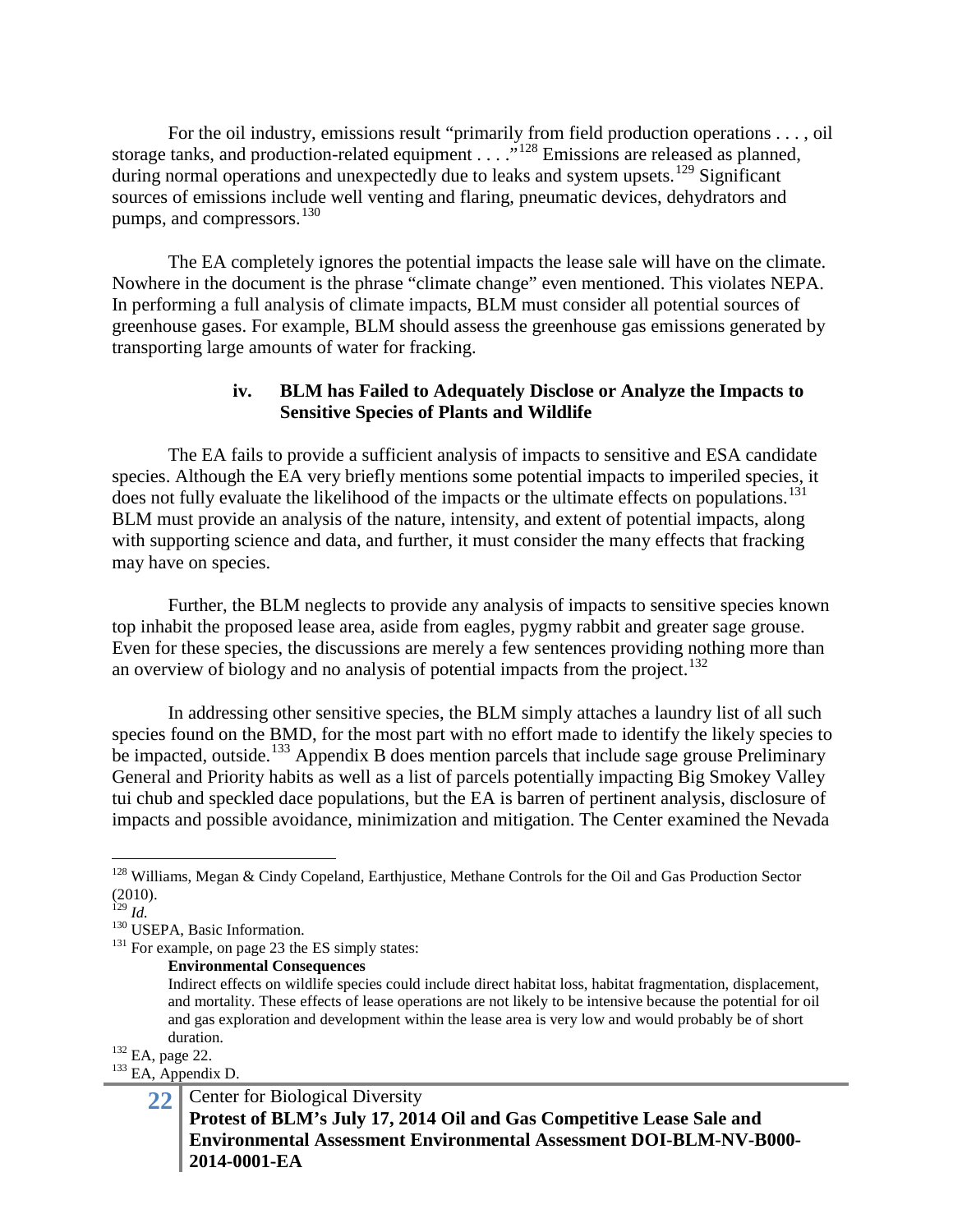Natural Heritage Program lists and databases<sup>[134](#page-22-0)</sup> and using the existing readily available date to narrow the sensitive species list down to a handful of species and the proposed lease parcels that are of primary concern with respect to their impacts on these species. While we are appreciative that the BLM did drop 15 parcels highlighted in our March 12, 2014 comments letter, we still have species-specific concerns regarding the parcels listed in the table below:

| <b>Sensitive Species</b>        | Parcel Number*                             |
|---------------------------------|--------------------------------------------|
| Big Smokey Valley tui chub      | 79, 95, 97, 98, 130                        |
| Big Smokey Valley speckled dace | 72, 83, 94, 95, 96, 128, 129, 133, 133,    |
|                                 | 134                                        |
| Tonopah milkvetch               | 10, 13, 14, 15, 16, 17, 18, 19, 20, 21, 22 |
| Toquima milkvetch               | 44                                         |
| Pale kangaroo mouse             | 161, 162, 163, 164, 165, 166               |
| Dark kangaroo mouse             | 161, 162, 163, 164, 165, 166               |

\* - *bold italicized* parcels are ones omitted in the EA.

The EA's laundry list of sensitive species is in Appendix B is incomplete, and fails to mention the known presence of the Big Smokey Valley wood nymph (*Cercyonis oetus alkalorum*) [135](#page-22-1) and the pallid wood nymph (*Cercyonis oetus pallescens*) [136](#page-22-2).

### **v. BLM has Failed to Adequately Disclose or Analyze the Impacts to Sage Grouse**

Because of the nature of sagebrush ecosystems, and the species' reliance on sagebrush habitat for not only lekking but also foraging, brood-rearing, and winter habitat, it is critical to address irrevocable impacts to sage-grouse habitat at the pre-leasing stage. As BLM acknowledges, it lacks effective techniques for mitigating, restoring, or compensating for loss of sagebrush habitat through restoration or offsite mitigation. Therefore, in order to avoid further habitat degradation for this candidate species, and to avoid foreclosing its own options under its ongoing Resource Management Plan revision process designed to establish adequate regulatory mechanisms, BLM should defer non-NSO leasing on not only the previously-deferred parcels but all sage-grouse habitat. BLM's own Draft Resource Management Plan Environmental Impact Statement for the Nevada and Northeastern California Greater Sage-Grouse acknowledges:

<span id="page-22-2"></span>

<span id="page-22-1"></span><span id="page-22-0"></span><sup>&</sup>lt;sup>134</sup> See:<http://heritage.nv.gov/node/214><br><sup>135</sup> Our cursory analysis of the NV Heritage database suggests at least parcels 97, 99 and 139 are of concern.<br><sup>136</sup> Our cursory analysis of the NV Heritage database suggests at

<sup>23</sup> Center for Biological Diversity **Protest of BLM's July 17, 2014 Oil and Gas Competitive Lease Sale and Environmental Assessment Environmental Assessment DOI-BLM-NV-B000- 2014-0001-EA**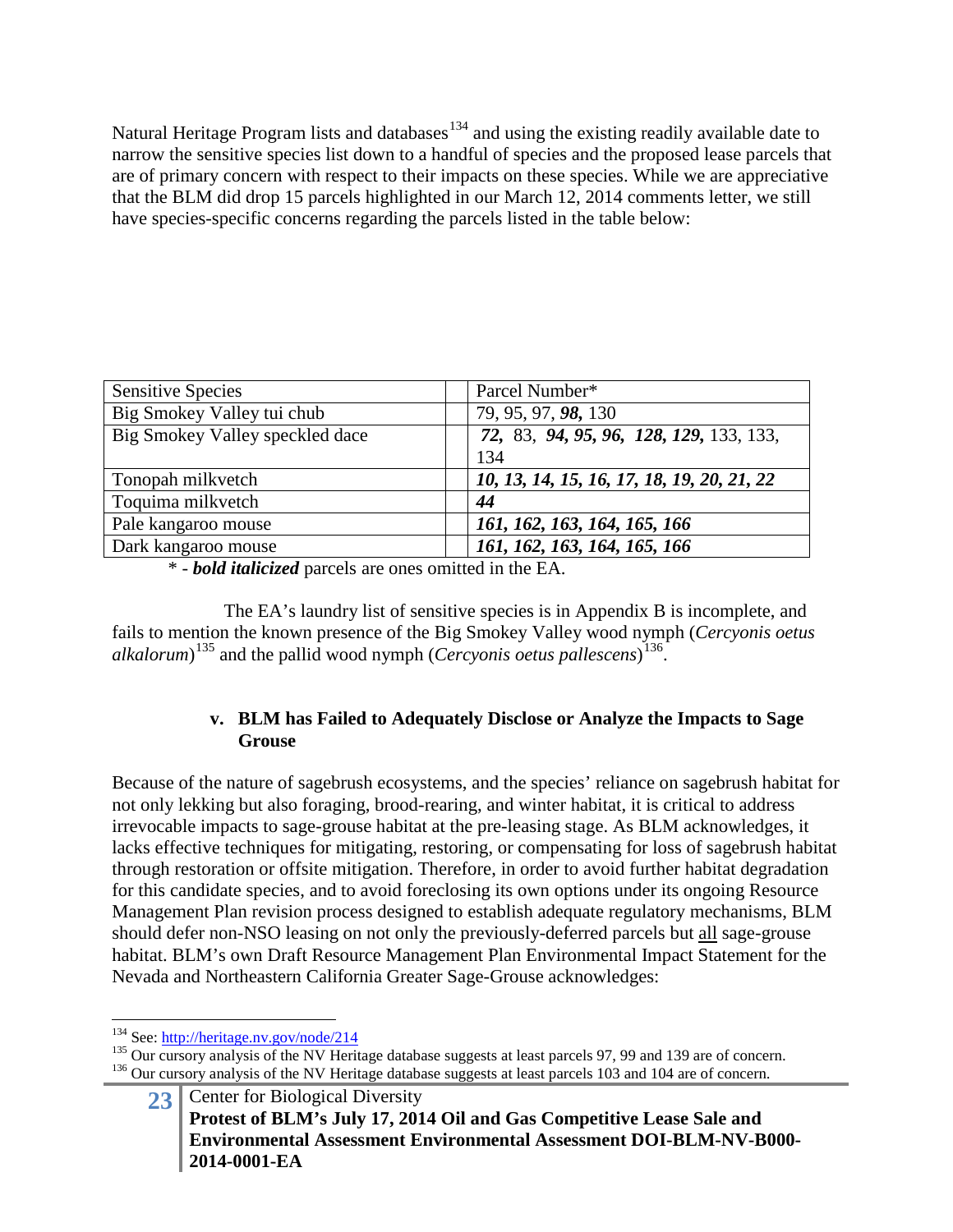Mineral extraction of all types, including locatable, leasable, and salable extraction in GRSG habitat results in habitat loss caused by construction of infrastructure, the footprint of the surface or subsurface operation, and other associated facilities. Sagebrush communities that are lost or modified in locations where reclamation is not compromised by the presence or introduction of invasive grasses may not regain sagebrush cover suitable for GRSG use for 20 or 30 years or longer following interim or final reclamation. Population re-establishment may take upwards of 30 years (Braun 1998). Where compromised, reclamation may only be minimally effective. Necessary infrastructure causes additional direct and indirect impacts on GRSG from location, construction, and use of ancillary facilities, staging areas, roads, railroad tracks, and structures such as buildings and power lines. $137$ 

The BLM notes in the EA that no oil and gas parcel sales would occur in any areas determined to be located in Preliminary Priority Habitat (PPH) or within certain areas of high-value Preliminary General Habitat (PGH).<sup>[138](#page-23-1)</sup>

What it does not say is that many of the proposed lease parcels are adjacent to leks and PPH and would have serious impacts on the quality of the PPH and survival of the grouse. Utilizing mapping of PPH and PGH from the Nevada Department of Wildlife, it appears that direct and indirect impacts to the sage grouse are likely in parcels located in the Antelope Range, Dutch Flat and Smith Creek Valley areas. These areas either border PPH and PGH or have moderate or better value to the grouse.

The EA fails to discuss the need for "lease timing stipulations" for parcels near leks, nesting areas and winder range, nor the need for adequate buffers around active leks. **More disturbing is the complete omission of any specific stipulations for sage grouse protection in the Lease Notice.**

In the spring, during the breeding season, sage-grouse males seek out courtship areas, known as "leks" that are open areas of bare soil, short grass steppe, windswept ridges, or exposed knolls in which to gather and perform their ritualized mating displays and breed with females.<sup>[139](#page-23-2)</sup> An important factor affecting lek location appears to be proximity to as well as configuration and abundance of nesting habitat. [140](#page-23-3)

<span id="page-23-0"></span><sup>&</sup>lt;sup>137</sup> US Department of the Interior Bureau of Land Management and US Department of Agriculture Forest Service, Nevada and Northeastern California Greater Sage-Grouse Draft Land Use Plan Amendment and Environmental Impact Statement 4-17 (October 2013).<br><sup>138</sup> EA at 23.<br><sup>139</sup> Manier et al. 2013.

<span id="page-23-1"></span>

<span id="page-23-3"></span><span id="page-23-2"></span> $140$  Connelly, J.W., C.A. Hagen, and M.A. Schroeder. 2011c. Characteristics and dynamics of greater sage-grouse populations. Pages 53-67 *in* S. T. Knick and J. W. Connelly (eds). Greater Sage-Grouse: ecology and conservation of a landscape species and its habitats. Studies in Avian Biol. Series, vol. 38, Univ. Calif. Press. Berkeley, CA.

<sup>24</sup> Center for Biological Diversity **Protest of BLM's July 17, 2014 Oil and Gas Competitive Lease Sale and Environmental Assessment Environmental Assessment DOI-BLM-NV-B000- 2014-0001-EA**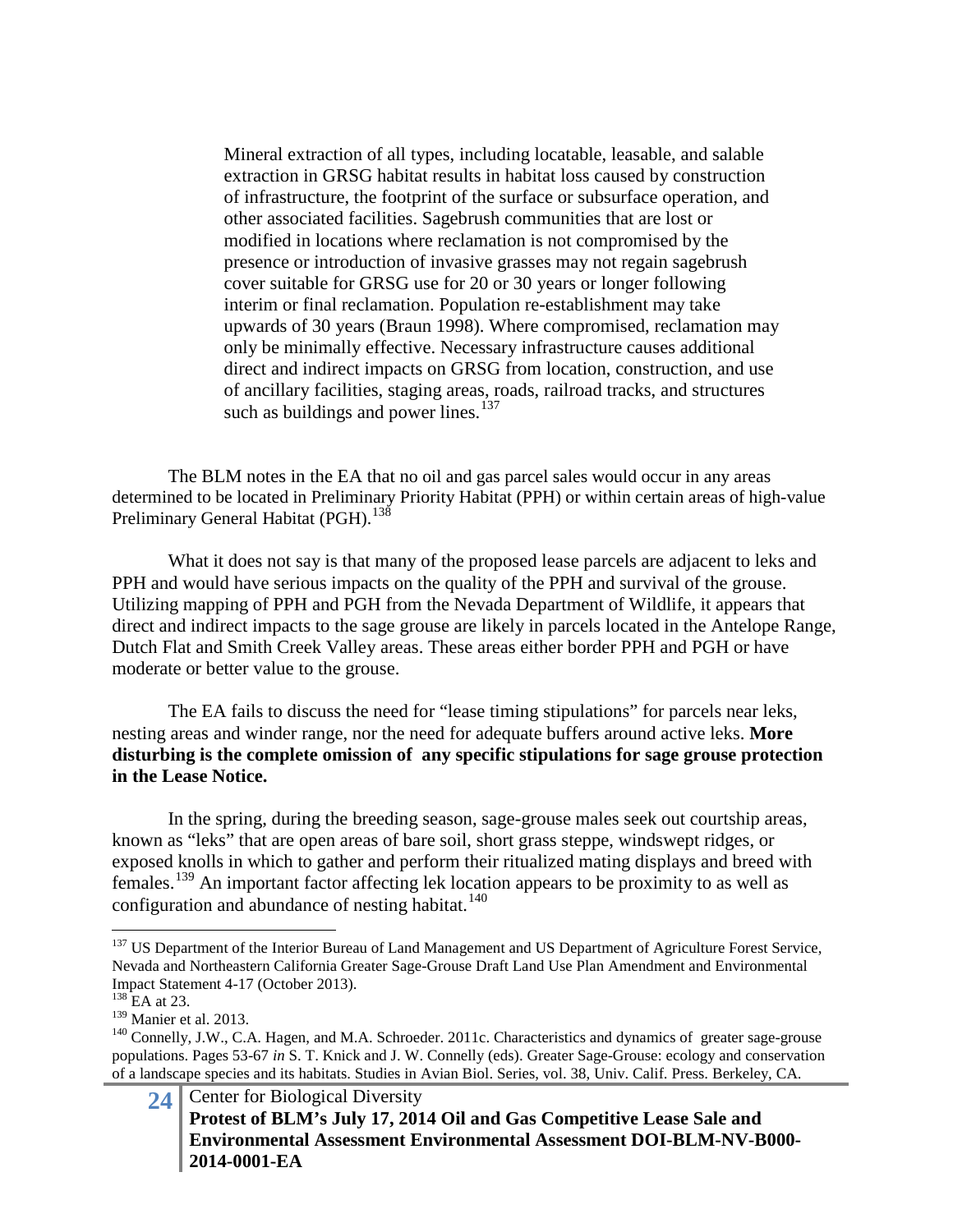Leks are normally "traditional", and occur in the same location each year. Some leks studied by early investigators have persisted for 28–67 years since first counted. The presence of broken bird-point arrowheads on some leks suggests that sage-grouse had used those sites for at least 85 years. Leks and the number of attending males are regularly used to monitor the longterm status of populations because of their traditional locations. [141](#page-24-0)

In a recent study looking at greater sage grouse across six western states, it was reported that 90% of the active leks were surrounded by areas having greater than 40% sagebrush cover. Further, 99% of the active leks were in landscapes with less than 3 % of the area in human development.<sup>[142](#page-24-1)</sup> Successful leks occurred in areas with low road densities – less than 1 km/km<sup>2</sup> of secondary roads, less than .05km/km² of highways, and less than .01 km/km² of interstate highways. Another pertinent finding was that habitat suitability was highest when power line densities were less than .06 km/km²; leks were absent where power line densities exceeded .2 km/km². With respect to communication/cellular towers, leks were absent when tower densities exceeded .08 km/km².[143](#page-24-2)

Wisdom et al. reported that areas extirpated of sage grouse had 27 times the human density, 3 times more area in agriculture, were 60% closer to highways, and had 25% higher density of roads than what was found in occupied habitat. Also, it was found that power lines and cellular towers had significant impacts on whether or not a habitat was occupied.<sup>[144](#page-24-3)</sup>

Studies published by Braun in 1977 and Connelly in 2000 initially set the standard that leks should be buffered by a 3.2 km or 3.1 mile radius, both to provide security for the grouse and to acknowledge the fact that many, but by no means all, female grouse will nest in the immediate area of the lek.<sup>[145](#page-24-4)</sup>

However, more recent studies have suggested that the 3.2 km is questionable as to whether or not it adequately provides for the conditions needed for successful breeding and nesting.

It was found in one study that a 3 km buffer encompassed only 45% of the nesting females associated with that lek, while a 5 km buffer accommodated 64% of the nests. It was also reported that nests located within 1 km of another nest tended to have lower nesting success likely due to enhanced prey detection by predators.<sup>[146](#page-24-5)</sup> The same study further suggests that to protect and maintain sage grouse populations residing in relatively contiguous sagebrush habitats, managers should minimize or halt actions that reduce the suitability of nesting habitats

25 Center for Biological Diversity **Protest of BLM's July 17, 2014 Oil and Gas Competitive Lease Sale and Environmental Assessment Environmental Assessment DOI-BLM-NV-B000- 2014-0001-EA**

<span id="page-24-0"></span> $141$  Ibid.<br> $142$  Knick et al. 2013.

<span id="page-24-4"></span>

<span id="page-24-3"></span><span id="page-24-2"></span><span id="page-24-1"></span><sup>&</sup>lt;sup>143</sup> Ibid.<br><sup>144</sup> Wisdon et al. 2011.<br><sup>145</sup> Connelly, J. W., M. A. Schroeder, A. R. Sands, C. E. Braun. 2000. Guidelines to manage sagegrouse populations and their habitats. Wildl. Soc'y Bull. 28(4): 967-985.<br><sup>146</sup> Holloram, Matthew J. and Stanley H. Anderson. 2005. Spatial distribution of greater sage-grouse nests in

<span id="page-24-5"></span>relatively contiguous sagebrush habitats. The Condor 107:742-752.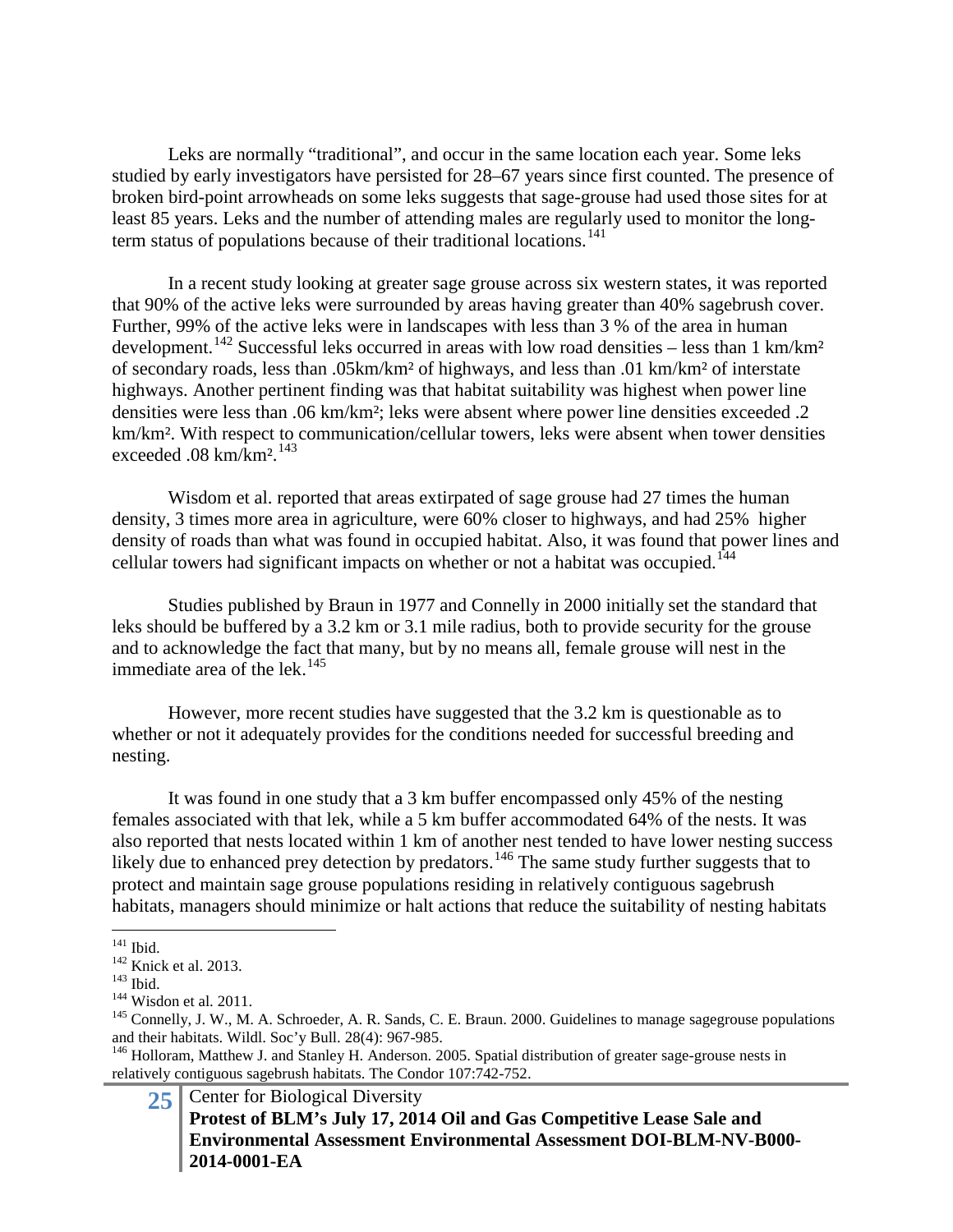within 5 km of a lek until detailed site specific monitoring suggested otherwise. It also noted that a substantial number of females nested distances greater than 5 km from a lek and that this additional increment of individual recruitment could be important for population viability.<sup>[147](#page-25-0)</sup>

Johnsgard indicated that there was no obvious relationship between lek location and nest site. In 5 different studies involving more than 300 nests the average distance between lek and Sagegrouse nest where the females was first seen or captured was  $3.5 \text{ mi} (5.6 \text{ km})$ .<sup>[148](#page-25-1)</sup>

A majority (~90%) of nesting and brood-rearing habitat was within 10 km (6.2 miles) of active leks in Alberta (Aldridge and Boyce 2007); 97 percent of nests were found within 6.2 miles of leks where females were marked in the Powder River Basin in Montana and Wyoming.<sup>[149](#page-25-2)</sup>

Walker et al. in another study found that the impacts from energy development on lek persistence and nesting were still apparent at a distance of  $6.4 \text{ km}$  from the disturbance.<sup>[150](#page-25-3)</sup>

Connelly et al. reported in their assessment for the Western Governors' Association that road traffic within 7.6 km had adverse impacts on male grouse attendance at leks.<sup>[151](#page-25-4)</sup>

Placing a heavy focus on habitat protection around leks is not suitable for ensuring the viability of sage grouse populations. Studies have shown that both nest and brood rearing habitats are on average 6 km from leks, and it is not until 10 km from leks that one reaches the threshold where  $90\%$  of the habitat occurs.<sup>[152](#page-25-5)</sup>

Brood occurrence is greater in more heterogeneous sagebrush stands, where patchy cover reduces predator efficiency but still affords necessary forb resources. Sage grouse are more abundant in patchy habitats containing a mix of mesic, forb-rich foraging areas interspersed within suitable sagebrush escape cover.<sup>[153](#page-25-6)</sup>

Broods are typically found in areas near nest sites for the first 2–3 weeks after hatching. Such habitat needs to provide adequate cover and areas with sufficient forbs and insects to ensure chick survival in this life stage.  $154$ 

<span id="page-25-1"></span><span id="page-25-0"></span> $147$  Ibid.<br><sup>148</sup> Johnsgard, P.A. 2002. Grassland grouse and their conservation. Smithsonian Institution Press, Washington and London, cited in Manville, A.M., II. 2004, page 11.

<span id="page-25-2"></span><sup>&</sup>lt;sup>149</sup> Doherty, K. E., D. E. Naugle, B. L. Walker. 2010. Greater Sage-grouse nesting habitat: the importance of managing at multiple scales. J. Wildl. Manage. 74(7): 1544-1553.<br><sup>150</sup> Walker et al. cited in Naugle et al. 2011.<br><sup>151</sup> Connelly et al. 2004.<br><sup>151</sup> Aldridge, Cameron L. and Mark S. Boyce. 2007. Linking Occurrence and Fitne

<span id="page-25-3"></span>

<span id="page-25-5"></span><span id="page-25-4"></span>Approach for Endangered Greater Sage-Grouse. Ecological Applications 17(2):508-526.<br>
<sup>153</sup> Manier et al. 2013. Page 21.<br>
<sup>154</sup> Ibid.

<span id="page-25-6"></span>

<span id="page-25-7"></span>

<sup>26</sup> Center for Biological Diversity **Protest of BLM's July 17, 2014 Oil and Gas Competitive Lease Sale and Environmental Assessment Environmental Assessment DOI-BLM-NV-B000- 2014-0001-EA**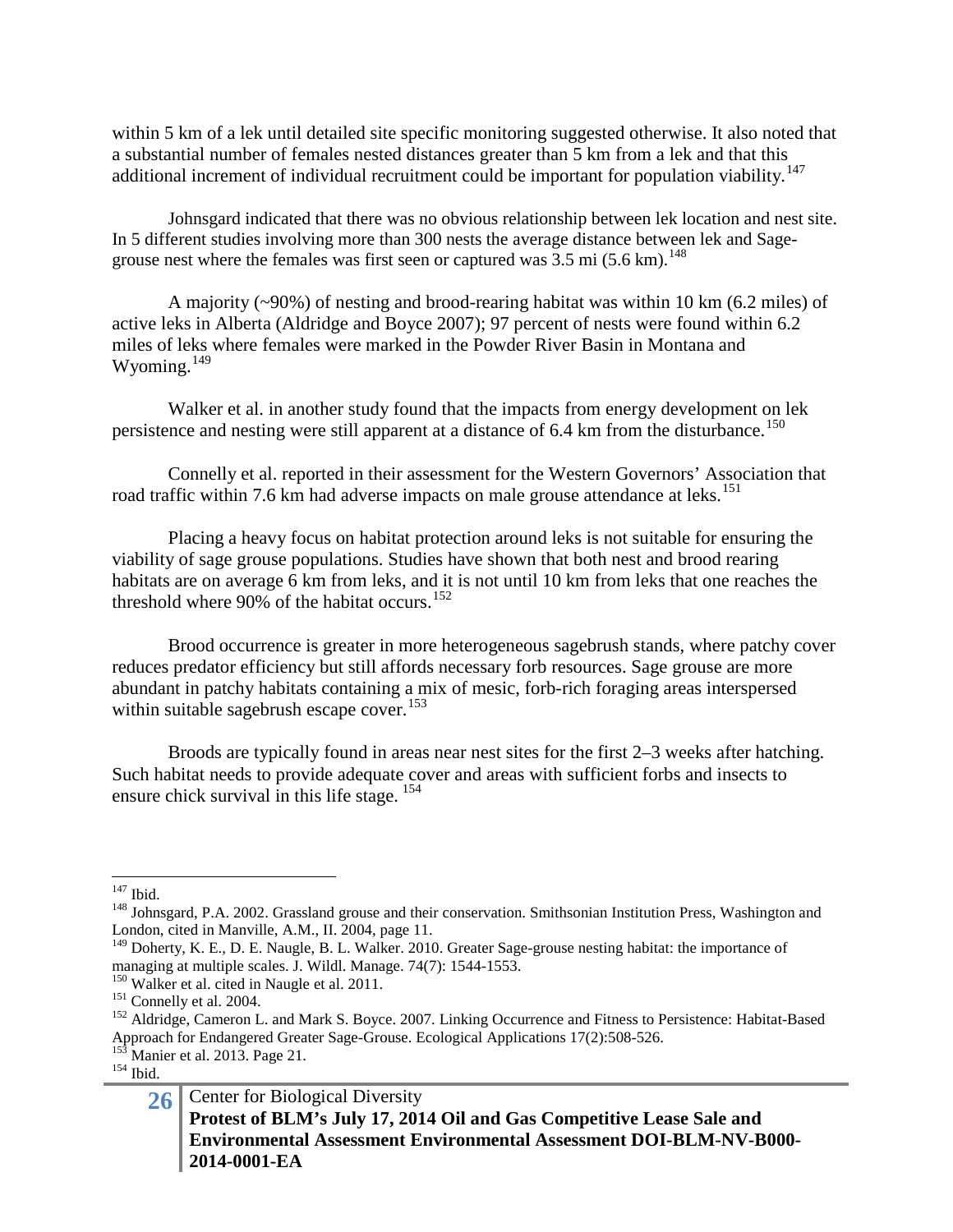As previous mentioned, although leks are important focal points for breeding and subsequent nesting in the surrounding region, other seasonal use areas and habitat requirements may be equally limiting to sage-grouse populations.<sup>[155](#page-26-0)</sup>

Suitable and diverse winter habitats are critical to the long-term persistence of grouse populations.<sup>[156](#page-26-1)</sup> As summer ends, the diet of sage grouse shifts from a diet of insects, forbs and sagebrush to one comprised almost entirely of sagebrush.<sup>[157](#page-26-2)</sup> In winter, the grouse depends heavily on sagebrush for cover, habitat selection being driven by snow depth, the availability of sagebrush above the snow, and topographic patterns that favorable mitigate the weather.<sup>[158](#page-26-3)</sup>

Abundance of sagebrush at the landscape scale greatly influences the choice of wintering habitat. One study found that the grouse selected for landscapes where sagebrush dominate over 75% of the landscape with little tolerance for other cover types.[159](#page-26-4) Because appropriate wintering habitat occurs on a limited basis and because yearly weather conditions influence its availability, impacts to wintering habitat can have large disproportional effects on regional populations. One study in Colorado found that 80% of the wintering use occurred on only 7% of the area of sagebrush available.<sup>[160](#page-26-5)</sup> Additionally, some degree of site fidelity to winter areas is suspected to exist, and wintering areas not utilized in typical years may become critical in severe winters. <sup>[161](#page-26-6)</sup>

Due to sagebrush losses in Nevada, the NDOW considers winter habitat to be at a premium and in some cases essential and irreplaceable.<sup>[162](#page-26-7)</sup>

Lower elevation sagebrush winter habitat used by sage grouse may also constitute important winter areas for big game and early spring forage areas for domestic livestock. Due to differing vegetative condition requirements, land treatments on lower elevation sagebrush areas to increase big game or livestock forage at the expense of sagebrush cover and density could have long-term negative consequences for the grouse.<sup>[163](#page-26-8)</sup>

Sage grouse in the Powder River Basin were 1.3 times less likely to use otherwise suitable winter habitats that have been developed for energy (12 wells/4 km2), and avoidance was most pronounced in high-quality winter habitat with abundant sagebrush. [164](#page-26-9)

<span id="page-26-2"></span>

<span id="page-26-1"></span><span id="page-26-0"></span><sup>&</sup>lt;sup>155</sup> Knick et al. 2013.<br><sup>156</sup> NDOW 2012.<br><sup>157</sup> Doherty, Kevin E., David E. Naugle, Brett L. Walker, and Jon M. Graham. 2008. Greater Sage-Grouse Winter habitat Selection and Energy Development. J. of Wildlife Management 72(1):187/195.<br><sup>158</sup> Manier et al. 2013. Page 21.<br><sup>159</sup> Doherty et al. 2008.

<span id="page-26-3"></span>

<span id="page-26-6"></span>

<span id="page-26-5"></span><span id="page-26-4"></span><sup>160</sup> Ibid.<br><sup>160</sup> Ibid. 161 Caudill, Danny, Terry A. Messmer, Brent Bibles, and Michael R. Guttery. 2013. Winter habitat use by juvenile greater sage-grouse on Parker Mountain, Utah: implications for sagebrush management. Human-Wildlife Interactions 7(2):250-259, Fall 2013.<br><sup>162</sup> NDOW 2012.<br><sup>163</sup> Caudill et al. 2013.<br><sup>164</sup> Doherty et al. 2008.

<span id="page-26-7"></span>

<span id="page-26-8"></span>

<span id="page-26-9"></span>

<sup>27</sup> Center for Biological Diversity **Protest of BLM's July 17, 2014 Oil and Gas Competitive Lease Sale and Environmental Assessment Environmental Assessment DOI-BLM-NV-B000- 2014-0001-EA**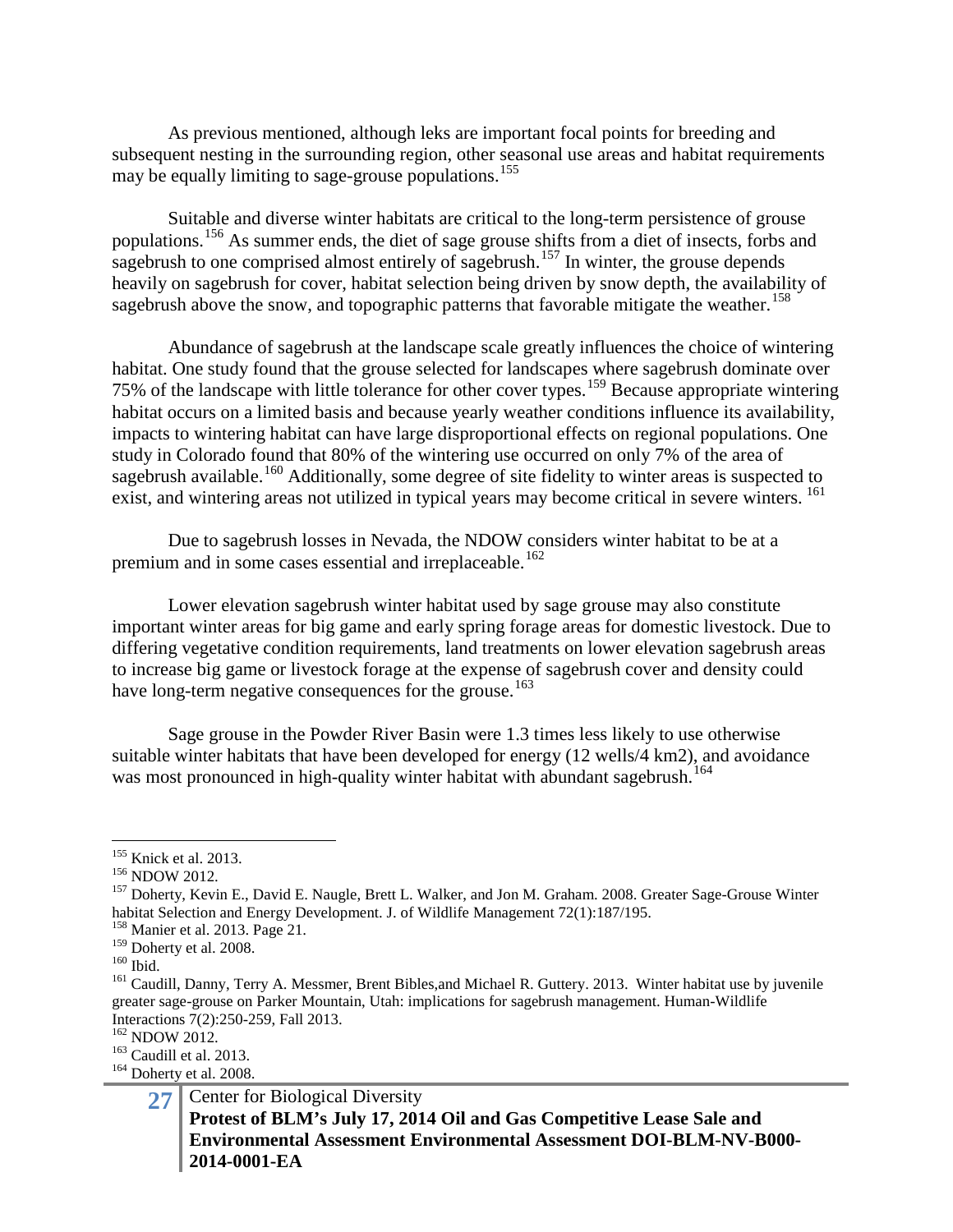Unfortunately, these stipulations provide little positive benefits to the sage grouse due to both the limited radius set (two miles of a lek)<sup>[165](#page-27-0)</sup> and by the fact that many parcels are not included as mentioned above.

The BLM gives passing coverage of the impacts of noise on sage grouse, and the Center now raises the prominence of this cross-cutting issue. We base our comments on newly published research and recommendations from Patricelli et al. regarding sound impacts on sage grouse. $166$ 

The authors state that acoustic communication is very important in the reproductive behaviors of sage grouse and that effective management of the natural soundscape is critical to the conservation and protection of sage grouse. While the paper specifically studies oil and gas production noise, the authors state that,

> "Other types of anthropogenic noise sources (e.g., infrastructure from oil, geothermal, and mining, as well as wind development, off-road vehicles, highway traffic, and urbanization) are similar in acoustic frequency, amplitude, and timing to the noise played in this experiment, and response by sage-grouse to these other noise sources may be similar."[167](#page-27-2)

Noise impacts sage grouse in several ways:

- Female sage grouse use male vocalizations to find males on the lek, and females use male vocalizations and displays to find a mate. Reduced female visitation of leks would decrease mating leading to reduced recruitment into the population. Studies show that industrial and other human-induced noises mask sage grouse communications.
- Noise has been shown to increase grouse corticosterone levels indicating increased physiological stress.
- Juvenile males were shown to avoid leks near natural gas drilling sites, and this effect was more pronounced when the leks were downwind of the drill site, and hence noisier.<sup>[168](#page-27-3)</sup>
- Human induced noise can mask the sound of predators and increase grouse mortality, particularly in chicks since vocalizations between hens and chicks are generally soft and quiet.

<span id="page-27-1"></span><span id="page-27-0"></span><sup>&</sup>lt;sup>165</sup> EA – Lease Timing Stipulation, NV-040-002-002.<br><sup>166</sup> Patricelli, Gail L., Jessica L. Blickley, and Stacie L. Hooper. 2013. Recommended management strategies to limit anthropogenic noise impacts on greater sage-grouse in Wyoming. Human-Wildlife Interactions 7(2):230-249, Fall  $^{2013.}_{^{167}}$  Ibid.

<span id="page-27-3"></span><span id="page-27-2"></span><sup>&</sup>lt;sup>168</sup> Holloran, M. J., R. C. Kaiser, and W. A. Hubert. 2010. Yearling greater sage-grouse response to energy development in Wyoming. J. of Wildlife Management 74:65–72.

<sup>28</sup> Center for Biological Diversity **Protest of BLM's July 17, 2014 Oil and Gas Competitive Lease Sale and Environmental Assessment Environmental Assessment DOI-BLM-NV-B000- 2014-0001-EA**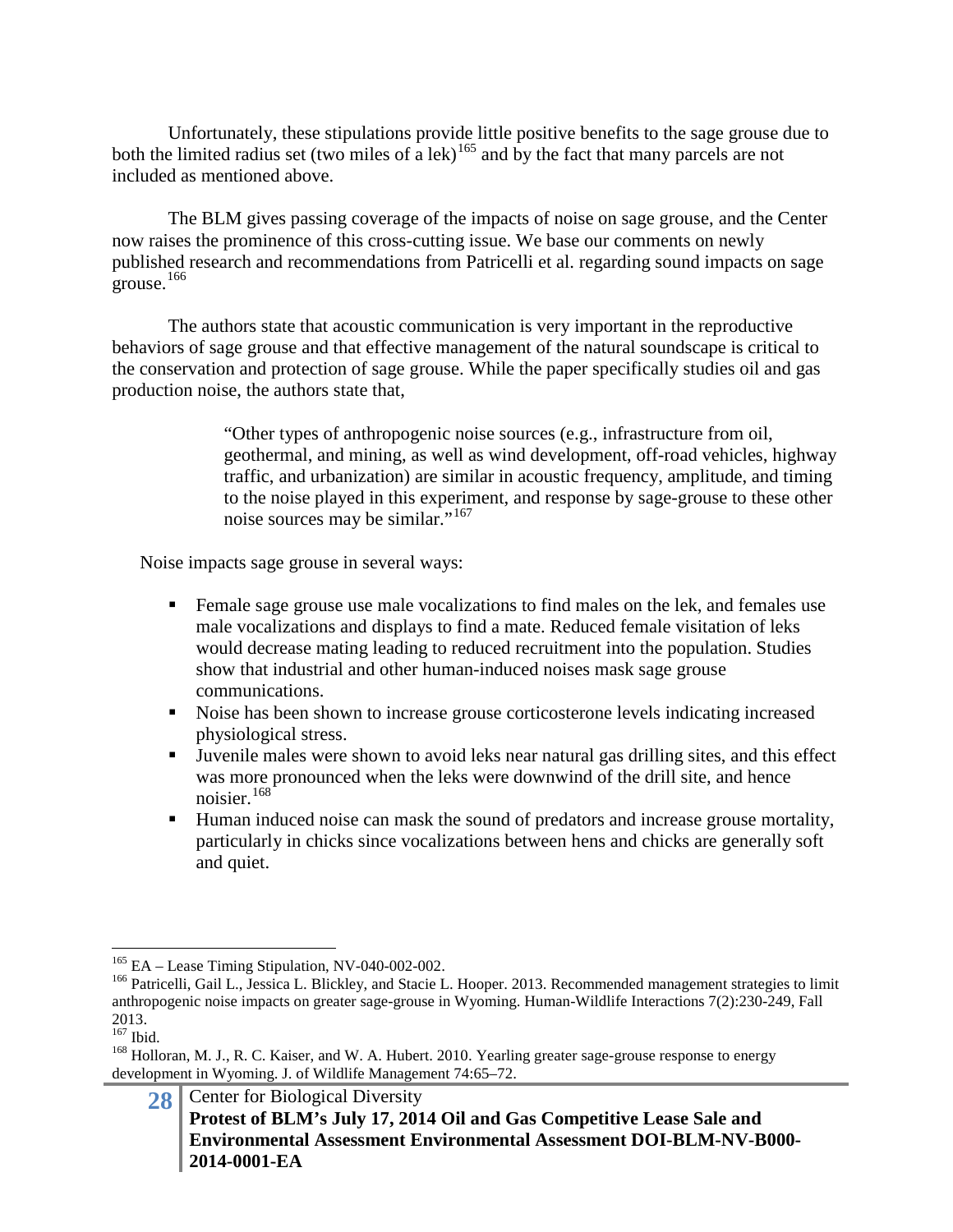Blickley found in a treatment-control paired study that there was an immediate and sustained decline in male grouse attendance on leks subjected to human noise associated with well sites (29% decline on study drilling noise leks and 73% decline on study traffic noise leks relative to paired non-noise leks) and evidence of similar declines in female attendance.<sup>[169](#page-28-0)</sup>

Another study found that even light vehicular traffic of fewer than 12 vehicles/day substantially reduced nest initiation rates and increased the distance of nests from lek sites. $170$ 

Many critical breeding and brood-raising activities occur off-leks and often at significant distances from the lek. Hence, the impact of human induced noise should not be limited to that on leks, and in fact quite often extends several kilometers from the lek.

To address these short comings, the Center requests that the following avoidance, minimization and mitigation measures be made part of any leases.

- **•** Apply a 10 km non-surface occupancy around active leks and limit permitted disturbance to 1 per section and no more than 3% surface disturbance per section.
- Apply best management practices to minimize surface disturbing activities.
- All travel must be on designated open roads and trails, subject to seasonal restrictions.
- Whenever possible, bury existing transmission lines within 10 km from active leks.
- Implement raptor and raven discouraging designs for transmission and cellular infrastructure.
- Implement courtship, nesting, early-brood rearing and winter seasonal and timing restrictions for all human activities, including exploration. .
- Avoid the surface disposal of produced water unless it can be proven to be beneficial to sage grouse and includes measures to preclude the spread of West Nile virus.

# **vi. The BLM Failed to Adequately Disclose or Analyze the Project's Impacts to Wetlands and Riparian Zones**

Many of the proposed lease parcels, notable those in the Big Smokey Valley, are located in wet, marshy meadows, highlighted by water tables that are at or near the surface. These areas have springs and running surface water through out. As demonstrated by previous comments, the

<span id="page-28-1"></span>movement. Wildlife Society Bulletin 31:486–491.

<span id="page-28-0"></span><sup>&</sup>lt;sup>169</sup> Blickley, J. L., D. Blackwood, and G. L. Patricelli. 2012. Experimental evidence for the effects of chronic anthropogenic noise on abundance of greater sage-grouse at leks. Conservation Biology 26:461–471.<br><sup>170</sup> Lyon, A. G., and S. H. Anderson. 2003. Potential gas development impacts on sage-grouse nest initiation and

<sup>29</sup> Center for Biological Diversity **Protest of BLM's July 17, 2014 Oil and Gas Competitive Lease Sale and Environmental Assessment Environmental Assessment DOI-BLM-NV-B000- 2014-0001-EA**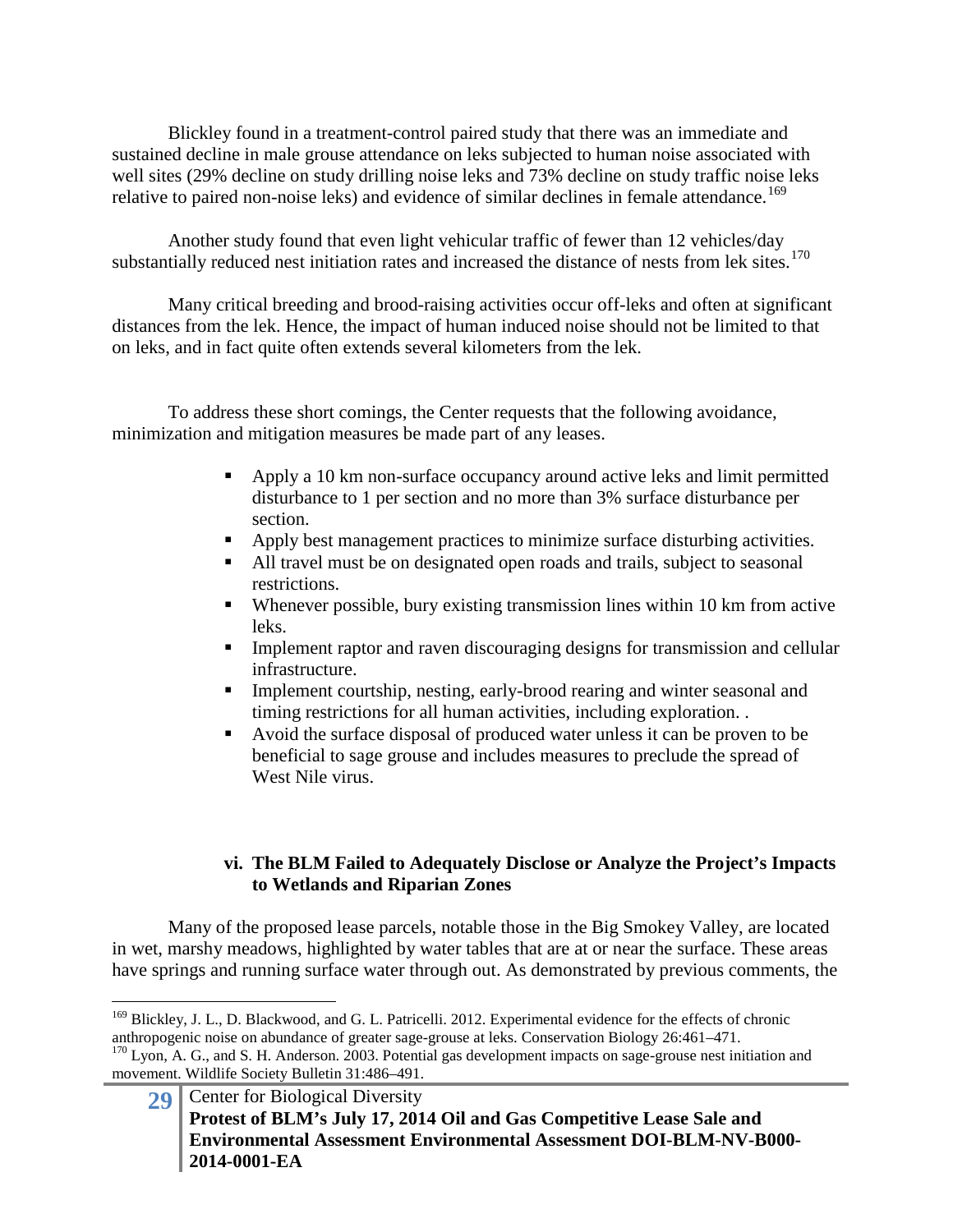threat to water resources from oil and gas development and particularly the practice of fracking are immense. It is totally inconceivable that fracking could be done in these valley bottoms without disastrous impacts to the water resources and the native plants and animals that depend on these ecosystems.

Yet, once again, the BLM wrongly defers any kind of analysis or disclosure, instead relying on the familiar – and illegal avoidance approach, stating:

> "There would be no direct impacts to surface waters due to oil and gas leasing because no authorization for surface disturbance would be granted. Impacts from development activities would be analyzed under a separate site-specific environmental analysis."<sup>[171](#page-29-0)</sup>

### **vi. The BLM Failed to Adequately Disclose or Analyze the Project's to the Geologic Stability of the Project Area**

Located entirely in the Basin and Range Province, Nevada is a region of high average elevation, relatively thin continental crust, high levels of heat flowing out of the Earth, and a distinct mountain and valley topography. The crust in Nevada is both extending and shearing, largely in response to the motion between the Pacific and North American Plates. The extension is resulting in normal-slip faults that bound down-dropped blocks (basins), uplifted blocks (mountains), and tilted blocks (combination mountain and basin). Strike-slip faults also occur in this extending region but are fewer in number than the normal-slip faults.<sup>172</sup> Thousands of Quaternary faults, hundreds of which are considered major (capable of producing earthquakes of magnitude 7+) exist in Nevada. Although faults are most common along range fronts, they also occur within valleys and mountain ranges.<sup>[173](#page-29-2)</sup>

Over the last 150 years, Nevada has been the third most active state in the Union in the number of large earthquakes. Since the 1850s, 63 earthquakes with potentially destructive magnitudes of 5.5 or greater have occurred in the state. Given the many "earthquake-generating" faults there are in Nevada, the geodetic deformation measured between the mountains, and the many historical earthquakes, it is clear that earthquakes will continue to occur in the state.<sup>[174](#page-29-3)</sup>

When hydraulic fracking is done, a process commonly used by operators to dispose of waste fluids—underground injection—has been associated with earthquakes in some locations. For example, a 2011 Oklahoma Geological Survey study reported that underground injection can induce seismicity. In March 2012, the Ohio Department of Natural Resources reported that "there is a compelling argument" that the injection of produced water into underground injection

<span id="page-29-0"></span> $171$  EA page 26.

<span id="page-29-1"></span><sup>172</sup> Nevada Bureau of Mines and Geology. Nevada Bureau of Mines and Geology, Special Publication 27, Third Edition, 2010, at 22.

<span id="page-29-3"></span><span id="page-29-2"></span><sup>173</sup> dePolo, Craig M. Quaternary Faults in Nevada. Available at[: http://www.seismo.unr.edu/Links](http://www.seismo.unr.edu/Links) . 2008. <sup>174</sup> Nevada Bureau of Mines and Geology. 2010 at 1.

**<sup>30</sup>** Center for Biological Diversity **Protest of BLM's July 17, 2014 Oil and Gas Competitive Lease Sale and Environmental Assessment Environmental Assessment DOI-BLM-NV-B000- 2014-0001-EA**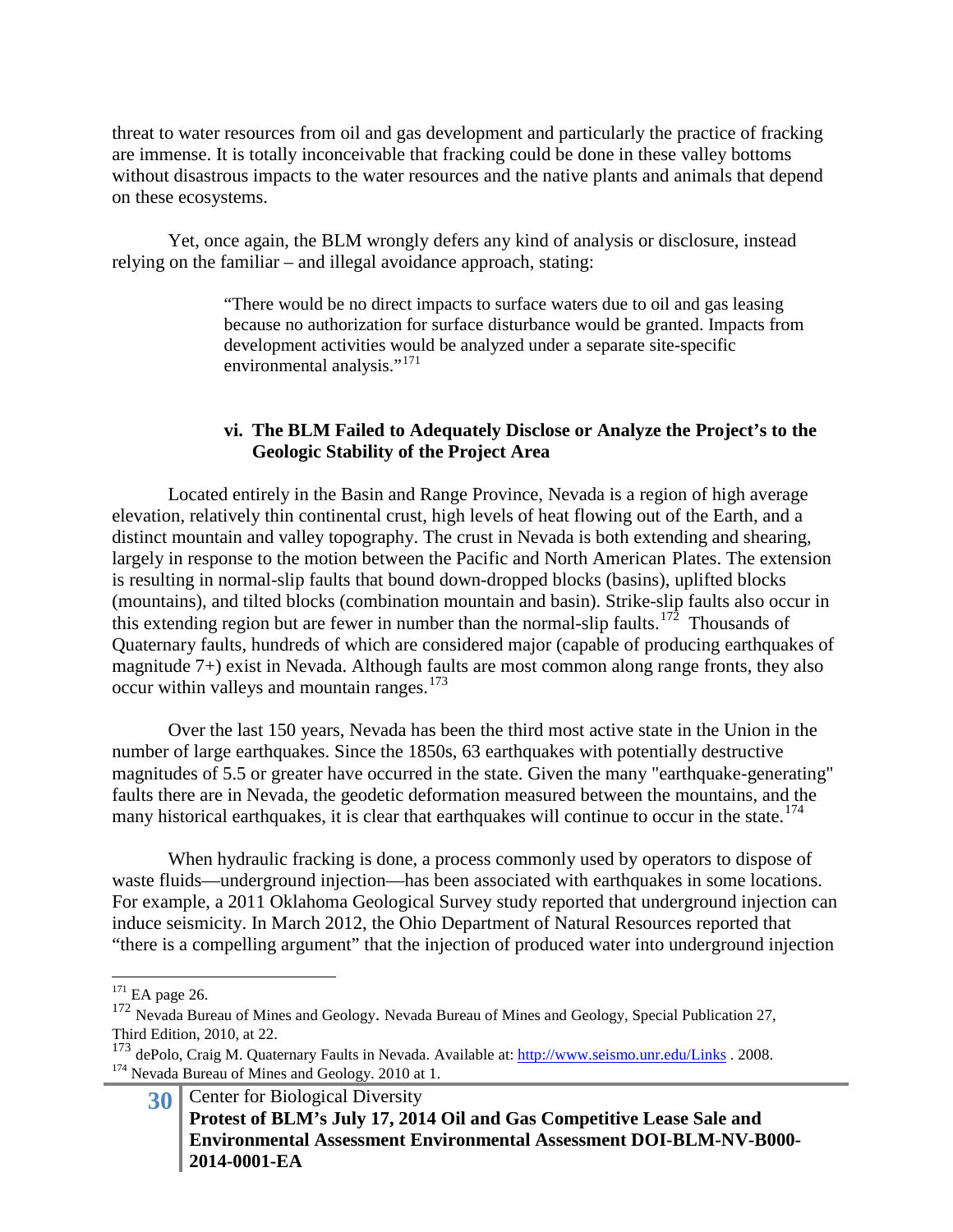wells was the cause of the 2011 earthquakes near Youngstown, Ohio. In addition, the National Academy of Sciences released a study in June 2012 that concluded that underground injection of wastes poses some risk for induced seismicity, but that very few events have been documented over the past several decades relative to the large number of disposal wells in operation.<sup>[175](#page-30-0)</sup>

Other scientists have also found that at some locations the increase in seismicity coincides with the injection of wastewater in deep disposal wells. Much of this wastewater is a byproduct of oil and gas production and is routinely disposed of by injection into wells specifically designed and approved for this purpose. It appears that the injected fluids are sending stable faults past their tipping points and inducing earthquakes.<sup>[176](#page-30-1)</sup>

Despite the known risk from fracking-induced earthquakes in Nevada and the potential damage from them to human health and safety and infrastructure, the ES does not even mention this threat, resulting in a violation of NEPA.

# **D. BLM Must Prepare an Environmental Impact Statement**

BLM has violated NEPA by failing to produce an EIS because the oil and gas operations that may result from the lease sale clearly could result in significant impacts. This is especially true in light of the potential for fracking to occur on the leases. *Center for Biological Diversity, et al. v. Bureau of Land Management, et al.*, 2013 U.S. Dist. LEXIS 52432; 43 ELR 20076 (N.D. Cal. March 31, 2013) (holding that oil and gas leases were issued in violation of NEPA where BLM failed to prepare an EIS and failed to properly address the significance factors for context and intensity in 40 C.F.R. § 1508.27).

If an "EA establishes that the agency's action may have a significant effect upon the . . . environment," an EIS must be prepared. *Nat'l Parks & Conservation Ass'n*, 241 F.3d at 730 (emphasis in original; internal quotations omitted); *see also Hells Canyon Preservation Council v. Jacoby*, 9 F. Supp. 2d 1216, 1232 (D. Or. 1998) (a "plaintiff need not show that significant effects will in fact occur, but if the plaintiff raises substantial questions whether a project may have a significant effect, an EIS must be prepared"). If an agency decides not to prepare an EIS, it must supply a convincing statement of reasons to explain why a project's impacts are insignificant. *Blue Mountains Biodiversity Project*, 161 F.3d at 1211. Moreover, the Ninth Circuit has found that when an agency gives a "cursory and inconsistent treatment" of an issue,

# **31** Center for Biological Diversity **Protest of BLM's July 17, 2014 Oil and Gas Competitive Lease Sale and Environmental Assessment Environmental Assessment DOI-BLM-NV-B000- 2014-0001-EA**

<span id="page-30-0"></span><sup>&</sup>lt;sup>175</sup> U.S. Government Accountability Office. Oil and Gas: Information on Shale Resources, Development, and Environmental and Public Health Risks. GAO 12-732, September 2012.

<span id="page-30-1"></span><sup>&</sup>lt;sup>176</sup> Lamont-Doherty Earth Observatory, Columbia University. Distant Quakes Trigger Tremors at U.S. Waste-Injection Sites, Says Study. July 11, 2013. Available at: [https://www.ldeo.columbia.edu/news-events/distant-quakes](https://www.ldeo.columbia.edu/news-events/distant-quakes-trigger-tremors-us-waste-injection-sites-says-study)[trigger-tremors-us-waste-injection-sites-says-study](https://www.ldeo.columbia.edu/news-events/distant-quakes-trigger-tremors-us-waste-injection-sites-says-study) .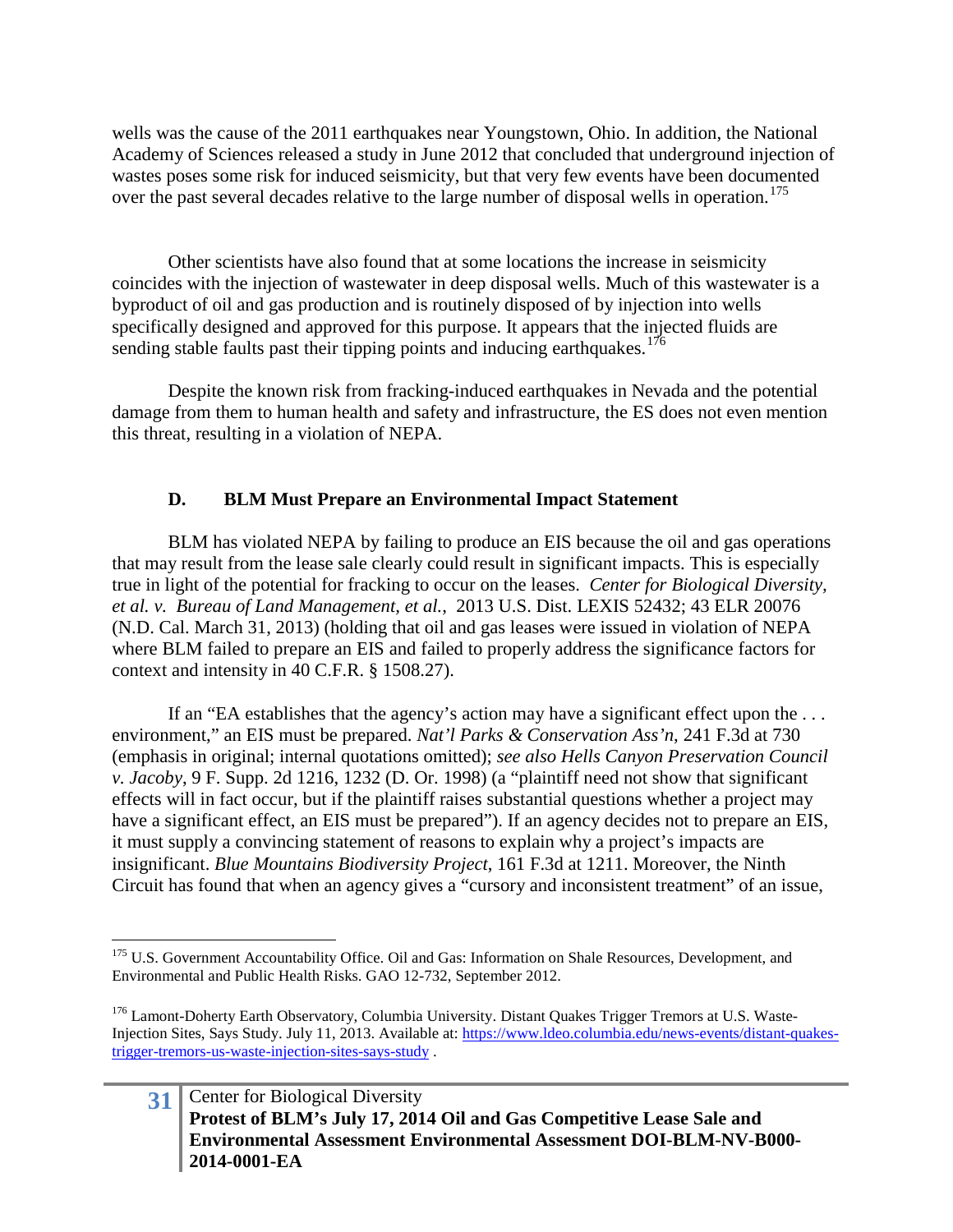or no references or defense of a statement is given, "substantial questions" are raised, and an EIS is required. *Id.* at 1213-14.

In considering the potential for the lease sale to result in significant effects, NEPA's regulations require BLM to evaluate ten factors regarding the "intensity" of the impacts. 40 C.F.R. § 1508.27(b). The Ninth Circuit has held that the existence of any "one of these factors may be sufficient to require preparation of an EIS." *Ocean Advocates*, 402 F.3d at 865; *Nat'l Parks & Conservation Ass'n*, 241 F.3d at 731. Several of these "significance factors" are implicated in the lease sale and clearly warrant the preparation of an EIS:

The degree to which the effects on the quality of the human environment are likely to be highly controversial.

The degree to which the possible effects on the human environment are highly uncertain or involve unique or unknown risks.

The degree to which the proposed action affects public health or safety.

The degree to which the action may adversely affect an endangered or threatened species or its habitat that has been determined to be critical under the Endangered Species Act of 1973.

40 C.F.R. § 1508.27(b)(4), (5), (2) & (9). *See Center for Biological Diversity, et al. v. Bureau of Land Management, et al.*, 2013 U.S. Dist. LEXIS 52432; 43 ELR 20076 (N.D. Cal. March 31, 2013) (holding that BLM failed properly address the significance factors regarding controversy and uncertainty that may have been resolved by further data collection (citing *Native Ecosystems Council v. U.S. Forest Serv*., 428 F.3d 1233, 1240 (9th Cir. 2005)). Here, individually and considered as a whole, there is no doubt that significant effects may result from the lease sale; thus, NEPA requires that BLM should have prepared an EIS for the action.

# **i. The effects on the human environment will be highly controversial**

A proposal is highly controversial when "substantial questions are raised as to whether a project . . . may cause significant degradation" of a resource, *Nw. Envtl. Def. Ctr. v. Bonneville Power Admin.*, 117 F.3d 1520, 1536 (9th Cir. 1997), or when there is a "substantial dispute [about] the size, nature, or effect of the" action. *Blue Mtns. Biodiversity*, 161 F.3d at 1212. A "substantial dispute exists when evidence, raised prior to the preparation of [a] . . . FONSI, casts serious doubt upon the reasonableness of an agency's conclusions." *Nat'l Parks & Conserv. Ass'n*, 241 F.3d at 736. When such a doubt is raised, "NEPA then places the burden on the agency to come forward with a 'well-reasoned explanation' demonstrating why those responses disputing the EA's conclusions 'do not . . . create a public controversy.'" *Id.* See also *Center for Biological Diversity, et al. v. Bureau of Land Management, et al.*, 2013 U.S. Dist. LEXIS 52432, 839; 43 ELR 20076 (N.D. Cal. March 31, 2013).

# **32** Center for Biological Diversity **Protest of BLM's July 17, 2014 Oil and Gas Competitive Lease Sale and Environmental Assessment Environmental Assessment DOI-BLM-NV-B000- 2014-0001-EA**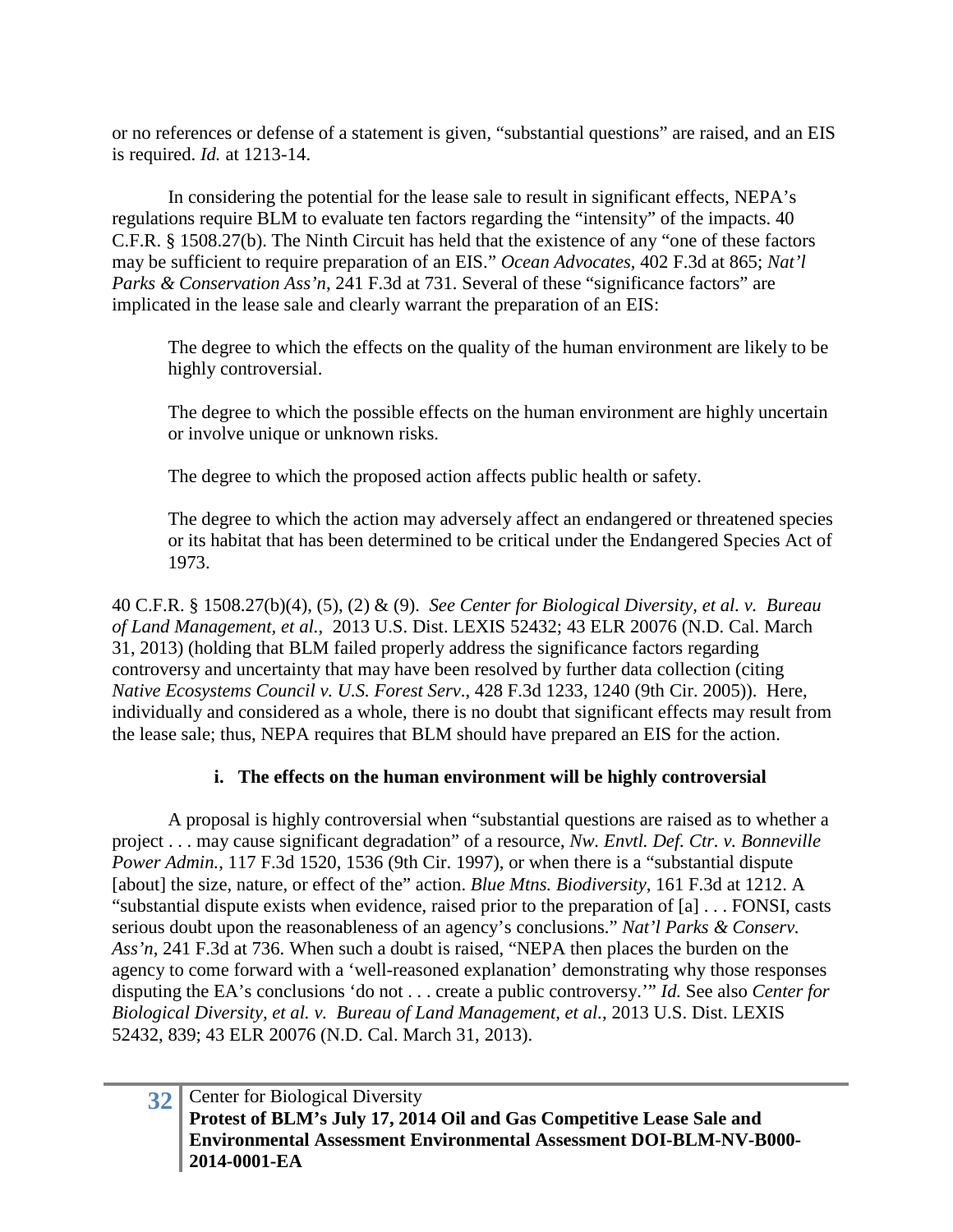Here, the controversy regarding the lease sale is fully evident. The stark contrast between BLM's dismissal of harms and the information this letter provides is plain evidence of controversy. Even though BLM has found that no significant impacts will result, this comment letter provides abundant evidence that oil and gas operations can cause significant impacts to human health, water resources, air quality, imperiled species, and seismicity. The potential for these significant impacts to occur is particularly clear in light of the potential for fracking to result from the lease sale.

Fracking is among the top, if not the single most controversial energy issue facing America today. The controversy spans the public arena, scientific discourse, local governments, and the halls of Congress. At the request of Congress, EPA is conducting a study into the effects of fracking on drinking and ground water.<sup>[177](#page-32-0)</sup> Similarly, the New York Draft DEC is conducting its own study of the impacts of fracking.<sup>[178](#page-32-1)</sup> In Nevada, several anti-fracking grassroots groups have emerged along with petitions to ban the practice in Nevada, which to date have garnered more than  $3200$  signatures.<sup>[179](#page-32-2)</sup> However, in addition to the presence of controversy, it is already evident, as discussed above, that fracking is harmful. Clearly, the level of controversy associated with fracking and its expansion in Nevada in association with the lease sale is sufficient to trigger the need for an EIS. 40 C.F.R.  $\S$  1508.27(b)(4).

### **ii. The lease sale presents highly uncertain or unknown risks**

An EIS must also be prepared when an action's effects are "highly uncertain or involve unique or unknown risks." 40 C.F.R. § 1508.27(b)(5). As the Ninth Circuit has held, "[p]reparation of an EIS is mandated where uncertainty may be resolved by further collection of data, or where the collection of such data may prevent speculation on potential . . . effects." *Native Ecosystems Council v. U.S. Forest Serv.*, 428 F.3d 1233, 1240 (9th Cir. 2005) (internal citations omitted); *Blue Mtns. Biodiversity*, 161 F.3d at 1213-1214 (finding "EA's cursory and inconsistent treatment of sedimentation issues . . . raises substantial questions about . . . the unknown risks to" fish populations). As one court recently explained regarding oil and gas leasing that may facilitate fracking, "BLM erroneously discounted the uncertainty from fracking that may be resolved by further data collection. 'Preparation [of an EIS] is mandated where uncertainty may be resolved by further collection of data, or where collection of such data may prevent speculation on potential effects.'" *Center for Biological Diversity, et al. v. Bureau of Land Management, et al.*, 2013 U.S. Dist. LEXIS 52432, \*42; 43 ELR 20076 (N.D. Cal. March 31, 2013) quoting *Native Ecosystems Council v. U.S. Forest Serv*., 428 F.3d 1233, 1240 (9th Cir. 2005)).

<span id="page-32-0"></span><sup>&</sup>lt;sup>177</sup> U.S. Environmental Protection Agency, Plan to Study the Potential Impacts of Hydraulic Fracturing on Drinking Water Resources (November 2011).

<span id="page-32-1"></span> $^{178}\,$  NYDEC SGEIS

<span id="page-32-2"></span><sup>&</sup>lt;sup>179</sup> [http://petitions.moveon.org/sign/nevadas-public-health.fb28?source=c.fb&r\\_by=5006637](http://petitions.moveon.org/sign/nevadas-public-health.fb28?source=c.fb&r_by=5006637) [http://org.credoaction.com/petitions/nevada-s-public-health-is-at-risk-we-want-a-moratorium-on-hydraulic](http://org.credoaction.com/petitions/nevada-s-public-health-is-at-risk-we-want-a-moratorium-on-hydraulic-fracturing)[fracturing](http://org.credoaction.com/petitions/nevada-s-public-health-is-at-risk-we-want-a-moratorium-on-hydraulic-fracturing)

<http://petitions.moveon.org/sign/prevent-fracking-in-nevada/?source=search> <http://org.credoaction.com/petitions/ban-fracing-in-nevada?source=facebook-share-button&time=1374605460>

**<sup>33</sup>** Center for Biological Diversity **Protest of BLM's July 17, 2014 Oil and Gas Competitive Lease Sale and Environmental Assessment Environmental Assessment DOI-BLM-NV-B000- 2014-0001-EA**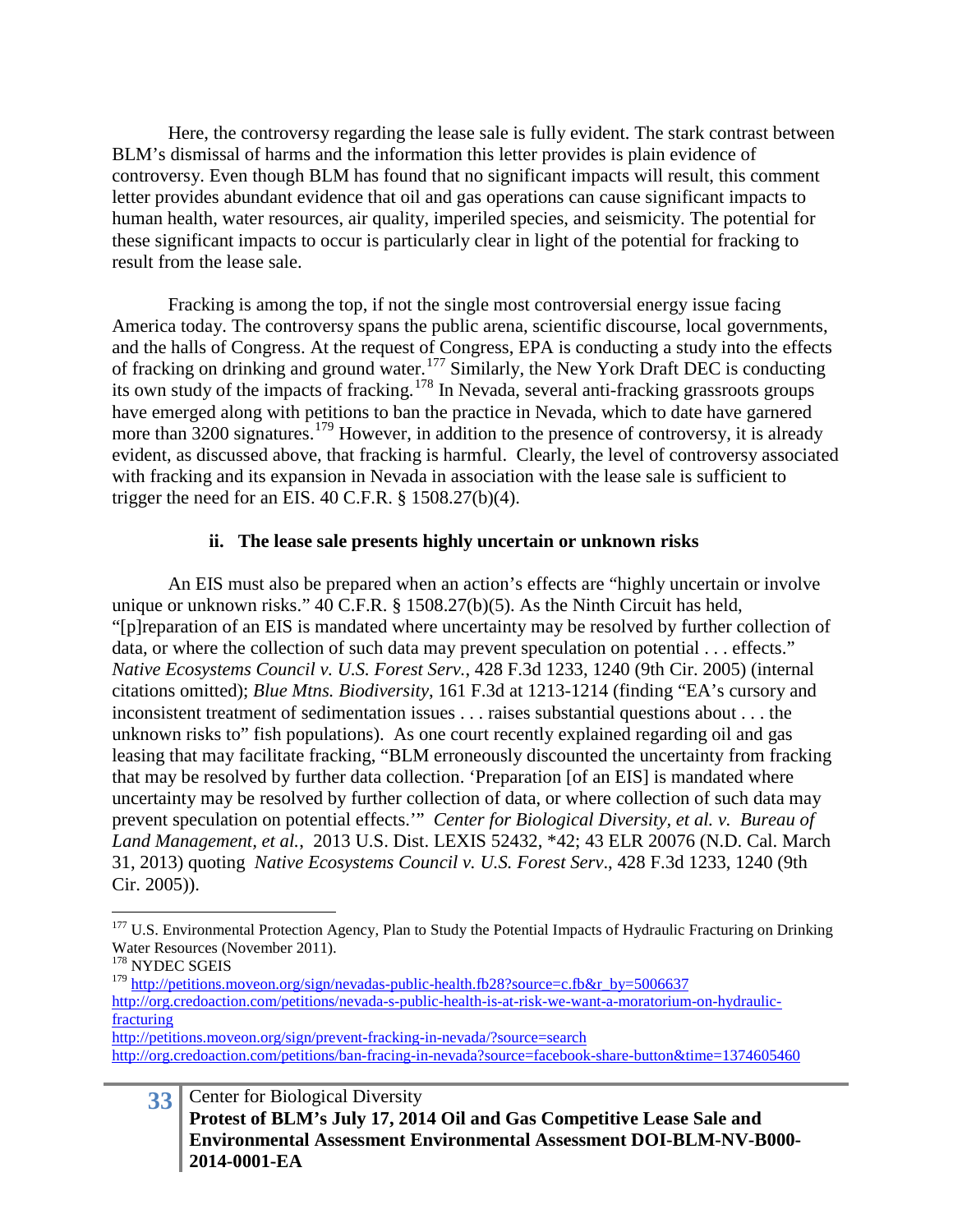A recent report from the Council of Canadian Academies concluded that:

"Well-targeted science is required to ensure a better understanding of the environmental impacts of shale gas development…Currently, authoritative data about potential environmental impacts are neither sufficient nor conclusive."<sup>[180](#page-33-0)</sup>

While it is clear that oil and gas activities can cause great harm, there remains much to be learned about the specific pathways through which harm may occur and the potential degree of harm that may result. Additional information is needed, for example, about possible rates of natural gas leakage, the potential for fluids to migrate through the ground in and around the parcels, and the potential for drilling to affect local faults. NEPA clearly dictates that the way to address such uncertainties is through the preparation of an EIS.

# **iii. The lease sale poses threats to public health and safety**

The oil and gas activities that may occur as a result of the lease sale could cause significant impacts to public health and safety. 40 C.F.R. § 1508.27(b)(2). For instance, the lease sale included parcels that are situated in close proximity to the Duckwater Indian Reservation, and the towns of Lund, Preston and McGill. Fracking would pose a grave threat to the region's water quality. As a congressional report noted, oil and gas companies have used fracking products containing at least 29 products that are known or possible carcinogens, regulated for their human health risk, or listed as hazardous air pollutants.<sup>[181](#page-33-1)</sup> The exposure of the public to these harmful pollutants would plainly constitute a significant impact, and thus, the threats to public health dictate preparation of an EIS.

Operational accidents also pose a significant threat to public health. For example in August 2008, Newsweek reported that an employee of an energy-services company got caught in a fracking fluid spill, and was taken to the emergency room, complaining of nausea and headaches.<sup>[182](#page-33-2)</sup> The fracking fluid was so toxic that it ended up harming not only the worker, but also the emergency room nurse who treated him. Several days later, after she began vomiting and retaining fluid, and her skin turned yellow, and she was diagnosed with chemical poisoning.<sup>[183](#page-33-3)</sup> Thus, exposure to fracking fluid would constitute a significant impact and BLM should evaluate such impacts in an EIS.

<span id="page-33-0"></span> <sup>180</sup> Council of Canadian Academies, 2014. *Environmental Impacts of Shale Gas Extraction in Canada*. Ottawa (ON): The Expert Panel on Harnessing Science and Technology to Understand the Environmental Impacts of Shale Gas Extraction, Council of Canadian Academies.

<span id="page-33-1"></span><sup>&</sup>lt;sup>181</sup> Waxman, Henry et al., United States House of Representatives, Committee on Energy and Commerce, Minority Staff, Chemicals Used in Hydraulic Fracturing (Apr. 2011) ("Waxman 2011") <sup>182</sup> Wiserman at 138-39.<br><sup>183</sup> *Id.* 

<span id="page-33-3"></span><span id="page-33-2"></span>

**<sup>34</sup>** Center for Biological Diversity **Protest of BLM's July 17, 2014 Oil and Gas Competitive Lease Sale and Environmental Assessment Environmental Assessment DOI-BLM-NV-B000- 2014-0001-EA**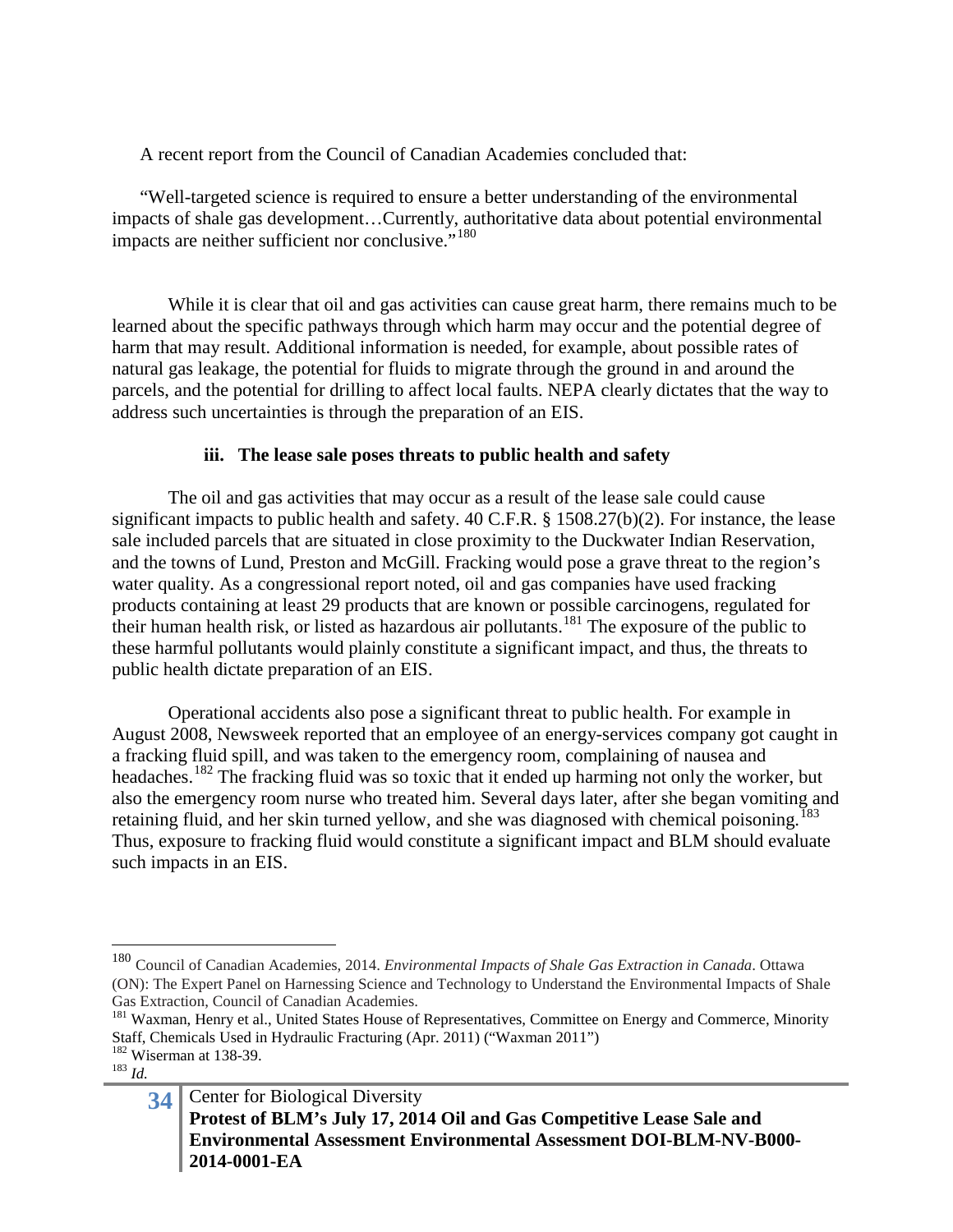As previously discussed, there is emerging information on the risk of earthquakes induced by wastewater injected into areas near faults, posing risks to the residents of the Duckwater Indian Reservation, McGill, Ely and points beyond.

### **iv. The Lease Sale Action Will Adversely Affect Candidate and Agency Sensitive Species and Their Habitat**

An EIS may also be required when an action "may adversely affect an endangered or threatened species or its habitat." 40 C.F.R. § 1508.27(b)(9). Although a finding that a project has "some negative effects does not mandate a finding of significant impact," an agency must nonetheless fully and closely evaluate the effects on listed species and issue an EIS if those impacts are significant. *Klamath-Siskiyou Wildlands Ctr. v. U.S. Forest Serv.*, 373 F. Supp. 2d 1069, 1081 (E.D. Cal. 2004) (finding agency's conclusion that action "may affect, is likely to adversely affect" species due to "disturbance and disruption of breeding" and "degradation" of habitat is "[a]t a minimum, . . . an important factor supporting the need for an EIS").

Here, the lease sale could result in significant impacts to petitioned species, in particular, the greater sage grouse, a candidate species.

There are other rare species threatened by the proposed lease, highlighted in section "iv" of these comments.

### **D. BLM's Proposed Lease Sale Violates the Mineral Leasing Act Because it does not Require that Lessees take all Reasonable Precautions to Prevent the Waste of Natural Gas**

In addition to failing to comply with NEPA, BLM has also violated the substantive provisions of the Mineral Leasing Act ("MLA") by not requiring as binding lease terms that lessees take reasonable actions to prevent the waste of natural gas. BLM must include in any leases it issues, provisions ensuring that lessees take all reasonable precautions to prevent the waste of gas. BLM cannot reasonably dispute that it was required to ascribe conditions at the time of the lease sale to prevent waste of natural gas from any oil and gas operations occurring on the leases, yet the EA simply states that the proposed action would be in conformance with the MLA as amended and supplemented.<sup>[184](#page-34-0)</sup>

As discussed above, oil and gas operations typically result in significant avoidable emissions, meaning waste, of natural gas. Both oil and gas operations produce large amounts of natural gas waste. Fracking is particularly wasteful, as it emits more natural gas than conventional operations. This waste is largely composed of methane, but also contains significant amounts of dangerous VOCs. Numerous available technologies can reduce emissions economically, often providing operators another stream of income by capturing salable gas.

#### <span id="page-34-0"></span> $184$  EA page7.

**<sup>35</sup>** Center for Biological Diversity **Protest of BLM's July 17, 2014 Oil and Gas Competitive Lease Sale and Environmental Assessment Environmental Assessment DOI-BLM-NV-B000- 2014-0001-EA**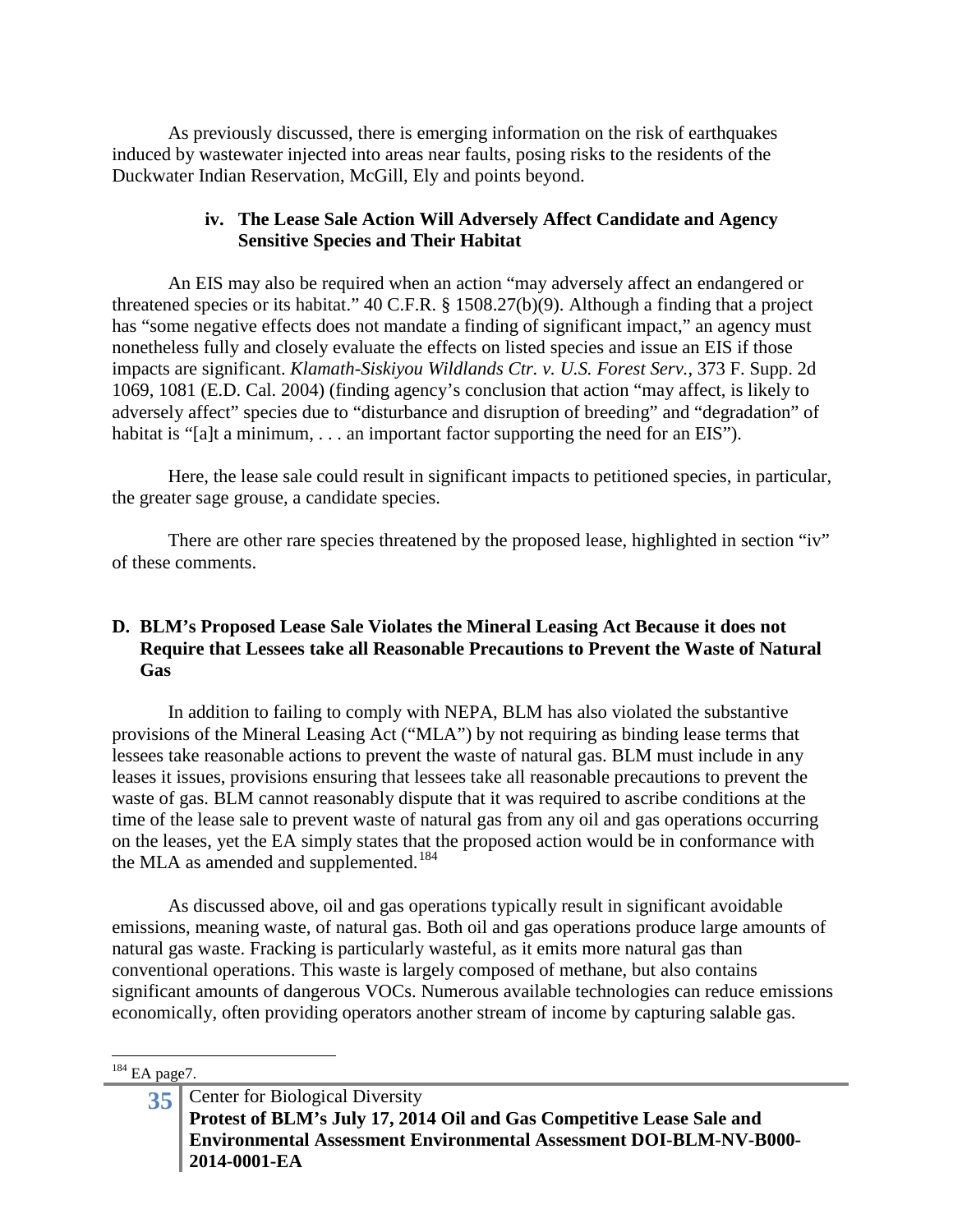Failure to employ available technology to reduce these emissions is wasteful, in that it represents a massive waste of a valuable resource, a loss of federal revenue in the form of royalty payments, and unnecessary air pollution. However, barriers often exist to companies implementing these technologies, including the fact that many lessees are unaware of the economic advantages of the technologies, often because they do not have the time or expertise to undertake a proper analysis.

As discussed above, preventing the waste of natural gas has many important benefits. In addition to constituting a wasted resource and lost revenue for the federal government, methane emissions are harmful to human health and the environment. Methane is an ozone precursor, meaning that it reacts in the atmosphere to form ozone, which has significant negative effects on human health, including exacerbating asthma and causing premature death. Methane is also a powerful driver of climate change. A co-benefit of preventing methane emissions would be a reduction in VOC emissions. VOC air pollution also forms ozone, and many of the VOCs that form ozone are also air toxics, such as benzene and 1,3-butadiene, and some can react in the atmosphere to form hazard air pollutants such as formaldehyde. 76 Fed. Reg. 52,737 (EPA's proposed NSPS for oil and gas operations); 64 Fed. Reg. 38,706, 38,727 (EPA notice regarding toxic air pollutants). These air toxics and hazardous air pollutants can be very harmful to human health, with many being linked to cancer. See, e.g., 71 Fed. Reg. 15,804, 15,810 (EPA proposal regarding hazardous air pollutants). Benzene in particular raises this risk; an EPA assessment noted that benzene was the largest contributor to cancer risk of all the pollutants quantitatively assessed. *Id.* Air toxics can also result in noncancerous injuries, such as irritation to the eyes, nose, and throat tissue. *Id.* at 15,818. Thus, controlling VOCs can lead to a reduction in these harmful air pollutants and associated injuries as well.

The MLA requires the prevention of the waste by requiring that BLM demand lessees take all reasonable measures to prevent the waste of natural gas. The MLA states:

All leases of lands containing oil or gas, made or issued under the provisions of this chapter, shall be subject to the condition that the lessee will, in conducting his explorations and mining operations, use all reasonable precautions to prevent waste of oil or gas developed in the land, or the entrance of water through wells drilled by him to the oil sands or oil-bearing strata, to the destruction or injury of the oil deposits.

30 U.S.C. § 225; *see also id.* § 187 (stating that for the assignment or subletting of leases that "[e]ach lease shall contain . . . a provision . . . for the prevention of undue waste"). This statutory mandate is unambiguous and must be enforced. *Tenn. Valley Auth. v. Hill*, 437 U.S. 153, 184 n.29 (1978) (stating that "[w]hen confronted with a statute which is plain and unambiguous on its face," "it is not necessary to look beyond the words of the statute.").

Although this mandate is plain and applicable on its face, the legislative history and BLM's own regulations further indicate that the purposes of this provision apply here. These sources demonstrate concern with conservation of publicly owned minerals, collection of governmental revenue, and protection of the environment. The legislative history, for example,

| 36 Center for Biological Diversity                                    |
|-----------------------------------------------------------------------|
| Protest of BLM's July 17, 2014 Oil and Gas Competitive Lease Sale and |
| Environmental Assessment Environmental Assessment DOI-BLM-NV-B000-    |
| $2014-0001-EA$                                                        |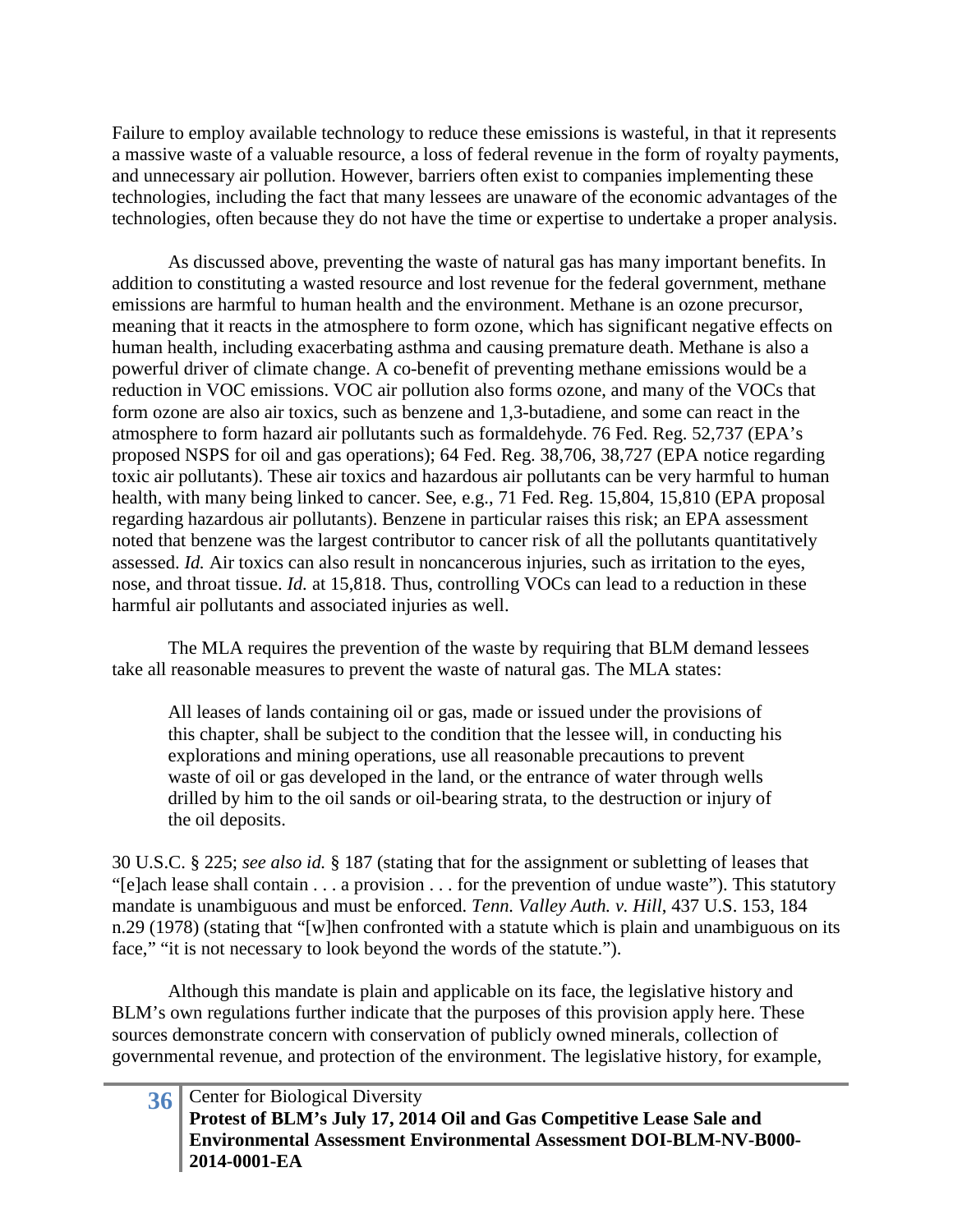demonstrates that Congress was deeply concerned with the issue of waste and expected the agency to require operational controls to prevent the waste of oil or gas. Congress enacted the law in large part as a response to a perceived waste of petroleum resources that the nation might need in the future. *Boesche v. Udall*, 373 U.S. 472, 481 (1963). Indeed, Congress was so concerned with this issue that "[c]onservation through control was the dominant theme of the debates." *Id.* (citing H.R. Rep. No. 398, 66th Cong., 1st Sess. 12-13; H.R. Rep. No. 1138, 65th Cong., 3d Sess. 19.). Further, the history states that "[t]he legislation provided for herein . . . will [help] prevent monopoly and waste and other lax methods that have grown up in the administration of our public-land laws." *Boesche*, 373 U.S. at 481 (quoting H.R. Rep. No. 1138, 65th Cong., 3d Sess. 19) (internal quotation marks omitted). BLM regulations interpret the statute to require that operations "protect[] other natural resources and the environmental quality, protect[] life and property and result[] in the maximum ultimate recovery of oil and gas with minimum waste and with minimum adverse effect on the ultimate recovery of other mineral resources." 43 C.F.R. § 3161.2.

Given the plain language of the MLA, BLM cannot reasonably dispute that it was required to ascribe conditions at the time of the lease sale to prevent waste of natural gas from any oil and gas operations occurring on the leases.

However, BLM has failed to require as lease terms that lessees use "all reasonable precautions to prevent waste" of natural gas when drilling on the leases. 30 U.S.C. § 225. The leases should require, at a minimum, the cost effective controls this letter discusses above. Yet, the record provides no evidence that BLM even considered that such measures might be required by BLM's obligations under the MLA.

BLM's failure to ensure at the lease sale stage that lessees will implement all reasonable precautions violates the MLA.

Insofar as BLM believes that it will be able to require measures to reduce waste at the drilling permit stage, this ignores both the MLA's explicit command to require these measures in leases and the fact that BLM enjoys more limited authority at the permitting stage. *See, e.g.*, 43 C.F.R. § 3101.1-2 (BLM regulations providing that lessees "have the right to use so much of the leased lands as is necessary to explore for, drill for, mine, extract, remove and dispose of all the leased resource in a leasehold subject to" limited conditions, including lease stipulations, "specific, nondiscretionary statutes," and limited "reasonable measures" that do not preclude development). Finally, even if BLM's treatment of methane and waste in the EA could somehow be deemed to be a finding that it would not be reasonable to impose measures beyond those already required by other entities, such a conclusion is plainly arbitrary. The MLA clearly demands that BLM require lessees use not some, but "all reasonable precautions" to prevent waste of natural gas. 30 U.S.C. § 225. Any rational reading of this provision would require that an agency consider insisting on the use of available technological controls.

In sum, BLM's proposed action violates the MLA by failing to ensure via lease terms that lessees take all reasonable precautions to prevent emissions of natural gas.

| 37 Center for Biological Diversity                                        |
|---------------------------------------------------------------------------|
| Protest of BLM's July 17, 2014 Oil and Gas Competitive Lease Sale and     |
| <b>Environmental Assessment Environmental Assessment DOI-BLM-NV-B000-</b> |
| 2014-0001-EA                                                              |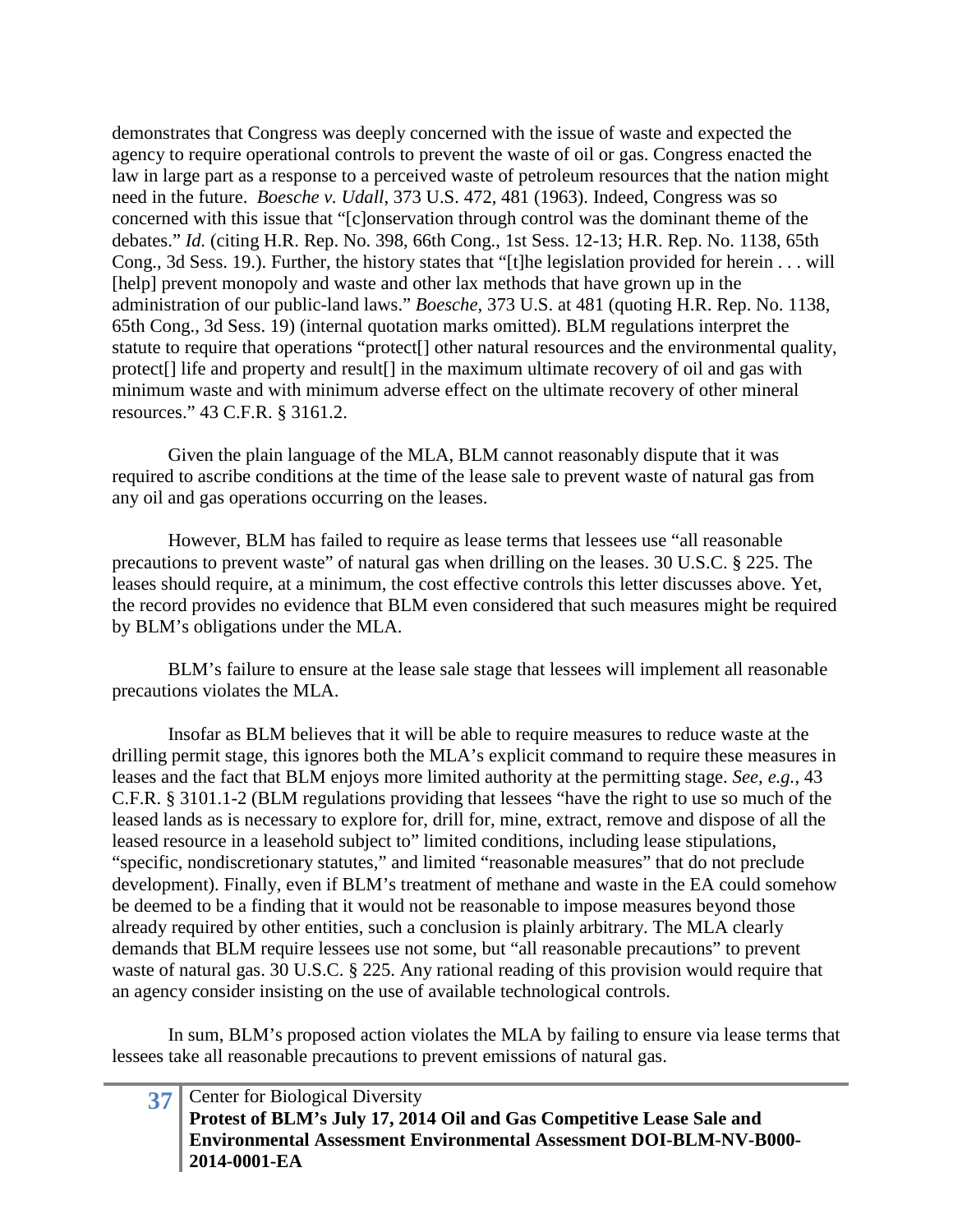### **E. BLM has Violated the Federal Land Policy and Management Act by Failing to Require the Conservation of Natural Gas**

Pursuant to the Federal Land Policy and Management Act ("FLPMA"), BLM must "take any action necessary to prevent unnecessary or undue degradation of the [public] lands." 43 U.S.C. § 1732(b). Written in the disjunctive, BLM must prevent degradation that is "unnecessary" and degradation that is "undue." *Mineral Policy Ctr. v. Norton*, 292 F.Supp.2d 30, 41-43 (D. D.C. 2003). The protective mandate applies to BLM's planning and management decisions. *See Utah Shared Access Alliance v. Carpenter*, 463 F.3d 1125, 1136 (10th Cir. 2006) (finding that BLM's authority to prevent degradation is not limited to the RMP planning process). GHG pollution may cause "undue" degradation, even if the activity causing the degradation is "necessary." Where GHG pollution is avoidable, it is "unnecessary" degradation. 43 U.S.C. § 1732(b).

As explained above, natural gas emissions from oil and gas activities are wasteful because they waste a valuable resource and can be prevented easily. Also, those emissions are harmful to human health and the environment. Consequently, the waste of natural gas is both "undue" and "unnecessary," and BLM's proposed action violates FLPMA because the agency has not take the steps necessary "to prevent unnecessary or undue degradation of the [public] lands." *See* 43 U.S.C. § 1732(b).

In conclusion, the Center finds the NEPA analysis and basis to support this lease sale woefully inadequate and requests that this lease sale be canceled or at the minimum deferred until the deficiencies can be addressed and until the agency makes a decision on the proposed plan amendment for greater sage grouse in Northeast California and Nevada.

Sincerely yours in conservation,

Lot Moste

Senior Scientist

Cc: Ted Koch, U.S. Fish and Wildlife Service Jeff Scott, U.S. EPA Region 9, Communities and Ecosystems Division

# **38** Center for Biological Diversity **Protest of BLM's July 17, 2014 Oil and Gas Competitive Lease Sale and Environmental Assessment Environmental Assessment DOI-BLM-NV-B000- 2014-0001-EA**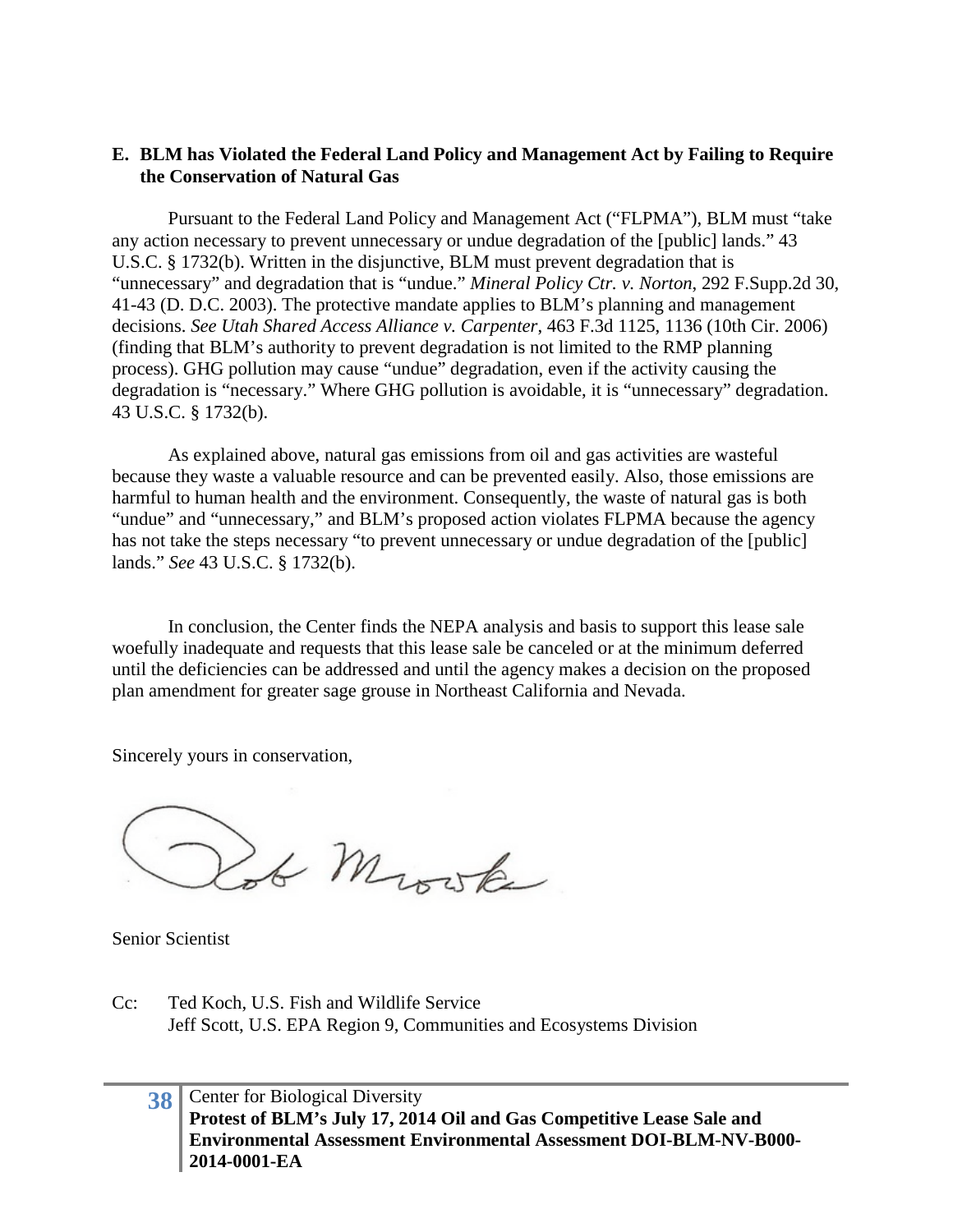Attachments: References used are on the enclosed DVD.

# **LIST OF REFERENCES CITED AND ATTACHED TO COMMENTS**

- Aldridge, Cameron L. and Mark S. Boyce. 2007. Linking Occurrence and Fitness to Persistence: Habitat-Based Approach for Endangered Greater Sage-Grouse. Ecological Applications 17(2):508-526.
- Armendariz, Al, Emissions for Natural Gas Production in the Barnett Shale Area and Opportunities for Cost-Effective Improvements (2009).
- Arthur, Daniel et al., All Consulting, Hydraulic Fracturing Considerations for Natural Gas Wells of the Marcellus Shale, 2008 Annual Forum (2008)
- Bay Area Air Quality Management District, Particulate Matter Overview, Particulate Matter and HumanHealth (2012).
- BC Oil & Gas Commission, Safety Advisory 2010-03 Communication during fracture stimulation (2010).
- Behrens, Carl E. et al., U.S. Fossil Fuel Resources: Terminology, Reporting, and Summary, Congressional Research Service (2011).
- Blickley, J. L., D. Blackwood, and G. L. Patricelli. 2012. Experimental evidence for the effects of chronic anthropogenic noise on abundance of greater sage-grouse at leks. Conservation Biology 26:461–471.
- Brown, Heather, Memorandum to Bruce Moore, USEPA/OAQPS/SPPD re Composition of Natural Gas for Use in the Oil and Natural Gas Sector Rulemaking, July 28, 2011.
- California Department of Fish and Game, Environmental Incident Report: Vintage Production California LLC Tar Creek Crude Oil and Produced Water Spills, January 30, 2007 and February 6, 2007. (mislabeled on references DVD as "U.S. Department of Fish and Game".
- California Department of Conservation Division of Oil, Gas, and Geothermal Resouces, Producing Wells and Production of Oil, Gas, and Water by County - 2011, Excerpted from Final Report of 2011 California Oil and Gas.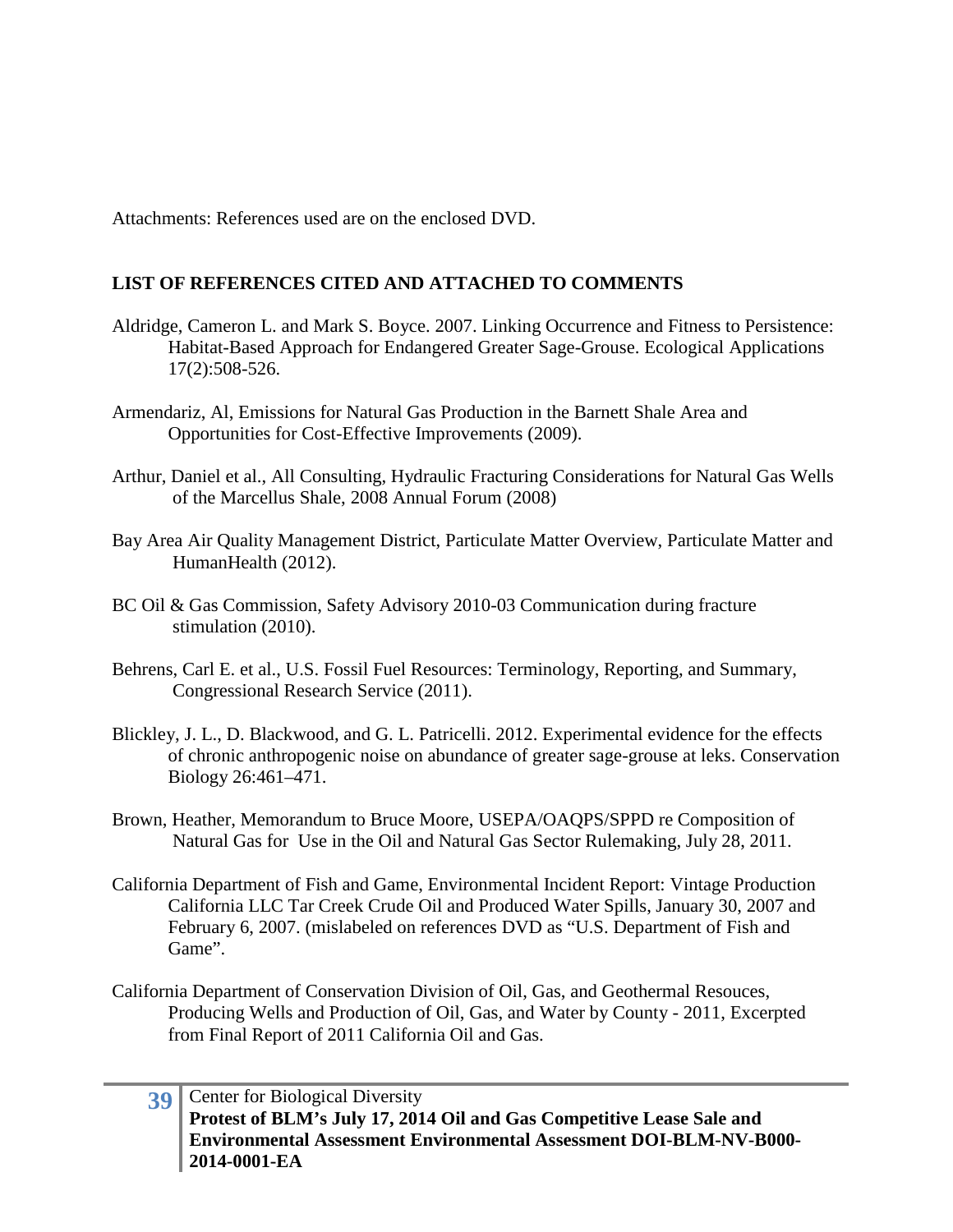- Castelvecchi, Davide, *France becomes first country to ban extraction of natural gas by fracking*, Scientific American Observations Blog, June 30, 2011 08:27 PM.
- Caudill, Danny, Terry A. Messmer, Brent Bibles,and Michael R. Guttery. 2013. Winter habitat use by juvenile greater sage-grouse on Parker Mountain, Utah: implications for sagebrush management. Human-Wildlife Interactions 7(2):250-259, Fall 2013.
- CBS, *Pittsburgh Bans Natural Gas Drilling,* CBS/AP, http://www.cbsnwes.com/stories/2010/11/16/national/main7060953.shtml.
- Center for Biological Diversity v. Bureau of Land Management, Case No. CV-11-06174-PSG (filed Dec. 8, 2012).
- CITI, Resurging North American Oil Production and the Death of the Peak Oil Hypothesis (Feb. 15, 2012).
- CNN Staff Writer, *Vermont first state to ban fracking*, CNN U.S. (May 17, 2012).
- Colborn, Theo et al., Natural Gas Operations for a Public Health Perspective, 17 Human and Ecological Risk Assessment 1039 (2011).
- Colorado Conservation Commission, Colorado Weekly & Monthly Oil & Gas Statistics (July 6, 2012).
- Connelly, J. W., M. A. Schroeder, A. R. Sands, C. E. Braun. 2000. Guidelines to manage sagegrouse populations and their habitats. Wildl. Soc'y Bull. 28(4): 967-985.
- Connelly, J.W., C.A. Hagen, and M.A. Schroeder. 2011c. Characteristics and dynamics of greater sage-grouse populations. Pages 53-67 *in* S. T. Knick and J. W. Connelly (eds). Greater Sage-Grouse: ecology and conservation of a landscape species and its habitats. Studies in Avian Biol. Series, vol. 38, Univ. Calif. Press. Berkeley, CA.
- Council of Canadian Academies, 2014. *Environmental Impacts of Shale Gas Extraction in Canada*. Ottawa (ON): The Expert Panel on Harnessing Science and Technology to Understand the Environmental Impacts of Shale Gas Extraction, Council of Canadian Academies.
- Council on Environmental Quality, Draft NEPA Guidance on Consideration of the Effects of Climate Change and Greenhouse Gas Emissions (Feb. 18, 2010).
- Craft, Elena, Environmental Defense Fund, Do Shale Gas Activities Play a Role in Rising Ozone Levels? (2012).

Crain, E.R., Permeability Basics, Crain's Petrophysical Handbook at 1.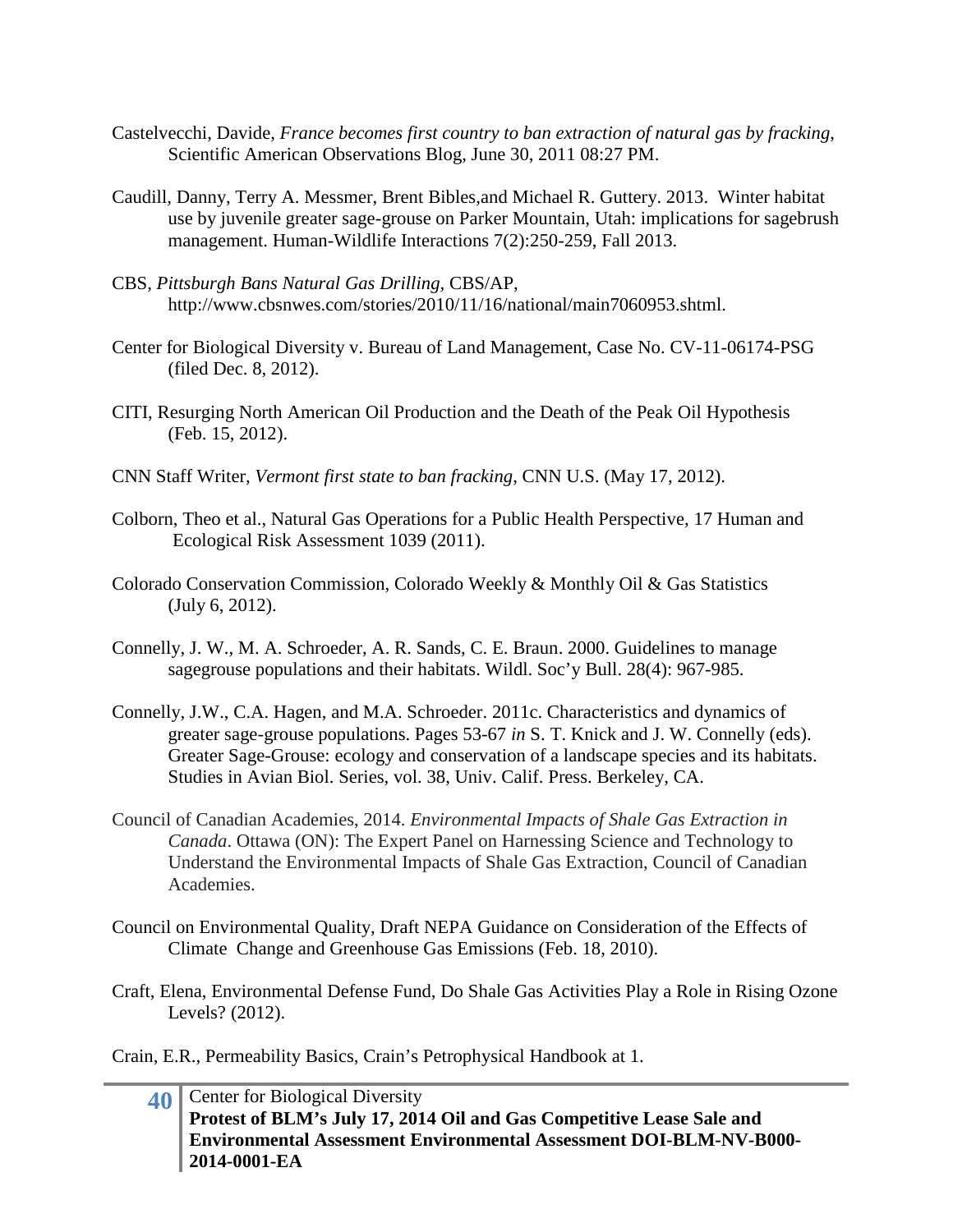- dePollo, Craig. Quaternary Faults in Nevada. 2008. Available at:<http://www.seismo.unr.edu/links> .
- Doherty, Kevin E., David E. Naugle, Brett L. Walker, and Jon M. Graham. 2008. Greater Sage-Grouse Winter habitat Selection and Energy Development. J. of Wildlife Management 72(1):187/195.
- Doherty, K. E., D. E. Naugle, B. L. Walker. 2010. Greater Sage-grouse nesting habitat: the importance of managing at multiple scales. J. Wildl. Manage. 74(7): 1544-1553.
- Drajem, Mark, *Wyoming Water Tests in Line with EPA Finding on Fracking*, Bloomberg Businessweek (October 11, 2012).
- E&E Staff Writer, *Fracking Fluid leaks from wellhead in Colo*., E&E News (Feb 14, 2013).

E&E Staff Writer, *Ohio man pleads not guilty to grine dumping,* E&E News (Feb 15, 2013).

- Earthworks, Fracking 101 (2012).
- Earthworks, Sources of Oil and Gas Pollution (2011).
- Entrekin, Sally et al., Rapid Expansion of Natural Gas Development Poses a Threat to Surface Waters, 9 Front Ecol Environ 503, 507 (2011).
- Esch, Mary, New York Fracking Moratorium Gas Drilling Company to Shut off Gas in Avon, N.Y., Huffington Post, July 9, 2012.
- Fed Reg Vol 76, No. 177, September 13, 2011.
- Fiore, Arlene et al., Linking ozone pollution and climate change: The case for controlling methane, 29 Geophys. Res Letters 19 (2002).
- Food & Water Watch, Exposing the Oil and Gas Industry's False Jobs Promise for Shale Gas Development (2011).
- Food & Water Watch, The Case for a Ban on Fracking (2012).
- Gilman, Jessica et al., Source signature of colatile organic compounds from oil and natural gas operations in northeastern Colorado, Envtl Sci and Technology (Jan 14, 2013), DOI: 10.1021/es304119a.
- Holloram, Matthew J. and Stanley H. Anderson. 2005. Spatial distribution of greater sage-grouse nests in relatively contiguous sagebrush habitats. The Condor 107:742-752.

Holloran, M. J., R. C. Kaiser, and W. A. Hubert. 2010. Yearling greater sage-grouse response to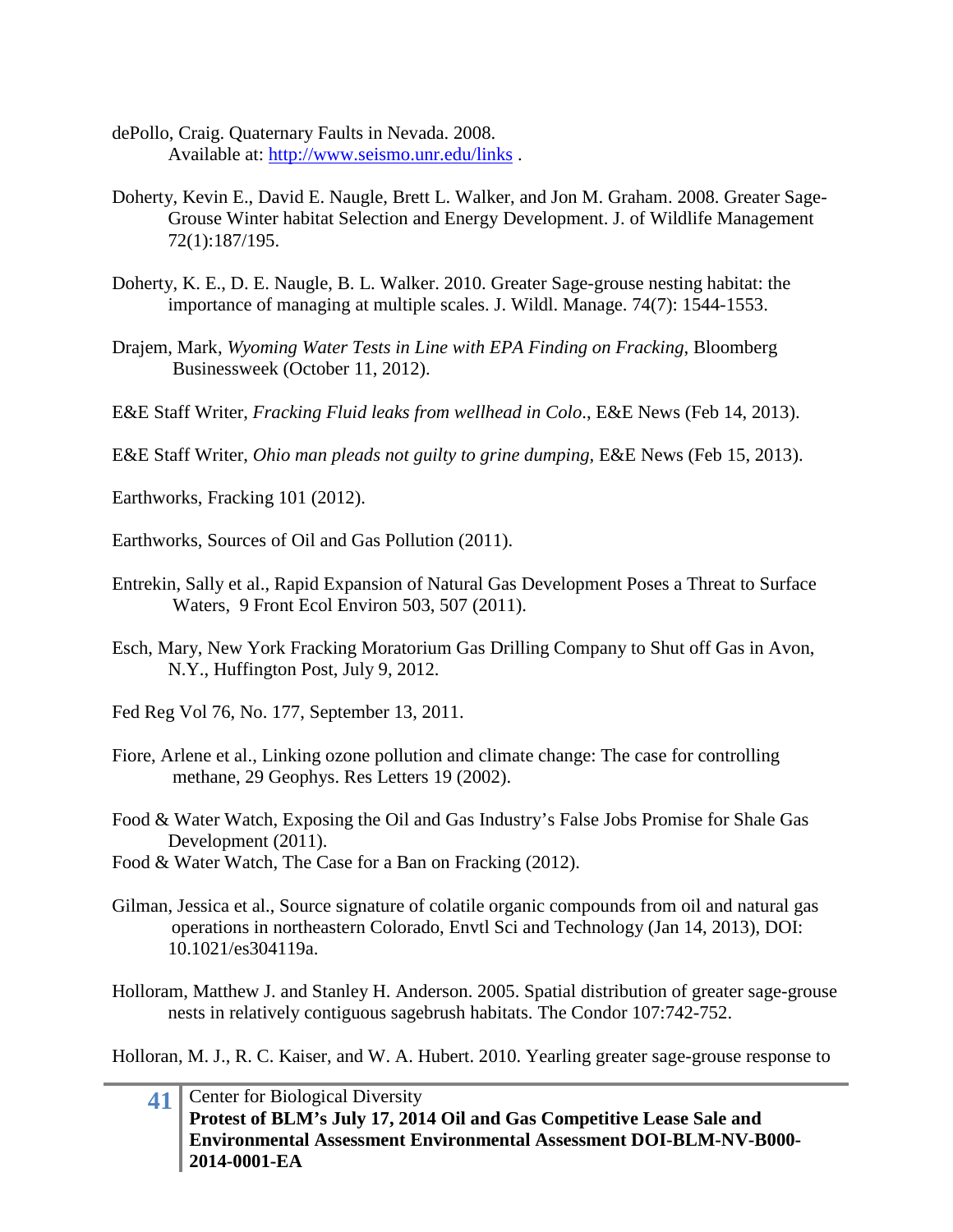energy development in Wyoming. J. of Wildlife Management 74:65–72.

- Howarth, Robert, et al., Methane and the greenhouse-gas footprint of natural gas from shale formations, Climactic Change (Mar. 31, 2011).
- Ingraffea, Anthony R., Some Scientific Failings within High Volume Hydraulic Fracturing Proposed Regulations 6 NYCRR Parts 550-556, 560, Comments and Recommendations Submitted to the NYS Dept. of Environmental Conservation (Jan 8, 2013).
- International Energy Agency, Golden Rules for a Golden Age of Gas (2012).
- Jaffe, Amy Myers et al., The Status of World Oil Reserves: Conventional and Unconventional Resources in the Future Supply Mix (Oct. 2011).
- Johnsgard, P.A. 2002. Grassland grouse and their conservation. Smithsonian Institution Press, Washington and London, cited in Manville, A.M., II. 2004.
- Kemble, William, *Woodstock bans activities tied to fracking*, Daily Freeman (Jul. 19, 2012).
- Knick, Steven T., Hanser, Steven E., and Kristine L. Preston. 2013. Modeling ecological minimum requirements for distribution of greater sage-grouse leks: implications for population connectivity across their western range, U.S.A. Ecology and Evolution. John Wiley & Sons Ltd.
- Koch, Wendy, *Wyoming's smog exceeds Los Angeles' due to gas drilling*, U.S.A Today (Mar 9, 2011).
- Kusnetz, Nicholas, A Fracking First in Pennsylvania: Cattle Quarantine, ProPublica (July 2, 2010).
- Kusnetz, Nicholas, *Deteriorating Oil and Gas Wells Threaten Drinking Water, Homes Across the Country*, ProPublica (April 4, 2011).
- Kusnetz, Nicholas, North Dakota's Oil Boom Brings Damage Along with Prosperity, ProPublica (June 7, 2012).
- Lamont-Doherety Earth Observatory. Columbia University. Distant Quakes Trigger Tremors at U.S. Waste-Injection Sites, Says Study. Available at: [https://www.ldeo.columbia.edu/news-events/distant-quakes-trigger-tremors-us-waste](https://www.ldeo.columbia.edu/news-events/distant-quakes-trigger-tremors-us-waste-injection-sites-says-study)[injection-sites-says-study](https://www.ldeo.columbia.edu/news-events/distant-quakes-trigger-tremors-us-waste-injection-sites-says-study) **.**

Lustgarten, Abraham, ProPublica, Injection Wells: the Poison Beneath Us, http://www.propublica.org/article/injection-wells-the-poison-beneath-us (2012).

**<sup>42</sup>** Center for Biological Diversity **Protest of BLM's July 17, 2014 Oil and Gas Competitive Lease Sale and Environmental Assessment Environmental Assessment DOI-BLM-NV-B000- 2014-0001-EA**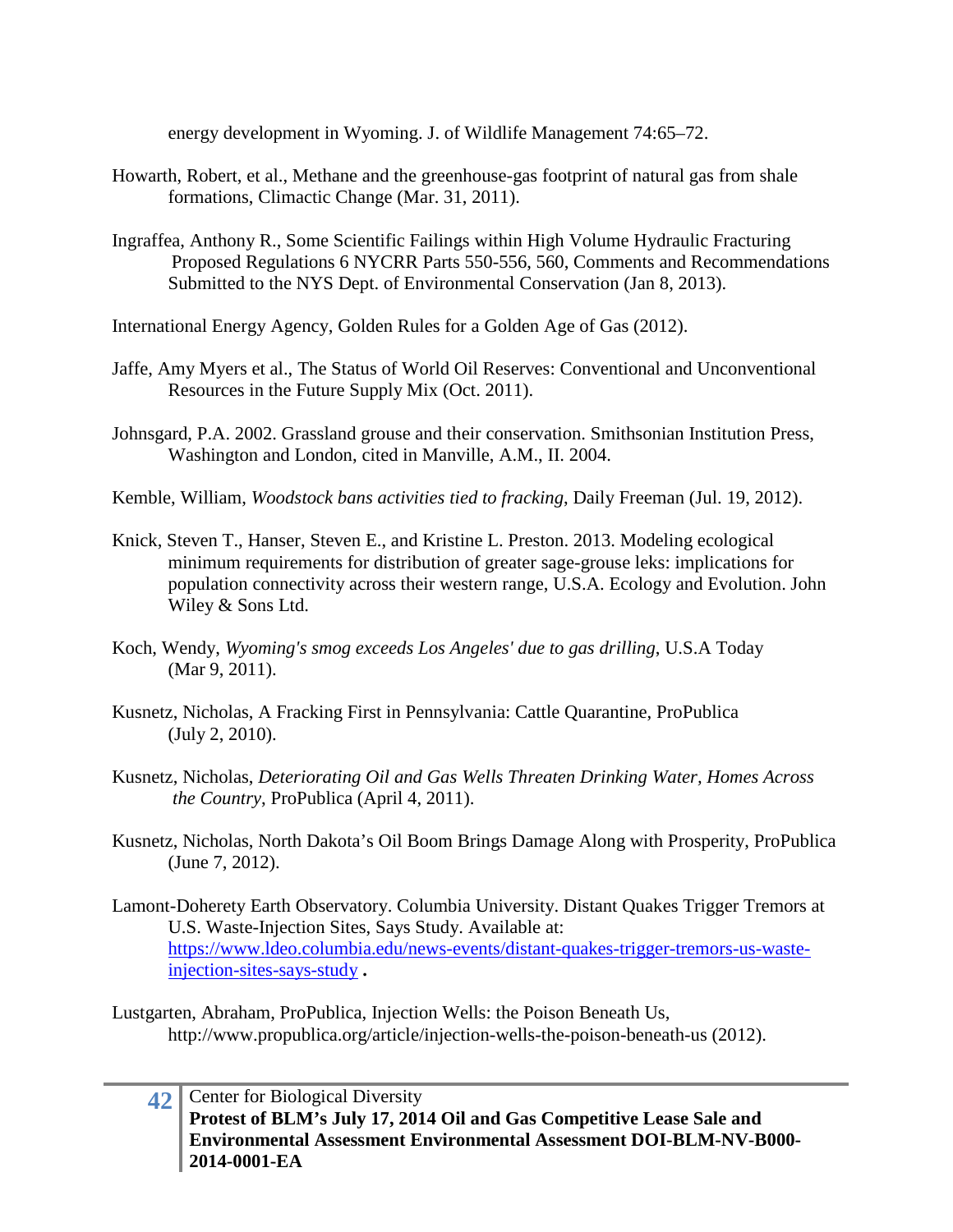- Lustgarten, Abraham, ProPublica, Polluted Water Fuels a Battle for Answers, http://www.propublica.org/article/polluted-water-fuels-a-battle-for-answers (June 21, 2012).
- Lustgarten, Abraham,ProPublica, Whiff of Phenol Spells Trouble, http://www.propublica.org/article/whiff-of-phenol-spells-trouble (June 21, 2012).
- Lyman, Seth and Howard Shorthill, Final Report: 2012 Uintah Basin Winter Ozone & Air Quality Study, Utah Department of Environmental Quality (2013).
- Lyon, A. G., and S. H. Anderson. 2003. Potential gas development impacts on sage-grouse nest initiation and movement. Wildlife Society Bulletin 31:486–491.
- Manier, D.J., Wood, D.J.A., Bowen, Z.H., Donovan, R.M., Holloran, M.J., Juliusson, L.M., Mayne, K.S., Oyler-McCance, S.J., Quamen, F.R., Saher, D.J., and Titolo, A.J., 2013, Summary of science, activities, programs, and policies that influence the rangewide conservation of Greater Sage-Grouse (*Centrocercus urophasianus*): U.S. Geological Survey Open-File Report 2013–1098, 170 p., http://pubs.usgs.gov/of/2013/1098/.
- Martin, Randal et al., Final Report: Uinta Basin Winter Ozone and Air Quality Study Dec 2010 - March 2011, Utah State University Research Foundation (2011).
- Mathias, Simon, Hydraulic fracturing of shale gas reservoirs implications for the surrounding environment (2010).
- McDonald, Robert, *California's Silent Oil Rush*, New Times (Aug 31, 2011).
- McKenzie, Lisa et al., Human Health Risk Assessment of Air Emissions form Development of Unconventional Natural Gas Resources, Sci Total Environ (2012), doi:10.1016/j.scitotenv.2012.02.018.
- MetroNews.com, *Morgantown Bans Fracking* (June 22, 2011).
- Michaels, Craig, et al., Fractured Communities: Case Studies of the Environmental Impacts of Industrial Gas Drilling, Riverkeeper (2010).
- Miller, Elena, Letter from Elena M. Miller, State Oil and Gas Supervisor, California Division of Oil, Gas, & Geothermal Resources to The Honorable Fran Pavley, California State Senate re: hydraulic fracturing in California (February 16, 2011).

Miller, Jeremy, Oil and Water Don't Mix with California Agriculture, High Country News (Dec 5, 2012).

Myers, Tom, Potential Contaminant Pathways from Hydraulically Fractured Shale to Aquifers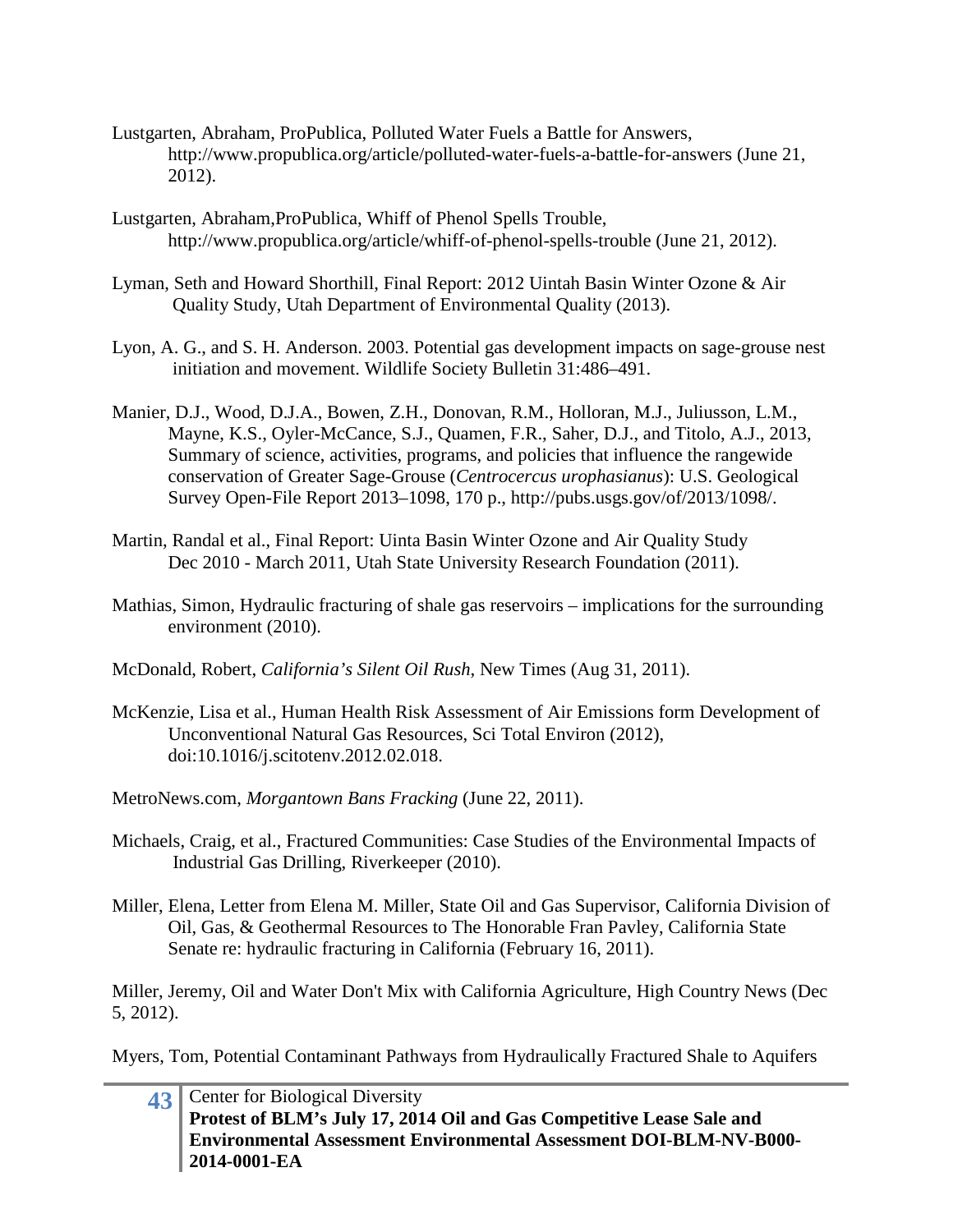(Feb. 2012).

Myers, Tom, Review of DRAFT: Investigation of Ground Water Contamination near Pavillion Wyoming Prepared by the Environmental Protection Agency, Ada OK (Apr. 30, 2012).

National Petroleum Council, Prudent Development (Sep. 2011)

- Natural Resources Defense Council, Petition for Rulemaking Pursuant to Section 6974(a) of the Resource Conservation and Recovery Act Concerning the Regulation of Wastes Associated with the Exploration, Development, or Production of Crude Oil or Natural Gas or Geothermal Energy at 17 (Sep. 8, 2010).
- Natural Resources Defense Council, In Fracking's Wake: New Rules are Needed to Protect our Health and Environment from Contaminated Wastewater (2012).
- Natural Resources Defense Council, Water Facts: Hydraulic Fracturing can potentially Contaminate Drinking Water Sources (2012).
- Nevada Bureau of Mines and Geology. Special Publication 27, Third Edition. 2010.
- New Mexico, Oil and Conservation Division, OGAP Analysis of data provided in New Mexico Energy, Minerals and Natural Resources Dep't, Oil and Conservation Div., Cases Where Pit Substances Contaminated New Mexico's Ground Water (2008).
- New York State Department of Environmental Conservation, Revised Draft Supplemental Generic Environmental Impact Statement on the Oil, Gas and Solution Mining Regulatory Program, Well Permit Issuance for Horizontal Drilling and High-Volume Hydraulic Fracturing to Develop the Marcellus Shale and Other Low-Permeability Gas Reservoirs (Sep. 7, 2011).
- Orszag, Peter, Fracking Boom Could Finally Cap Myth of Peak Oil, Bloomberg (Jan. 31, 2012).
- Patricelli, Gail L., Jessica L. Blickley, and Stacie L. Hooper. 2013. Recommended management strategies to limit anthropogenic noise impacts on greater sage-grouse in Wyoming. Human-Wildlife Interactions 7(2):230-249, Fall 2013.
- Petron, Gabrielle et al., Hydrocarbon emissions characterization in the Colorado Front Range: A Pilot Study, 117 J. of Geophys. Res. D04304 (2012).

Philly.com, *Fracking ban is about our water*, The Inquirer (Jul. 11, 2012).

Power, Thomas, The Local Impacts of Natural Gas Development in Valle Vidal, New Mexico, University of Montana (2005).

# **44** Center for Biological Diversity **Protest of BLM's July 17, 2014 Oil and Gas Competitive Lease Sale and Environmental Assessment Environmental Assessment DOI-BLM-NV-B000- 2014-0001-EA**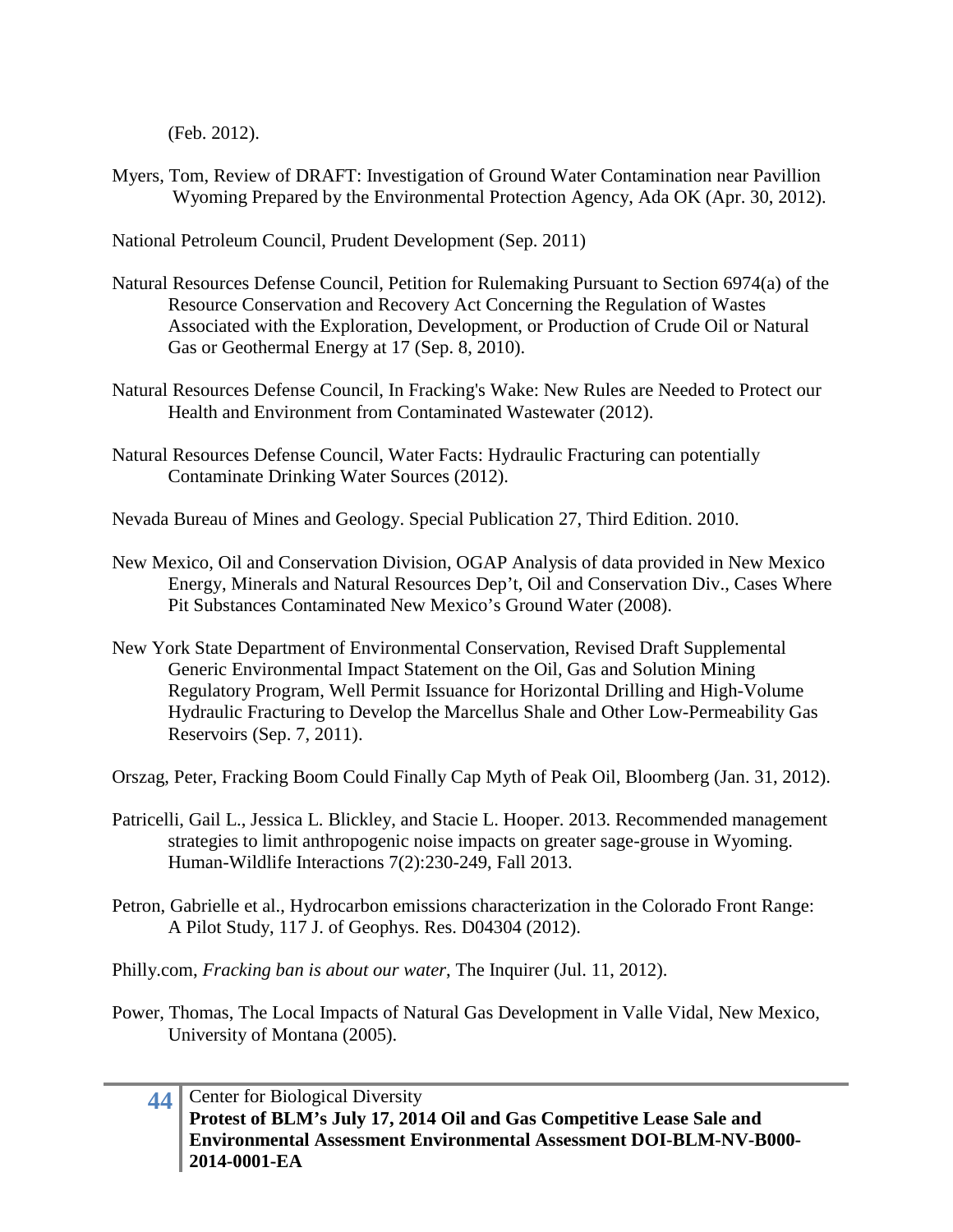Raleigh Telegram Staff Writer, *Raleigh City Council Bans Fracking Within City Li*mits, The Raleigh Telegram (July 11, 2012).

Ross Anderson, *Oil industry starts fracking in Nevada*, Elko Daily Free Press (April 27, 2014).

- Shindell, Drew, Improved Attribution of Climate Forcing to Emissions, 326 Science 716 (2009).
- Sierra Club comments on New Source Performance Standards: Oil and Natural Gas Sector Review and Proposed Rule for Subpart 0000 (Nov 30, 2011).
- South Coast Air Quality Management District, Draft Staff Report on Proposed Rule 1148.2 Notification and Reporting Requirements for Oil and Gas Wells and Chemical Suppliers (January 2013).
- South Coast Air Quality Management District, Response to Questions re air quality risks of hydraulic fracturing in California, Submission to California Joint Senate Hearing (2013).
- Tittel, Jeff, *Opinion: Stop fracking waste from entering New Jersey's borders*, NJ.com, July 14, 2012.
- Tompkins, How will High-Volume (Slick-water) Hydraulic Fracturing of the Marcellus (or Utica) Shale Differ from Traditional Hydraulic Fracturing?, Marcellus Accountability Project at 1 (Feb. 2011).
- U.S. Bureau of Land Management, Decision, Protest Dismissed, Center for Biological Diversity and Sierra Club Protest of BLM's December 12, 2012 Competitive Oil and Gas Lease Sale (Mar. 7, 2013).
- U.S. Bureau of Land Management. 2013. Preliminary EA December 2013 Competitive Oil and Gas Lease Sale, NEPA #: DOI-BLM-NV-2013-004-EA, at 18.
- U.S. Department of the Interior Bureau of Land Management and US Department of Agriculture Forest Service, Nevada and Northeastern California Greater Sage-Grouse Draft Land Use Plan Amendment and Environmental Impact Statement 4-17 (October 2013).
- U.S. Energy Information Administration, Review of Emerging Resources U.S. Shale Gas and Oil Plays (2011).
- U.S. Energy Information Administration, Annual Energy Outlook 2012 with Projections to 2035 (2012)
- U.S. Environmental Protection Agency Region IX, Letter from David Albright, Manager Ground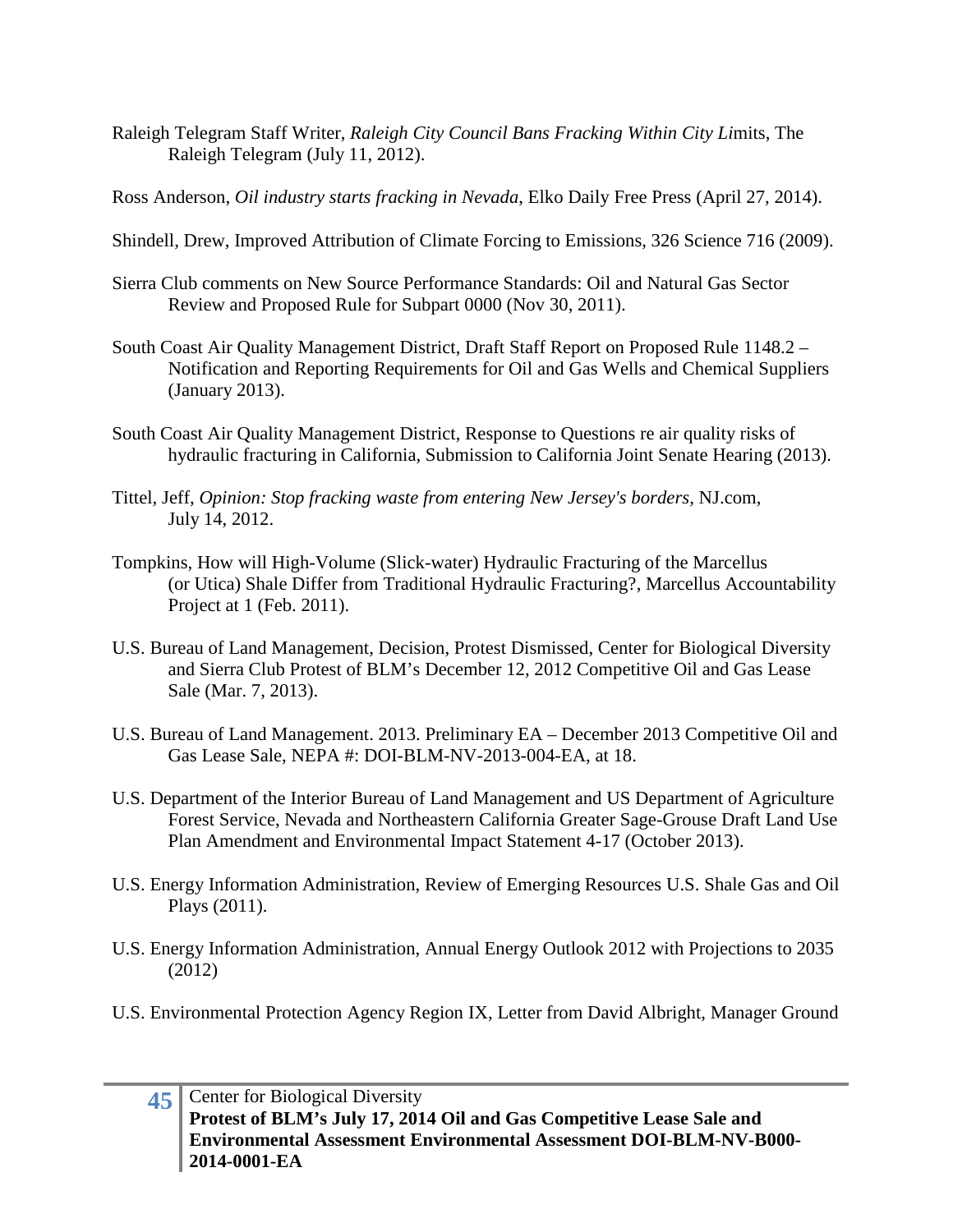Water, to Elena Miller, State Oil and Gas Supervisor Dept of Conservation re California Class II Underground Injection Control (UIC) Program Review final report (July 18, 2011).

- U.S. Environmental Protection Agency, Greenhouse Gas Emissions Reporting from the Petroleum and Natural Gas Industry Background Technical Support Document, Climate Change Division Washington D.C. (2010).
- U.S. Environmental Protection Agency, Integrated Science Assessment for Ozone and Related Photochemical Oxidants (2013), available at [http://www.epa.gov/ncea/isa/ozone.htm.](http://www.epa.gov/ncea/isa/ozone.htm)
- U.S. Environmental Protection Agency, Inventory of U.S. Greenhouse Gas Emissions and Sinks: 1990 – 2009 (Apr. 15, 2012).
- U.S. Environmental Protection Agency, Inventory of U.S. Greenhouse Gas Emissions and Sinks: 1990 – 2009: Annex 2, Methodology and Data for Estimating CO2 Emissions from Fossil Fuel Combustion (Apr. 15, 2012).
- U.S. Environmental Protection Agency, Investigation of Ground Water Contamination near Pavillion, Wyoming Phase V Sampling Event - Summary of Methods and Results (September 2012).
- U.S. Environmental Protection Agency, National Ambient Air Quality Standards for Particulate Matter Proposed Rule, 77 Fed. Reg. 38,890 (June 29, 2012).
- U.S. Environmental Protection Agency, Natural Gas STAR Program, Basic Information: Major Methane Emisssion Sources and Opportunities to Reduce Methane Emissions (2012), http://www.epa.gov/gasstar/basic-information/index.html.
- U.S. Environmental Protection Agency, Office of Air Quality Planning and Standards, Report to Congress on Hydrogen Sulfide Air Emissions Associated with the Extraction of Oil and Natural Gas (EPA - 453/R - 93 - 045), (Oct. 1993).
- U.S. Environmental Protection Agency, Oil and Gas Sector: Standards of Performance for Crude Oil and Natural Gas Production, Transmission, and Distribution: Background Technical Support Document for Proposed Standards (July 2011).
- U.S. Environmental Protection Agency, Plan to Study the Potential Impacts of Hydraulic Fracturing on Drinking Water Resources (Nov. 2011).
- U.S. Environmental Protection Agency, Regulatory Impact Analysis for the Proposed Revisions to the National Ambient Air Quality Standards for Particulate Matter (June 2012), [http://www.epa.gov/ttnecas1/regdata/RIAs/PMRIACombinedFile\\_Bookmarked.pdf.](http://www.epa.gov/ttnecas1/regdata/RIAs/PMRIACombinedFile_Bookmarked.pdf)

# **46** Center for Biological Diversity **Protest of BLM's July 17, 2014 Oil and Gas Competitive Lease Sale and Environmental Assessment Environmental Assessment DOI-BLM-NV-B000- 2014-0001-EA**